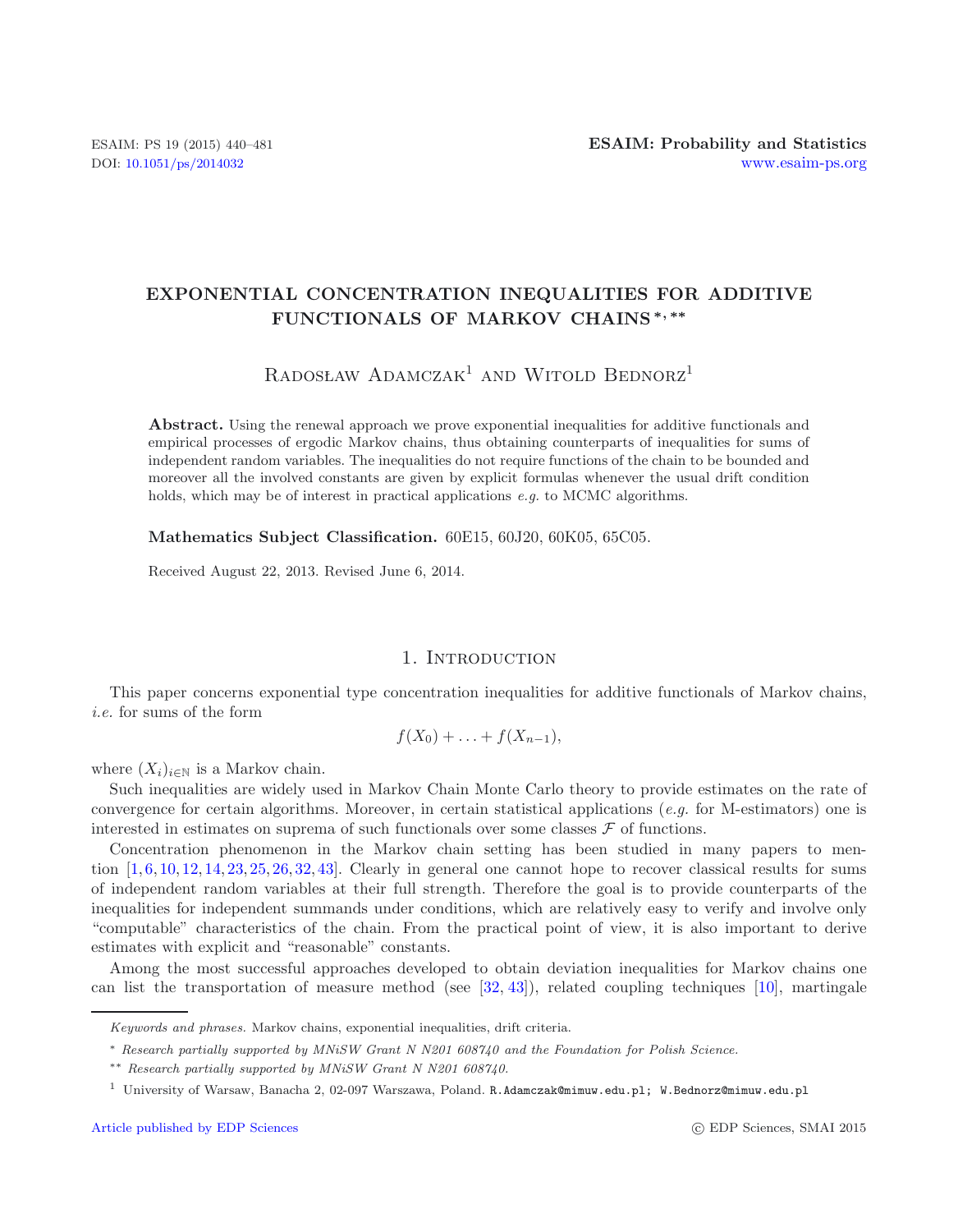approximation [\[23\]](#page-41-1) and renewal theory [\[1,](#page-40-0)[12,](#page-40-3)[14\]](#page-41-0) based on the splitting technique introduced by Nummelin [\[35\]](#page-41-6) and Athreya and Ney [\[3\]](#page-40-4) (for general introduction see [\[34\]](#page-41-7), Chaps. 5,17 and [\[11,](#page-40-5) [36\]](#page-41-8)).

In this paper we follow the renewal approach, *i.e.* we decompose the sum of functionals of a Markov chain into excursions from and to an existing or artificially created atom. This concept allows to reduce the question of exponential inequalities for Markov chains to the concentration of sums of independent (or nearly independent) random variables at the expense of some further technical work. Moreover, under additional assumptions, it allows to incorporate in the estimates the limiting variance of a rescaled functional and thus to obtain Bernstein type inequalities corresponding to the central limit theorem. For reader's convenience and further use we recall below the classical formulation for independent summands (see *e.g.* [\[9\]](#page-40-6)).

**Bernstein's inequality.** Let  $(\xi_i)_{i=0}^{\infty}$  be independent random variables such that  $\mathbf{E}\xi_i = 0$  and  $|\xi_i| \leq M$ . Let  $\mathbf{E}\xi_i^2 = \sigma^2$ , then for any  $t > 0$ ,

<span id="page-1-0"></span>
$$
\mathbf{P}\left(\left|\sum_{i=0}^{n-1}\xi_i\right|\geq t\right)\leq 2\exp\left(-\frac{t^2}{2(n\sigma^2+Mt/3)}\right).
$$

If one insists on having an estimate in terms of the variance, Bernstein's inequality requires that all random variables be bounded, which is rather restrictive. Clearly one expects similar results to hold under more general assumptions about integrability of the summands, *e.g.* when  $\mathbf{E} \exp(|\xi_i|^{\alpha}/c^{\alpha}) \leq 2$  for some  $\alpha > 0$  (which corresponds to finiteness of exponential Orlicz norms). This is indeed the case, though the inequality is a little bit weaker (see the results by Borovkov [\[7,](#page-40-7) [8\]](#page-40-8)). In a more general context of empirical processes inequalities for independent summands with finite exponential Orlicz norms were proved in [\[1](#page-40-0)].

Let us now describe in more detail the setting we consider and state some of the results we obtain. We remark that for simplicity in the Introduction we present precise estimates only for a special case of geometrically ergodic Markov chains, however the results we obtain allow to deduce bounds under weaker assumptions of subexponential ergodicity. Below we indicate the form of the inequality we will obtain in the general case, postponing precise definition of the parameters involved to the main body of the article.

Let  $X = \{X_k : k \in \mathbb{Z}_+\}$  be a time-homogeneous Harris ergodic Markov chain defined on the state space  $(\mathcal{X}, \mathcal{B})$  (to avoid certain measurability issues we will assume that  $\mathcal{B}$  is countably generated, which is enough for all the applications we have in mind) and let  $\mathbf{X}^{\mathbf{m}}$  denote its m-skeleton, *i.e.*  $\mathbf{X}^{\mathbf{m}} = \{X_{mk}: k \in \mathbb{Z}_+\}$ . We will denote by  $(\Omega, \mathcal{F}, \mathbf{P})$  the general probability space on which the process is defined and by  $\mathbf{P}_{\mu}$  its conditional version where the starting distribution equals  $\mu$ , *i.e.*  $\mathbf{P}_{\mu}(X_0 \in A) = \mu(A), A \in \mathcal{B}$ . For simplicity we write  $\mathbf{P}_x$ whenever  $\mu = \delta_x$ . Let  $\mathbf{P}(x, A)$ ,  $x \in \mathcal{X}$ ,  $A \in \mathcal{B}$  denote the Markov chain transition function and let P be the operator on the measurable functions given by  $(Pf)(x) = \mathbf{E}_x f(X_1) = \int f(y) \mathbf{P}(x, dy)$ .

The general theory of Markov chains states that whenever the chain is aperiodic and there exists an invariant probability measure  $\pi$  on  $(\mathcal{X}, \mathcal{B})$  then the small set condition is verified, *i.e.* there exists  $C \in \mathcal{B}$  of positive  $\pi$ -measure, a probability measure  $\nu$ ,  $\nu(C) > 0$ ,  $\delta > 0$  and an integer m, such that

$$
\mathbf{P}^m(x, B) \ge \delta \nu(B), \quad x \in C, \quad B \in \mathcal{B}.\tag{1.1}
$$

Moreover the m-step chain  $\{X_{km} : k \in \mathbb{Z}_+\}$  may be split to form a chain that possesses a recurrent atom. The construction is well-known and as references we recommend  $([34], \text{Chaps. } 5,17 \text{ and } [11,36])$  $([34], \text{Chaps. } 5,17 \text{ and } [11,36])$  $([34], \text{Chaps. } 5,17 \text{ and } [11,36])$  $([34], \text{Chaps. } 5,17 \text{ and } [11,36])$  $([34], \text{Chaps. } 5,17 \text{ and } [11,36])$  $([34], \text{Chaps. } 5,17 \text{ and } [11,36])$ . We recall it briefly and present its basic properties in Section [2.](#page-6-0)

Following the general regeneration approach to Markov chains, one can apply inequalities for independent or one-dependent unbounded random variables to excursions from and to an existing or artificially constructed atom of a chain.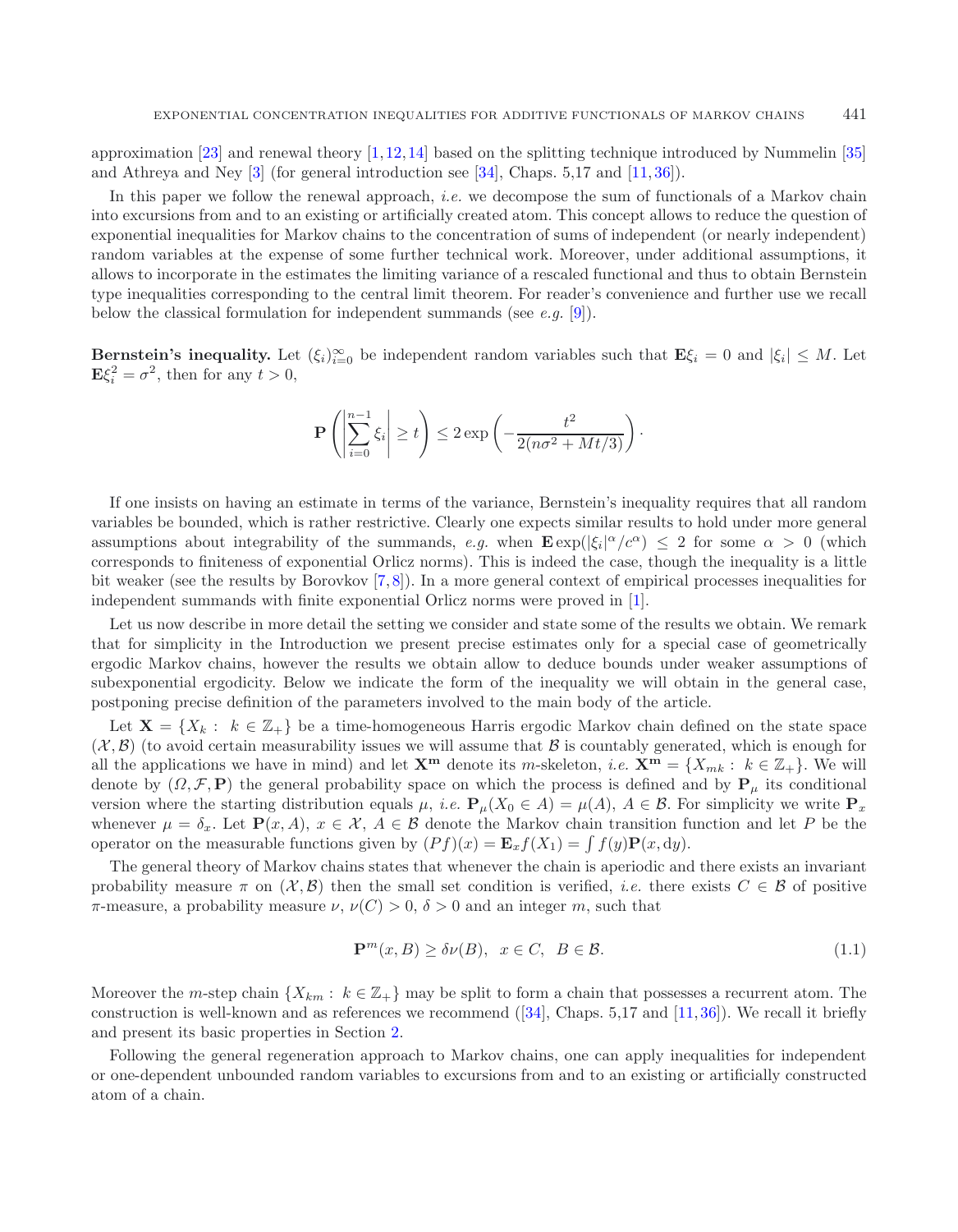Using this strategy we provide bounds on  $\mathbf{P}_x(|\sum_{k=0}^{n-1} f(X_k)| > t)$  in the form close to the one of Bernstein's inequality, *i.e.* for some  $\alpha \in (0, 1]$  and all  $t \geq 0$ ,

$$
\mathbf{P}_{x}\left(\left|\sum_{i=0}^{n-1} f(X_{i})\right| > t\right) \leq C \exp\left(-\frac{c_{1}t^{\alpha}}{a^{\alpha}}\right) + C\pi^{*}(\theta)^{-1} \exp\left(-c_{2}\frac{t^{\alpha}}{b^{\alpha}}\right) + C \exp\left(-\frac{c_{3}t^{\alpha}}{2(4c)^{\alpha}}\right) + C \exp\left(-\frac{c_{4}t^{2}}{(\lceil n/(2m)\rceil\sigma^{2} + Mt/6)}\right),
$$

with  $M = c(3\alpha^{-2} \log(n/m))^{1/\alpha}$ , where **a**, **b**, **c** are certain parameters of the chain and  $\sigma^2 = \mathbf{E} s_0^2$  is the variance of the block appearing in the regeneration construction,  $\theta$  is the artificially created atom of the split chain,  $\pi^*$ its stationary measure and the constants  $C, c_k$  depend only on  $\alpha$  (through explicit formulas). At this point, to avoid technicalities, we do not present precise definition of the parameters appearing in the above inequality or the assumptions under which it holds and mention only that in Section [3](#page-10-0) we provide tools allowing to estimate them by means of various drift conditions, which in the Markov chain setting are the most convenient and widely used technique for proving exponential integrability. In general it is known [\[26\]](#page-41-3) that for  $\alpha = 1$  one cannot avoid geometric drifts that are usually difficult to work with and verify in practice (see Sect. [3.1\)](#page-10-1). To avoid this obstacle we show that the usual drift condition related to (sub)-geometric ergodicity also provides a bound, however with  $\alpha < 1$  (see Sect. [3.2\)](#page-13-0).

The simplest setting we describe is that of geometric ergodicity where we show a class of functions that depends on the drift condition only for which one can obtain strong concentration results. Again we pay attention to provide explicit constants in the estimates which may allow for applications in MCMC algorithms. Recall thus the classical drift condition, which is satisfied if for some  $V: \mathcal{X} \to [1,\infty)$ ,

<span id="page-2-0"></span>
$$
(PV)(x) - V(x) \le -\lambda V(x) + b1_C(x). \tag{1.2}
$$

It is well-known that the above condition is equivalent to geometric ergodicity of the chain, *i.e.* to exponential convergence  $\|P^n(x, \cdot)-\pi\|_{TV} \leq C(x)\rho^n$  for some  $\rho \in (0,1)$  and all  $x \in \mathcal{X}$  (see [\[34](#page-41-7)], Chaps. 14–16 for the general theory).

The following theorem (which follows from our general results) provides concentration for additive functionals of geometrically ergodic strongly aperiodic (*i.e.* satisfying  $(1.1)$  with  $m = 1$ ) Markov chains in terms of the parameters appearing in [\(1.1\)](#page-1-0) and [\(1.2\)](#page-2-0). To simplify the presentation and postpone technical details we provide here a simplified version of the result, which at full strength is given in Theorem [5.6](#page-32-0) in Section [5.](#page-28-0)

<span id="page-2-1"></span>**Theorem 1.1.** *Assume that*  $\{X_n\}_{n>0}$  *is a Harris recurrent strongly aperiodic Markov chain on the space*  $(\mathcal{X}, \mathcal{B})$ *admitting a unique stationary measure* π*. Assume furthermore that conditions* [\(1.1\)](#page-1-0) *with* m = 1 *and* [\(1.2\)](#page-2-0) *are satisfied. Let finally*  $s > 0$  *and consider an arbitrary measurable function*  $g: \mathcal{X} \to \mathbb{R}$  *such that* 

$$
|g(x)| \le \kappa \Big( \log V(x) \Big)
$$

*for some*  $\kappa \geq 0$ *. Set*  $\alpha = 1/(s+1)$ *. Then for every*  $x \in \mathcal{X}$ *,*  $\eta \in (0,1]$  *and*  $t > 0$ *,* 

$$
\mathbf{P}_{x}\left(\left|\sum_{i=0}^{n-1} g(X_{i}) - n\pi g\right| > t\right) \leq 2 \exp\left(-\frac{(t\eta)^{\alpha}}{A_{1}^{\alpha}}\right) + C \exp\left(-\frac{(t\eta)^{\alpha}}{A_{2}^{\alpha}}\right) \n+ e^{8} \exp\left(-\frac{(\eta t)^{\alpha}}{A_{3}^{\alpha}}\right) + 2^{1+\eta/(2+\eta)} \exp\left(-\frac{t^{2}}{2((1+\eta)\sigma^{2}n + A_{4}(\eta)(\log n)^{1/\alpha}t)}\right),
$$
\n(1.3)

<span id="page-2-3"></span><span id="page-2-2"></span>s

*where*

$$
\sigma^{2} = \lim_{n \to \infty} \frac{\text{Var}_{\pi}(\sum_{i=0}^{n-1} g(X_{i}))}{n} = \text{Var}_{\pi} g(X_{0})^{2} + 2 \sum_{i=1}^{\infty} \text{Cov}_{\pi}(g(X_{0}), g(X_{i})), \tag{1.4}
$$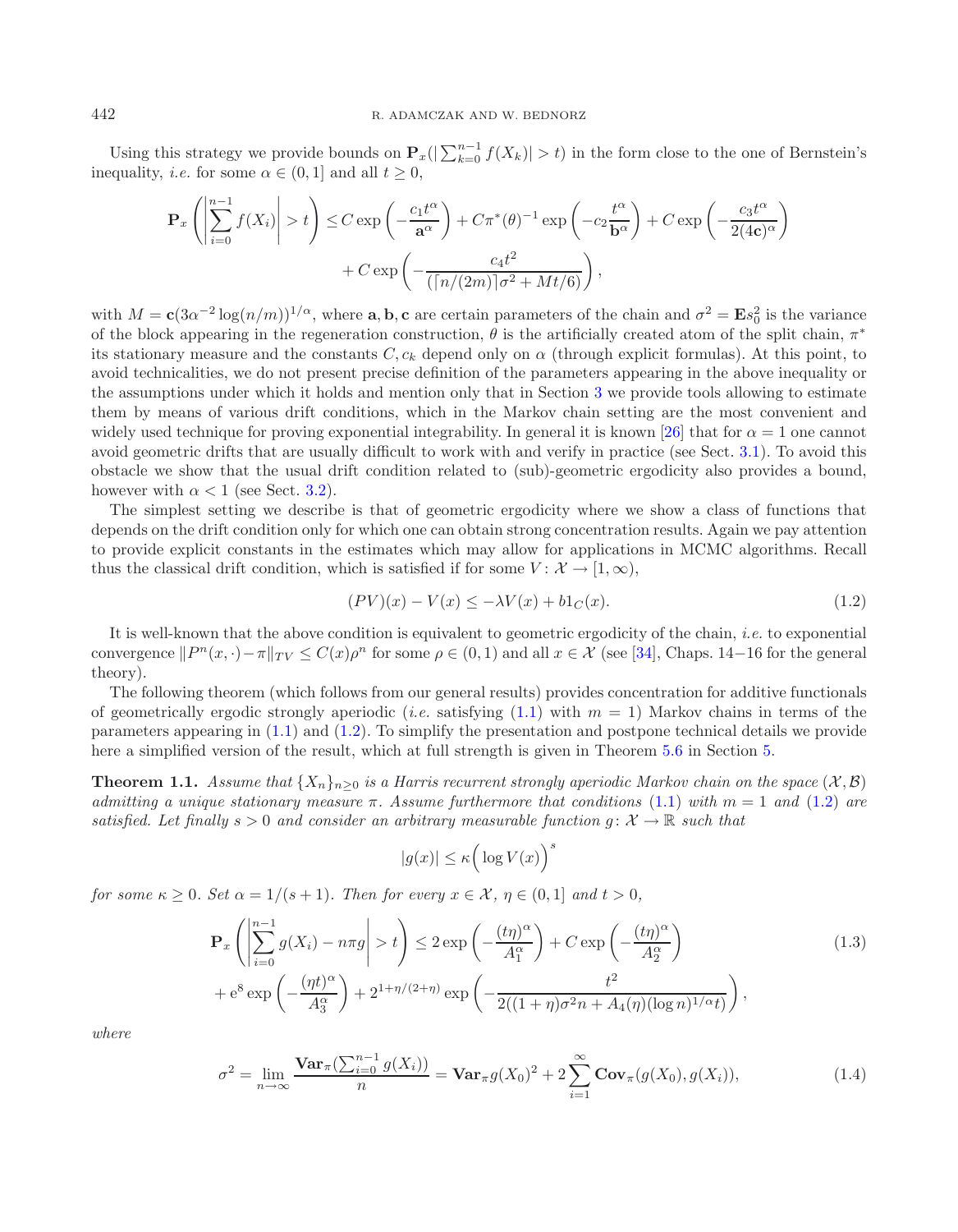*the constants*  $C, A_1, A_2, A_3$  *depend only on*  $\delta, V, \alpha, \lambda, b, \kappa$  *and the constant*  $A_4(\eta)$  *depends only on*  $\delta, V, \alpha, \lambda, b, \kappa, \eta$ *(in all cases the dependence is explicit,*  $A_4(\eta) \simeq 1/\eta$  *for*  $\eta \simeq 0$ *).* 

<span id="page-3-0"></span>We also provide a counterpart of the above result for suprema of empirical processes (in the spirit of Talagrand's inequalities in the independent case).

**Theorem 1.2.** *Assume that*  $\{X_n\}_{n>0}$  *is a Harris recurrent strongly aperiodic Markov chain on the space*  $(\mathcal{X}, \mathcal{B})$ *admitting a unique stationary measure* π*. Assume furthermore that conditions* [\(1.1\)](#page-1-0) *with* m = 1 *and* [\(1.2\)](#page-2-0) *are satisfied. Let finally*  $s > 0$  *and consider a countable class* G *of measurable functions*  $g: \mathcal{X} \to \mathbb{R}$  *such that for all*  $g \in \mathcal{G}$ ,

$$
|g(x)| \le \kappa \Big( \log V(x) \Big)^s
$$

*for some*  $\kappa \geq 0$ *. Set*  $\alpha = 1/(s+1)$ *. Denote* 

$$
Z = \sup_{g \in \mathcal{G}} \left| \sum_{i=0}^{n-1} (g(X_i) - \pi g) \right|
$$

*and*

$$
\sigma^2 = \sup_{g \in \mathcal{G}} \lim_{n \to \infty} \frac{\mathbf{Var}_{\pi}(\sum_{i=0}^{n-1} g(X_i))}{n} = \sup_{g \in \mathcal{G}} \left( \mathbf{Var}_{\pi} g(X_0) + 2 \sum_{i=1}^{\infty} \mathbf{Cov}_{\pi}(g(X_0), g(X_i)) \right).
$$

*Then for every*  $n \in (0, 1)$  *and all*  $t > 0$ *,* 

$$
\overline{\mathbf{P}}_{x^*} \left( Z \ge (1 + \eta) \mathbf{E} Z + t \right) \le \exp \left( - \frac{t^2}{2(1 + \eta)n\sigma^2} \right) + C \exp \left( - \frac{t^\alpha}{2B_1^\alpha} \right) + C \exp \left( - \frac{t^\alpha}{B_2^\alpha} \right) \n+ C \exp \left( - \frac{t^\alpha}{B_3^\alpha} \right) + C \exp \left( - \frac{n}{B_4} \right) + C \exp \left( - \frac{t}{B_5 \log n} \right),
$$

*where the constants*  $C, B_1, \ldots, B_5$  *depend only on*  $\delta, V, \alpha, \lambda, b, \kappa, \eta$ *.* 

**Remarks.** Since there are many concentration inequalities for additive functionals of Markov chains with all sorts of assumptions and sometimes it is difficult to compare their strength, we will now provide a few remarks concerning the above theorem as well as other results of the paper (even though their precise formulation is postponed to further sections), which should explain their strength and shortcomings.

1. As already mentioned, Theorem [1.1](#page-2-1) is just a single explicit example, which can be recovered from our estimates for additive functionals. In the paper we consider a more general abstract setting in which similar exponential inequalities hold. From this setting one can obtain inequalities under other, more general drift conditions, guaranteeing subexponential convergence to the stationary distribution (such drift conditions have been considered in *e.g.* [\[13,](#page-41-9)[14](#page-41-0)]). However, since the structure of the estimates on the counterparts of  $A_1, \ldots, A_4$ in these inequalities may depend on the drift condition, we restrict here to the most classical drift condition [\(1.2\)](#page-2-0).

2. An important feature of our results is that all the constants and parameters in our inequalities are given by explicit formulas. This allows for potential use of our inequalities in the MCMC setting to get quantitative results for various algorithm. In Sections [3.2](#page-13-0) and [5](#page-28-0) we illustrate it with a simple example of a Metropolis−Hastings algorithms on N and on R.

Unfortunately, the dependence of constants on the parameters, especially on  $\delta$ , is rather bad. In certain situations one may "amplify" the parameter  $\delta$  by considering a lazy version of the random walk, however in most situations the bounds we obtain by combining our inequalities with known estimates on the parameters δ, λ, b are not good enough to be applied in algorithmic practice. From this point of view our result may be considered the first step towards more practical estimates.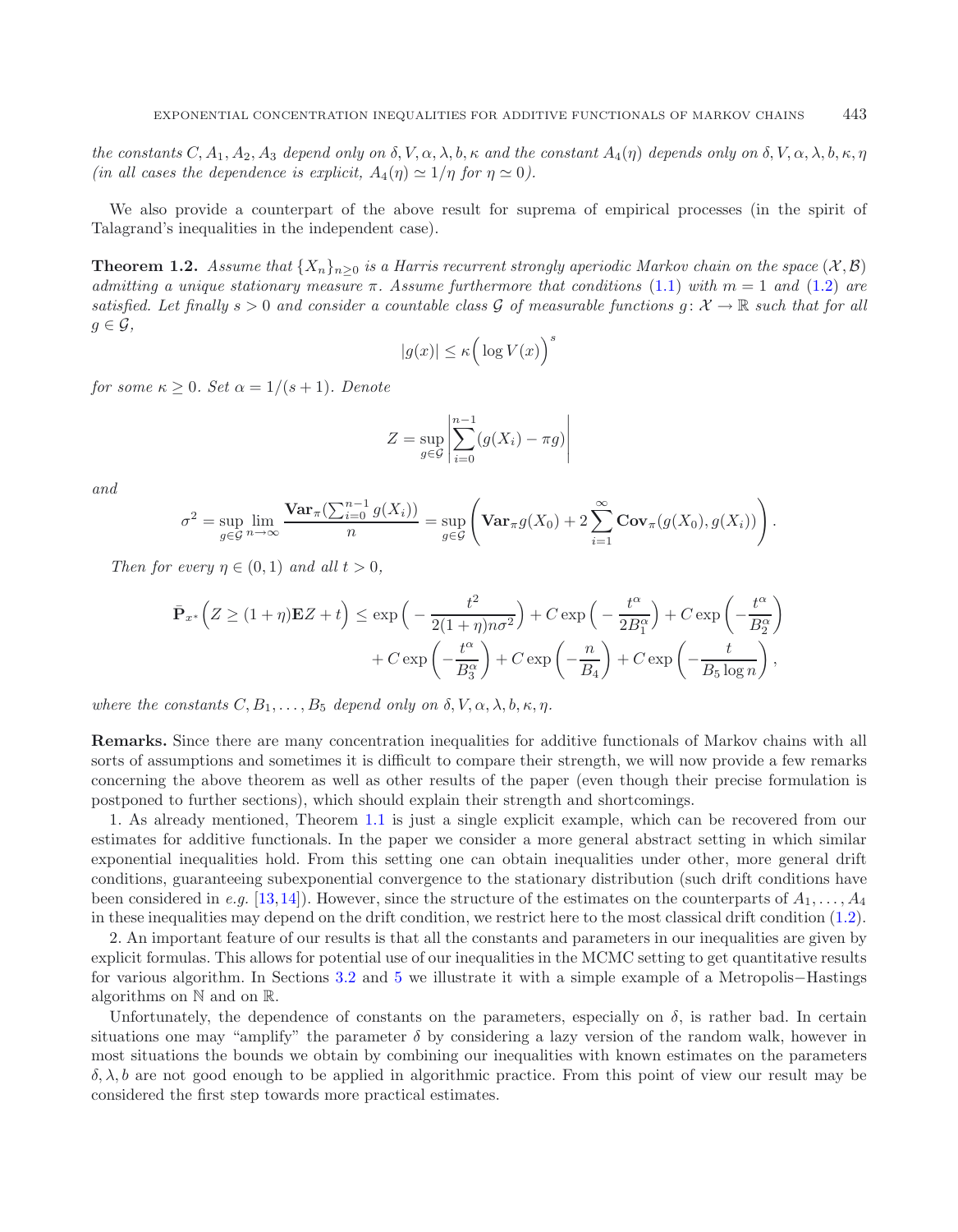3. A fact important from the theoretical perspective is that the subgaussian coefficient in our inequality [\(1.3\)](#page-2-2) is  $(2 + n)n\sigma^2$ , where  $\sigma^2$  is the variance of the limiting Gaussian variable in the CLT for

$$
\frac{f(X_0) + \ldots + f(X_{n-1}) - n\pi f}{\sqrt{n}}
$$

(see  $[11, 34, 36]$  $[11, 34, 36]$  $[11, 34, 36]$  $[11, 34, 36]$  $[11, 34, 36]$ ).

Moreover one can easily obtain from our result a tail estimate of the form

$$
\mathbf{P}\left(n^{-1/2}\left|\sum_{i=0}^{n-1}f(X_i)-n\pi f\right|\geq t\right)\leq C\exp\left(-\frac{t^2}{(2+\eta)\sigma^2}\right)+C\exp\left(-\frac{t^{\alpha}n^{\alpha/2}}{R_{\eta}a_{\alpha,f}\log n}\right)
$$

,

where C is a universal constant  $R_n$  depends only on  $\eta$  and  $a_{\alpha,f}$  depends only on  $f, \alpha$  and the parameters in [\(1.1\)](#page-1-0) and  $(1.2)$ . Thus for large n the estimate almost coincides with the tail of the limiting Gaussian variable. This is closely related to the moderate deviation principle (see [\[33\]](#page-41-10) for moderate deviation results for mixing sequences), which however is an asymptotic statement.

Similarly, the coefficient  $\sigma^2$  in Theorem [1.2](#page-3-0) corresponds to the weak variance of the limiting Gaussian process (provided it exists, see *e.g.* [\[4](#page-40-9),[40,](#page-41-11)[46\]](#page-41-12) for various criteria guaranteeing it) and thus corresponds to the Gaussian concentration inequality.

The fact that the constant in front of  $\sigma^2$  can be made arbitrarily close to the optimal value 2 may be important in strong limit theorems for various statistics involving additive functionals or their suprema as it is the case for independent summands.

4. Finally let us compare our results with some other estimates for additive functionals of Markov chains known in the literature.

As we already mentioned there are many results concerning exponential inequalities. A huge part of the literature is devoted to uniformly ergodic Markov chains (see *e.g.* [\[23](#page-41-1), [43\]](#page-41-5)). Methods designed to handle the uniformly ergodic case usually do not allow to deal with general geometrically or subgeometrically ergodic chains as the parameters of the inequalities grow too rapidly with the sample size (see Sect. 3.5 of [\[1\]](#page-40-0) for a more detailed discussion).

In the Markov chains literature existing results have been mostly concerned with the case of bounded f. One could mention here *e.g.* [\[1,](#page-40-0) [12,](#page-40-3) [14](#page-41-0), [43\]](#page-41-5). Our results can be seen as a generalization of [\[1\]](#page-40-0). An advantage of our results with respect to the previous ones is that they work for unbounded functions  $f$  and as already mentioned the dependence of constants on the parameters of the drift criterion is explicit. Also, contrary to the results in [\[12,](#page-40-3) [14\]](#page-41-0) (which were based on the Fuk−Nagaev's inequality), the logarithmic dependence on n in our inequalities is optimal (see the discussion in [\[1\]](#page-40-0)).

Another approach, which is used in the Markov chain literature, mostly in the continuous time or discrete state-space case is based on spectral gap inequalities. Its advantage stems from the fact that it often allows to recover a precise Bernstein type inequality for bounded functions of the same form as in the independent case (see *e.g.* [\[17,](#page-41-13)[30\]](#page-41-14)). We note however that the Markov chains we consider do not have to satisfy the spectral gap as in the non-reversible case it is not implied by geometric ergodicity (see [\[24\]](#page-41-15)). Moreover, the examples in [\[1\]](#page-40-0) show that in the non-reversible case such an inequality cannot hold (which is a consequence of the already mentioned optimality of the factor  $\log n$  in our estimates). Also, even in the reversible discrete time case, we are not aware of a Bernstein type inequality with the right subgaussian coefficient (meaning a universal constant multiplied by the limiting variance).

Other interesting results concerning concentration inequalities can be found in literature on mixing sequences (see [\[33](#page-41-10), [41,](#page-41-16) [43,](#page-41-5) [47,](#page-41-17) [48\]](#page-41-18)). The results obtained there usually are not directly comparable with ours as they are expressed in terms of different quantities and also often correspond rather to Azuma−Hoeffding inequalities than to the Bernstein inequality (meaning that the parameter  $\sigma^2$  is not taken into account). We are aware of one exception, namely a very general result of [\[33\]](#page-41-10). Since the inequality presented in [\[33](#page-41-10)] works in a much more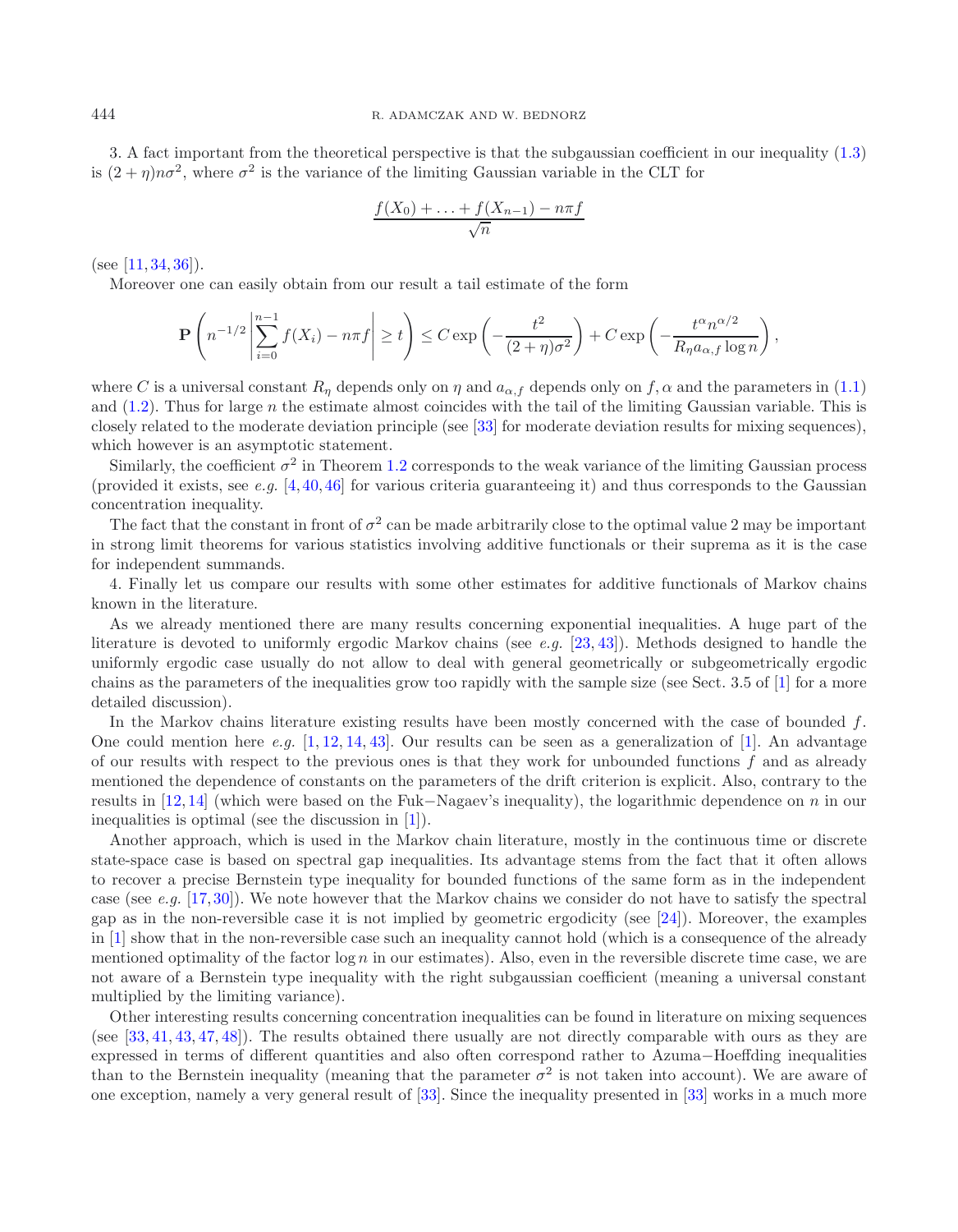general setting than ours and is of a very similar form, we would like now to present a more detailed comparison and explain why, despite formal similarity, our results provides in certain cases additional information.

In [\[33](#page-41-10)] the authors consider a sequence of centered random variables  $(X_i)_{i\in\mathbb{Z}}$  which is  $\alpha$ -mixing with the mixing coefficient  $\alpha(n) \leq \exp(-cn^{\gamma_1})$  (we refer to [\[33](#page-41-10)] for the definition of the mixing coefficients and explain only that in the geometrically ergodic case we have  $\gamma_1 = 1$ ) and such that  $\|X_i\|_{\psi_{\gamma_2}} \leq b$  for some  $\gamma_2$  such that  $\gamma := \frac{\gamma_1 \gamma_2}{\gamma_1 + \gamma_2} < 1$  $\gamma := \frac{\gamma_1 \gamma_2}{\gamma_1 + \gamma_2} < 1$  $\gamma := \frac{\gamma_1 \gamma_2}{\gamma_1 + \gamma_2} < 1$  (see Sect. 2 for the definition of the norms  $\|\cdot\|_{\psi_\alpha}$ ). For such random variables the authors obtain an inequality of the form

<span id="page-5-0"></span>
$$
\mathbf{P}\left(\max_{j\leq n}|X_1+\ldots+X_n|\geq t\right)\leq n\exp\left(-\frac{t^{\gamma}}{C_1}\right)+\exp\left(-\frac{t^2}{C_2(1+nV)}\right) + \exp\left(-\frac{t^2}{C_3n}\exp\left(\frac{t^{\gamma(1-\gamma)}}{C_4(\log t)^{\gamma}}\right)\right),\tag{1.5}
$$

where the constants  $C_1, \ldots, C_4$  depend only on  $b, c, \gamma_1, \gamma_2$  and

$$
V = \sup_{M>0} \sup_{i>0} \left( \mathbf{Var}\varphi_M(X_i) + 2 \sum_{j>i} |\mathbf{Cov}(\varphi_M(X_j), \varphi_M(X_i))| \right),
$$

with  $\varphi_M(x)=(x \wedge M) \vee (-M)$ .

Before we proceed with a comparison, let us explain that the parameter  $\gamma$  above, although defined in a different language than  $\alpha$  in Theorem [1.1,](#page-2-1) agrees with it (this can be seen by looking at the general case considered in Section [3.2,](#page-13-0) where analogous formulas appear).

For comparison let us disregard the fact that the above inequality deals with maxima of partial sums (it can be obtained from a version without maxima with a recent result from [\[21\]](#page-41-19)).

As we already mentioned, the above inequality is much more general than ours, however the sets of assumptions are slightly different, namely ours is expressed in terms of drift parameters, which are quite common in MCMC practice, while [\(1.5\)](#page-5-0) is more abstract, as it deals with general mixing sequences. From this point of view, verification of our assumptions is simpler and more straightforward. Moreover, in our result the constants are explicit. Finally, the subgaussian coefficient  $V$  in  $(1.5)$  is not the variance of the limiting Gaussian distribution, contrary to our  $\sigma^2$  (although there are some formal similarities between the formula for V and the expansion of  $\sigma^2$  given in [\(1.4\)](#page-2-3)). Also the constant in front of the subgaussian coefficient in [\(1.5\)](#page-5-0) is not universal, but depends on the parameters  $\gamma_i$ .

Thus, while [\(1.5\)](#page-5-0) is more general and has many theoretical applications (*e.g.* the moderate deviation principle obtained in [\[33](#page-41-10)]), our inequality seems potentially more suited *e.g.* for the algorithmic applications we have in mind and is more closely related to the CLT for additive functionals.

Let us also mention that using the drift criteria from Section [3.1](#page-10-1) we can obtain an inequality with  $\alpha = 1$ , whereas [\(1.5\)](#page-5-0) deals with  $\gamma = \alpha < 1$ .

5. It would be interesting to extend Theorems [1.1](#page-2-1) and [1.2](#page-3-0) to Markov chains which are not necessarily strongly aperiodic (*i.e.* to chains which satisfy [\(1.1\)](#page-1-0) only with some  $m > 1$ ). Our Theorem [5.1](#page-28-1) provides an exponential inequality also in this setting, however the subgaussian coefficient in the general case is no longer the variance of the limiting Gaussian distribution. To our best knowledge the problem of providing a Berstein type inequality with the "right" subgaussian coefficient for  $m > 1$  remains open even in the case of bounded functions.

The organization of the paper is as follows: in Section [2](#page-6-0) we discuss the Markov chain theory and a variety of integrability conditions we need to prove exponential concentration and in Section [3](#page-10-0) we state their characterizations in terms of drift conditions; in Section [4](#page-20-0) we prove the main tool which is the exponential inequality for almost independent random variables; finally in Section [5](#page-28-0) previous results are combined to prove exponential concentration inequalities for Markov chains.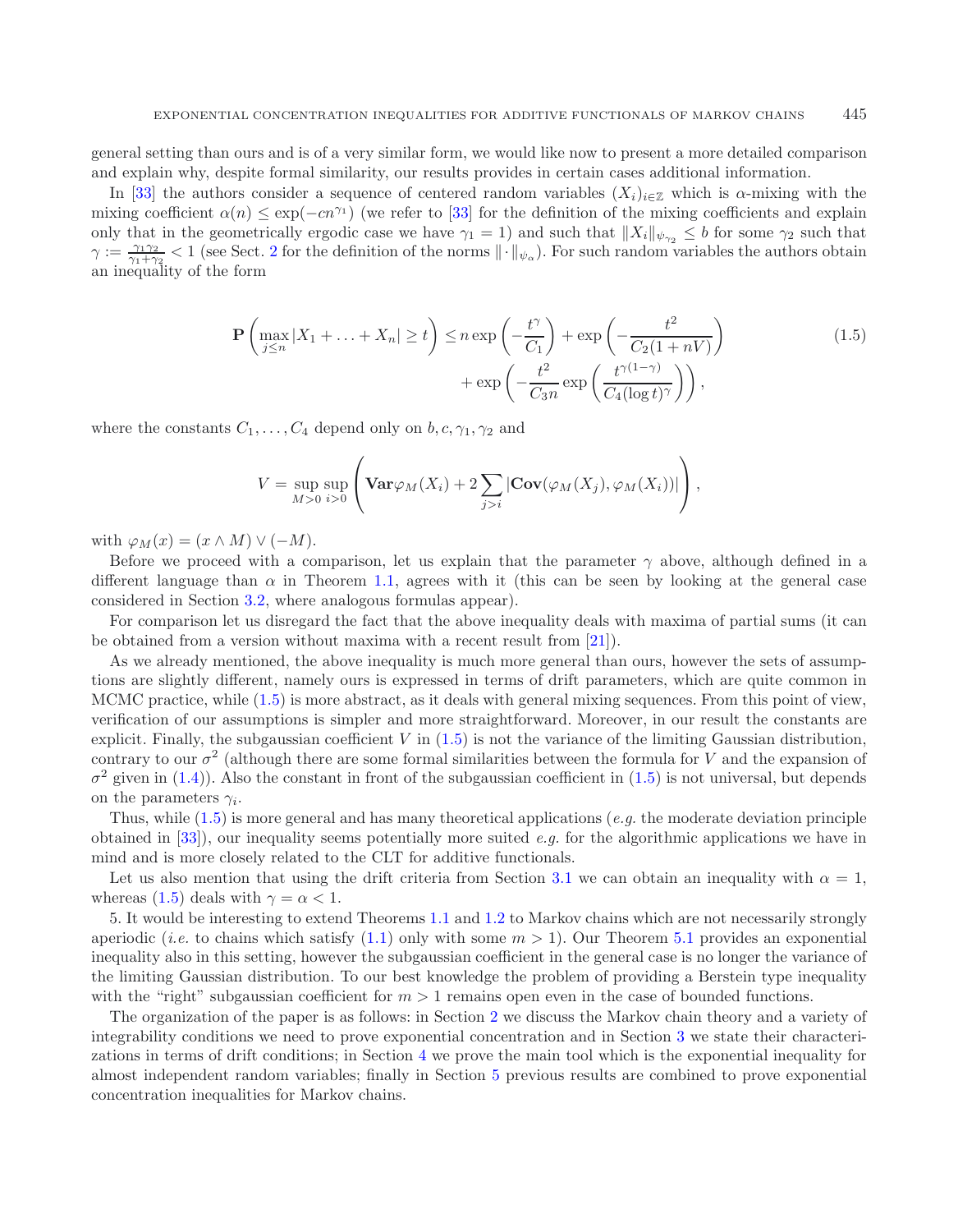# 2. The exponentially fast decaying tails of Markov chain excursions

## <span id="page-6-0"></span>**2.1. Notation and preliminaries**

Since we are interested in exponential inequalities let us first recall the definition of exponential Orlicz norms,

$$
||Y||_{\psi_{\alpha},\mu} = \inf \left\{ c > 0 : \mathbf{E}_{\mu} \exp \left( \frac{|Y|^{\alpha}}{c^{\alpha}} \right) \leq 2 \right\}.
$$

Note that the subscript above indicates the measure with respect to which the Orlicz norm is taken. Sometimes, when the underlying measure is clear from the context or when it is not relevant we will also write  $\|\cdot\|_{\psi_{\infty}}$ .

Let us now briefly recall the regeneration method. We outline only the main points needed for our further applications and refer to  $(34, 36]$  $(34, 36]$  $(34, 36]$ , Chaps. 5, 17) for an extensive exposition.

The split chain construction is based on introducing auxiliary variables  $Y_k \in \{0,1\}$  that denote the level of the split m-skeleton at time km. We will consider the collection of random variables  $\bar{\mathbf{X}}^m = \{\bar{X}_k^m : k \in \mathbb{Z}_+\}$  $\{(X_{km}, Y_k): k \in \mathbb{Z}_+\}$  together with "intermediate" variables  $\{X_{km+i}: k \in \mathbb{Z}_+, 1 \le i \le m-1\}$ . The distribution of the new chain is defined by conditional probabilities

$$
\bar{\mathbf{P}}(Y_k = 1, X_{km+1} \in dx_1, ..., X_{(k+1)m-1} \in dx_{m-1}, X_{(k+1)m} \in dy | \mathcal{F}_{km}^X, \mathcal{F}_{k-1}^Y, X_{km} = x)
$$
\n
$$
= \bar{\mathbf{P}}(Y_0 = 1, X_1 \in dx_1, ..., X_{m-1} \in dx_{m-1}, X_m \in dy | X_0 = x)
$$
\n
$$
= 1_C(x) \frac{\delta \nu(dy)}{\mathbf{P}^m(x, dy)} \mathbf{P}(x, dx_1) ... \mathbf{P}(x_{m-1}, dy)
$$

and

$$
\bar{\mathbf{P}}(Y_k = 0, X_{km+1} \in dx_1, ..., X_{(k+1)m-1} \in dx_{m-1}, X_{(k+1)m} \in dy | \mathcal{F}_{km}^X, \mathcal{F}_{k-1}^Y, X_{km} = x)
$$
\n
$$
= \bar{\mathbf{P}}(Y_0 = 0, X_1 \in dx_1, ..., X_{m-1} \in dx_{m-1}, X_m \in dy | X_0 = x)
$$
\n
$$
= \left(1 - 1_C(x) \frac{\delta \nu(dy)}{\mathbf{P}^m(x, dy)}\right) \mathbf{P}(x, dx_1) ... \mathbf{P}(x_{m-1}, dy),
$$

where  $\mathcal{F}_{km}^X = \sigma((X_i)_{i\leq km})$  and  $\mathcal{F}_{k-1}^Y = \sigma((Y_i)_{i\leq k-1})$ . The above condition means simply that we arrange the conditional distribution of the intermediate parts of the chain so that they fit to the split  $m$ -skeleton. Note that

$$
\bar{\mathbf{P}}(Y_k = 1, X_{(k+1)m} \in dy | \mathcal{F}_{km}^X, \mathcal{F}_{k-1}^Y, X_{km} = x) = 1_C(x)\delta \nu(\mathrm{d}y),
$$

and consequently  $\bar{\mathbf{P}}(Y_k = 1 | \mathcal{F}_{km}^X, \mathcal{F}_{k-1}^Y, X_{km} = x) = \delta 1_C(x)$  and  $\bar{\mathbf{P}}(X_{(k+1)m} \in dy | \mathcal{F}_{km}^X, \mathcal{F}_k^Y, Y_k = 1) = \nu(\mathrm{d}y)$ . Therefore, whenever  $X_{km}$  enters C, with probability  $\delta$  we decide on  $Y_k = 1$ , and if so distribute  $X_{(k+1)m}$ according to the measure  $\nu$ .

One also checks easily that the marginal process  $\{X_n : n \in \mathbb{Z}_+\}$  defined with the above construction is a Markov chain with transition function **P**. Since the validity of concentration inequalities depends only on the distribution of the process, we may and will assume that the Markov chains we consider are obtained by the above construction and in particular are equipped with the auxiliary variables  $Y_k$ .

For each initial measure  $\mu$  we denote by  $\mu^*$  the measure on  $\mathcal{X} \times \{0,1\}$  such that  $\mu^*(A \times \{0\}) = \mu(A \cap C)(1 \delta$  +  $\mu(A \cap C^c)$  and  $\mu^*(A \times \{1\}) = \mu(A \cap C)\delta$ . We continue the convention  $\bar{\mathbf{P}}_{x^*} = \bar{\mathbf{P}}_{\delta_x^*}$ , where  $\delta_x$  stands for the Dirac mass at  $x$ . The clear consequence of the construction is that

$$
\{X_i, Y_j : i \leq km, j \leq k\} \text{ is independent of } \{X_i, Y_j : i \geq (k+1)m, j \geq k+1\}
$$

under the condition that  $Y_k = 1$ . Moreover, under this condition,  $\{X_i, Y_j : i \geq (k+1)m, j \geq k+1\}$  has the same distribution as the  $\bar{\mathbf{P}}_{\nu^*}$  distribution of the process  $\{X_i, Y_j, i, j \geq 0\}$ , where

$$
\bar{\mathbf{P}}_{\nu^*}(Y_0 = 1, X_0 \in dx) = \delta 1_C(x)\nu(dx).
$$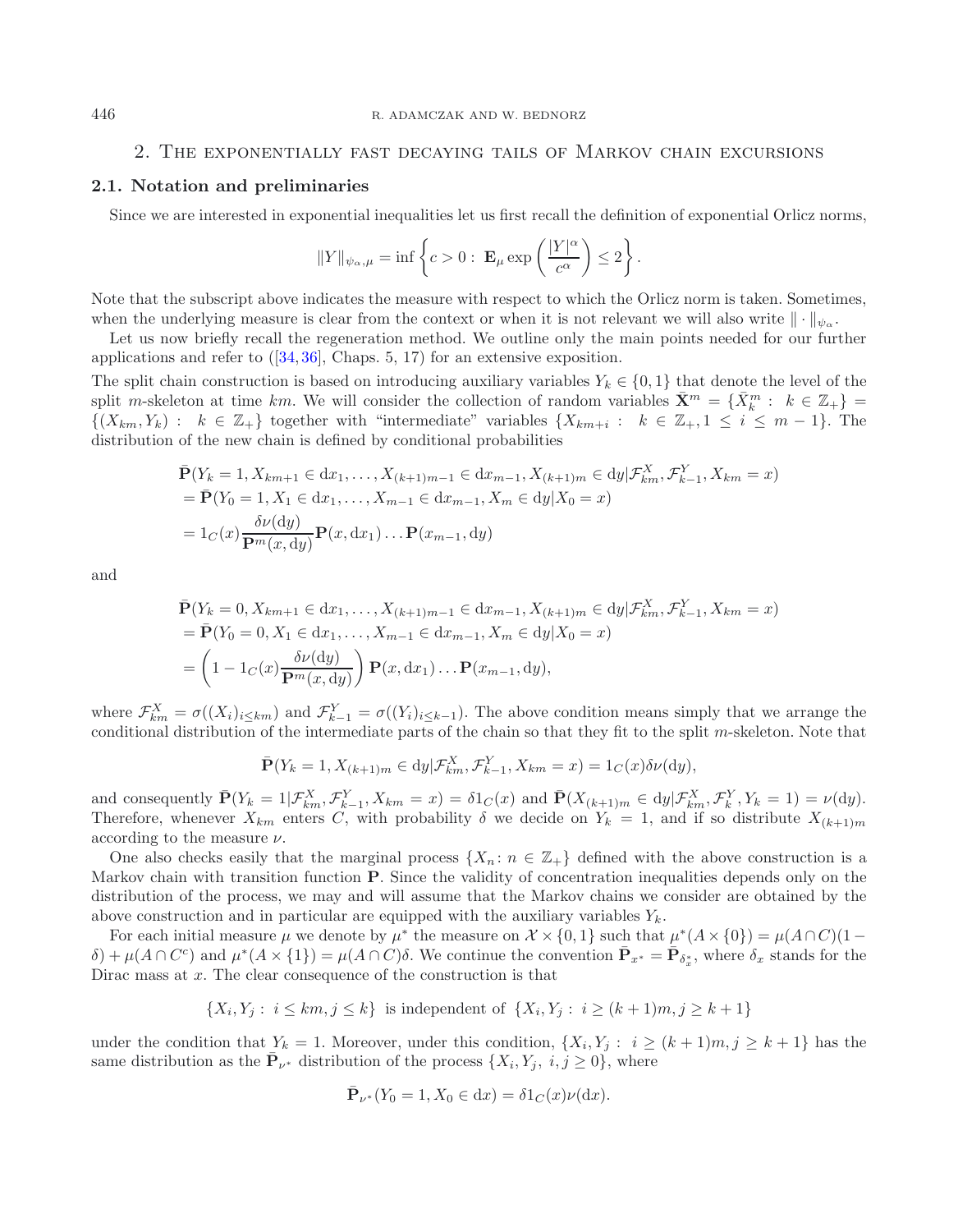Therefore we can treat  $\theta = C \times \{1\}$  as an atom of the chain  $\bar{\mathbf{X}}^m$ . Our approach to deviation inequalities will be based on the decomposition of the sum  $\sum_{i=0}^{n-1} f(X_i)$  into almost independent excursions between consecutive return times to  $\theta$ .

Let  $\sigma = \sigma(0) = \min\{k \geq 0 : Y_k = 1\}$  and

$$
\sigma(i) = \min\{k > \sigma(i-1): Y_k = 1\}, k > 0
$$

and in the same way  $\tau = \tau(1) = \min\{k \geq 1 : Y_k = 1\}$  and

$$
\tau(i) = \min\{k > \tau(i-1) : Y_k = 1\}, \ \ k > 1.
$$

For each i we define

$$
s_i(f) = \sum_{j=m(\sigma(i)+1)}^{m\sigma(i+1)+m-1} f(X_j) = \sum_{j=\sigma(i)+1}^{\sigma(i+1)} Z_j(f),
$$

where  $Z_j(f) = \sum_{k=0}^{m-1} f(X_{jm+k})$ . The main result on the excursions is the following ([\[34](#page-41-7)], Thm. 17.3.1)

**Theorem 2.1.** *The two collections of random variables*

<span id="page-7-2"></span>
$$
\{s_i(f): 0 \le i \le k-2\}, \ \{s_i(f): i \ge k\}
$$

*are independent for any*  $k \geq 2$ *. The distribution of*  $s_i(f)$  *is for any i equal to the*  $\bar{P}_{\theta}$  *distribution of*  $\sum_{k=m}^{Tm+(m-1)} f(X_k)$  which is equal to  $\bar{P}_{\nu^*}$  distribution of  $\sum_{k=0}^{\sigma m+(m-1)} f(X_k)$ . Moreover the common mean of  $\sum_{i}^{n} \sum_{j}^{n} m_{i}$  be expressed as  $\bar{\mathbf{E}}s_{i}(f) = \delta^{-1}\pi(C)^{-1}m \int f d\pi$ .

<span id="page-7-0"></span>Therefore if  $\pi(f) = 0$  then also  $\mathbf{\bar{E}} s_i(f) = 0$ . We use the above result to decompose the path into three parts

$$
\left| \sum_{k=0}^{n-1} f(X_k) \right| \le \left| \sum_{k=0}^{\min(m\sigma + (m-1), n-1)} f(X_k) \right| + \left| \sum_{i=1}^{N} s_{i-1}(f) \right| + \left| 1_{N>0} \sum_{k=n}^{m\sigma(N)+(m-1)} f(X_k) \right|
$$
\n
$$
=: U_n(f) + V_n(f) + W_n(f), \tag{2.1}
$$

where

$$
N = \inf\{i \ge 0 : m\sigma(i) + (m-1) \ge n-1\}.
$$
\n(2.2)

Note that N is a stopping time with respect to the filtration  $\mathcal{F}_i = \sigma(s_0, \ldots, s_{i-1}, \sigma(0), \ldots, \sigma(i)).$ 

In order to prove exponential inequalities we need to provide appropriate integrability conditions for all the summands above. They will be expressed in terms of the following exponential norms:

<span id="page-7-1"></span>
$$
\mathbf{a} = \left\| \sum_{i=0}^{\sigma} |Z_i(f)| \right\|_{\psi_{\alpha}, \bar{\mathbf{P}}_{x^*}} < \infty;
$$
  

$$
\mathbf{b} = \left\| \sum_{i=0}^{\sigma} |Z_i(f)| \right\|_{\psi_{\alpha}, \bar{\mathbf{P}}_{\pi^*}} < \infty;
$$
  

$$
\mathbf{c} = \|s_i(f)\|_{\psi_{\alpha}, \bar{\mathbf{P}}} < \infty.
$$
 (2.3)

The above quantities are rather troublesome to use (as expressed in terms of the split chain on the enlarged probability space), therefore we prefer their counterparts expressed in terms of the original chain, *i.e.* without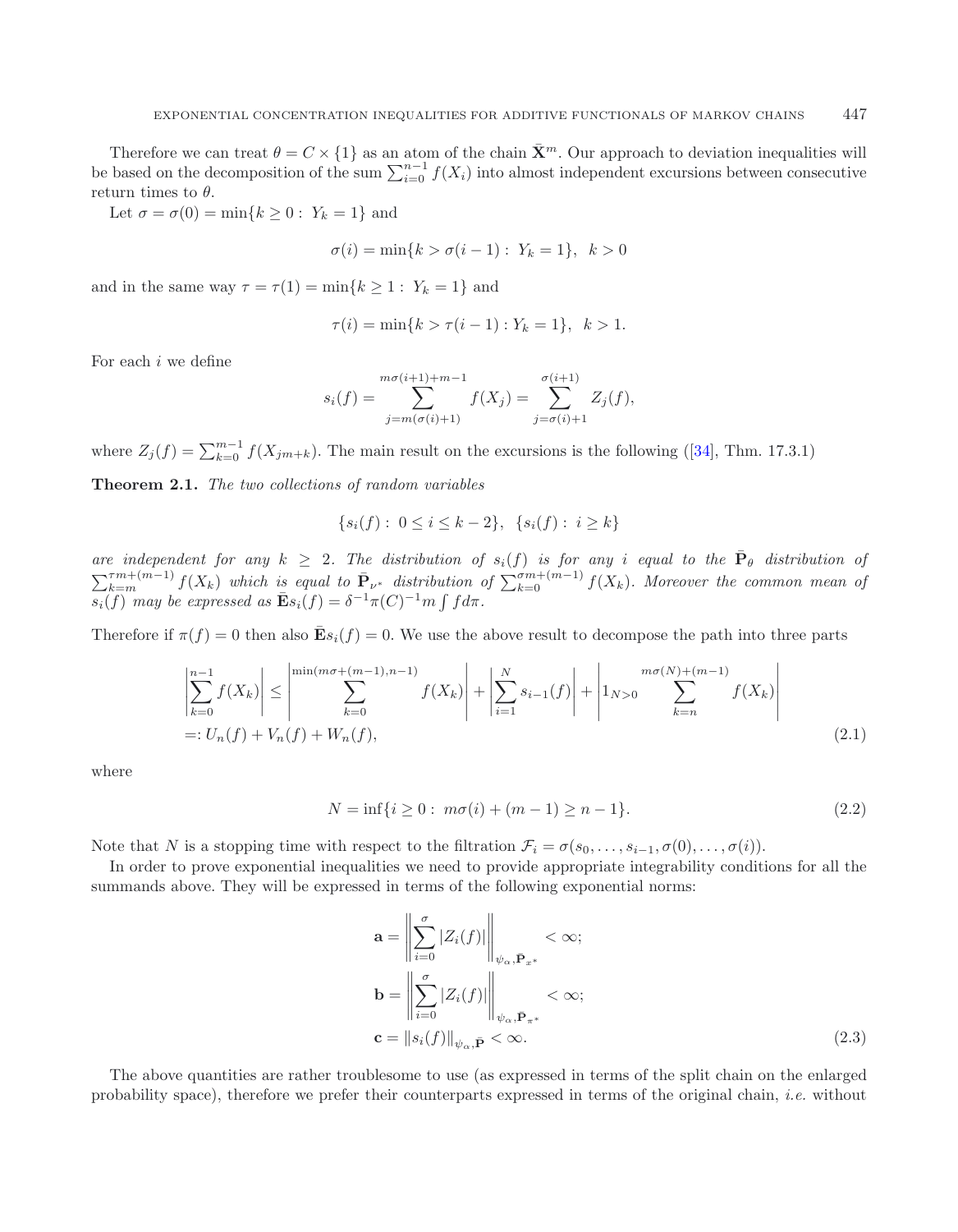referring to the auxiliary variables  $Y_i$ . They are

<span id="page-8-1"></span>
$$
\mathcal{A} = \left\| \sum_{i=0}^{\tau_C - 1} |Z_i(f)| \right\|_{\psi_{\alpha}, \mathbf{P}_x}; \quad \mathcal{B} = \left\| \sum_{i=0}^{\tau_C - 1} |Z_i(f)| \right\|_{\psi_{\alpha}, \mathbf{P}_\pi};
$$
\n
$$
\mathcal{C} = \sup_{x \in C} \left\| \sum_{i=1}^{\tau_C - 1} Z_i(f) \right\|_{\psi_{\alpha}, \mathbf{P}_x}; \quad \mathcal{D} = \sup_{x \in C} \|Z_0(f)\|_{\psi_{\alpha}, \mathbf{P}_x},
$$

where  $\tau_C = \tau_C(1) = \inf\{k \geq 1: X_{km} \in C\}$ . For later use define also  $\tau_C(i) = \inf\{k > \tau_C(i-1): X_{km} \in C\}$  for  $i > 1$ .

Note that for  $m = 1$ ,  $\mathcal{D} = \sup_{x \in C} |f(x)|$ .

Let  $r \geq 1$  be the unique solution of

$$
2^{\frac{1}{r}}\delta^{1-\frac{1}{r}} + 2^{1+\frac{1}{r}}(1-\delta)^{1-\frac{1}{r}} = 2\tag{2.4}
$$

(recall that  $\delta$  is the number appearing in the minorization condition [\(1.1\)](#page-1-0)).

<span id="page-8-0"></span>In particular if  $\delta = 1$ , then  $r = 1$ . Moreover by the concavity of  $x^{1-\frac{1}{r}}$  and monotonicity of the left hand side above in  $r \in [1, \infty)$  we get  $r \leq \log(\frac{6}{2-\delta})/\log(\frac{2}{2-\delta})$ .

The following proposition provides a comparison between  $\mathbf{a}, \mathbf{b}, \mathbf{c}$  and  $\mathcal{A}, \mathcal{B}, \mathcal{C}, \mathcal{D}$ .

**Proposition 2.2.** In the setting described above with  $\alpha \in (0,1]$  the following inequalities hold:

$$
\mathbf{a} \leq r^{\frac{1}{\alpha}} \left( (\max\{\mathcal{A}, \mathcal{C}\})^{\alpha} + \mathcal{D}^{\alpha} \right)^{\frac{1}{\alpha}};
$$
  
\n
$$
\mathbf{b} \leq r^{\frac{1}{\alpha}} \left( (\max\{\mathcal{B}, \mathcal{C}\})^{\alpha} + \mathcal{D}^{\alpha} \right)^{\frac{1}{\alpha}};
$$
  
\n
$$
\mathbf{c} \leq r^{\frac{1}{\alpha}} (\mathcal{C}^{\alpha} + \mathcal{D}^{\alpha})^{\frac{1}{\alpha}}.
$$

*Proof.* Recall that distributions of  $s_i(f)$  are the same for all i and equal to the  $\bar{\mathbf{P}}_{\nu^*}$  distribution of  $\sum_{k=0}^{\sigma} Z_k(f)$ . Let  $a \in C$  be an arbitrary point. We will write  $\mathbf{\bar{E}}_{a,i}$   $(i = 0,1)$  to denote the conditional expectation (on the enlarged probability space) given  $X_0 = a, Y_0 = i$ . In particular by the construction of the split process the distribution of  $(X_m, X_{m+1},...)$  under  $\mathbf{E}_{a,1}$  is independent of  $a \in C$  (and equal to the  $\mathbf{P}_{\nu^*}$  distribution of  $(X_0, X_1, \ldots)$ ). Thus by standard conditioning arguments, the following inequalities hold for any  $c > 0$ ,

$$
\bar{\mathbf{E}} \exp \left( c^{-\alpha} |s_i(f)|^{\alpha} \right) \leq \bar{\mathbf{E}}_{a,1} \exp \left( c^{-\alpha} \left| \sum_{j=1}^{\tau_C - 1} Z_j(f) \right|^{\alpha} \right)
$$
\n
$$
\times \sum_{k=1}^{\infty} \left[ (1 - \delta) \sup_{x \in C} \bar{\mathbf{E}}_{x,0} \exp \left( c^{-\alpha} \left| \sum_{j=0}^{\tau_C - 1} Z_j(f) \right|^{\alpha} \right) \right]^{k-1} \sup_{x \in C} \delta \bar{\mathbf{E}}_{x,1} \exp \left( c^{-\alpha} |Z_0(f)|^{\alpha} \right).
$$

Therefore (for  $1 - \delta$  sufficiently small)

$$
\bar{\mathbf{E}}\exp(c^{-\alpha}|s_i(f)|^{\alpha}) \leq \frac{\delta\bar{\mathbf{E}}_{a,1}\exp(c^{-\alpha}|\sum_{j=1}^{\tau_C-1}Z_j(f)|^{\alpha})\sup_{x\in C}\bar{\mathbf{E}}_{x,1}\exp(c^{-\alpha}|Z_0(f)|^{\alpha})}{1-(1-\delta)\sup_{x\in C}\bar{\mathbf{E}}_{x,0}\exp(c^{-\alpha}|\sum_{j=0}^{\tau_C-1}Z_j(f)|^{\alpha})}.
$$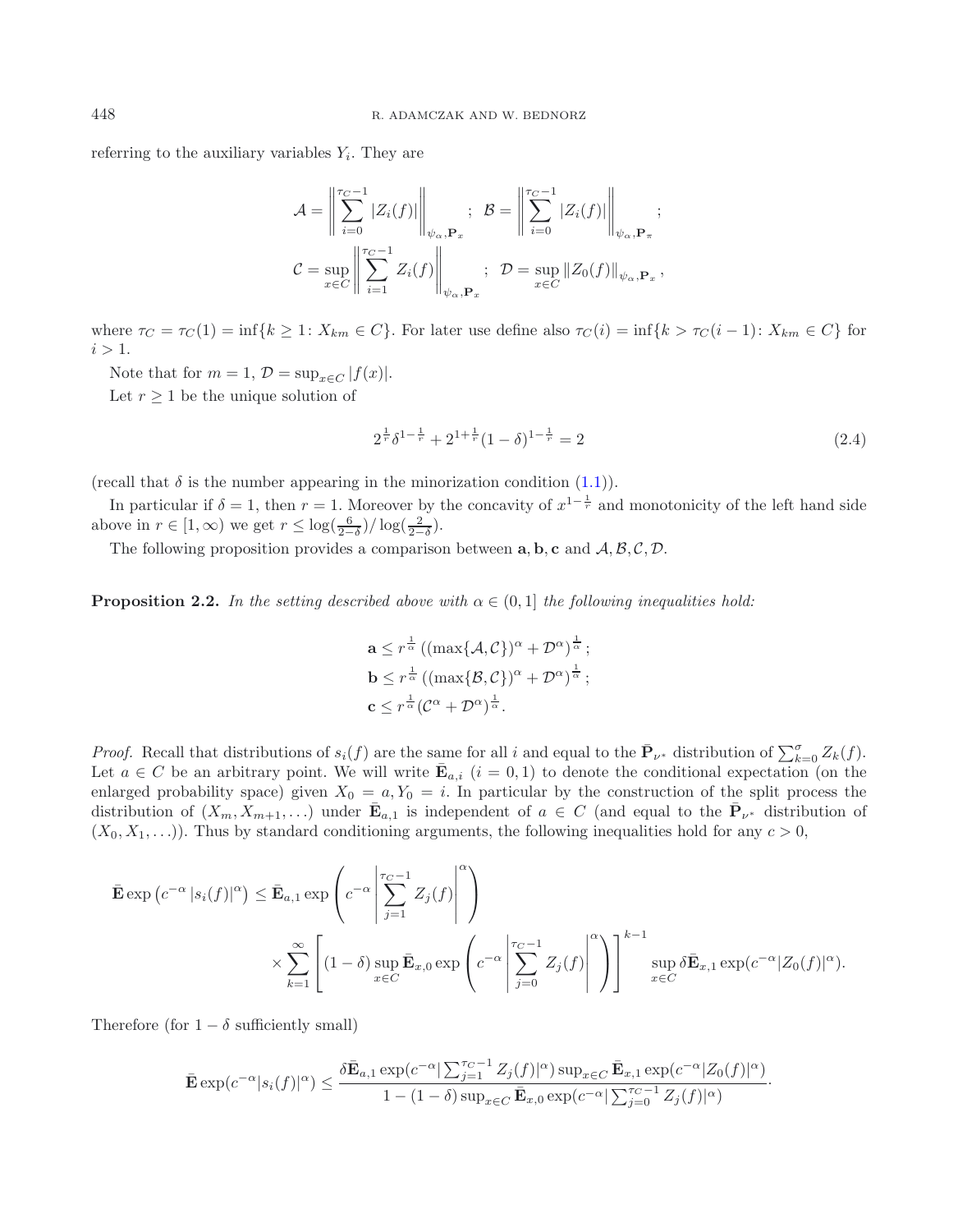Set 
$$
c = r^{\frac{1}{\alpha}} (\mathcal{C}^{\alpha} + \mathcal{D}^{\alpha})^{\frac{1}{\alpha}}
$$
. Let  $p^{-1} = \frac{\mathcal{C}^{\alpha}}{\mathcal{C}^{\alpha} + \mathcal{D}^{\alpha}}$  and  $q^{-1} = \frac{\mathcal{D}^{\alpha}}{\mathcal{C}^{\alpha} + \mathcal{D}^{\alpha}}$ . Recall that  $r \ge 1$ . By Hölder's inequality  
\n
$$
\sup_{x \in C} \bar{\mathbf{E}}_{x,0} \exp\left(c^{-\alpha} \left| \sum_{j=0}^{\tau_C - 1} Z_j(f) \right|^{\alpha}\right)
$$
\n
$$
\le \left(\sup_{x \in C} \bar{\mathbf{E}}_{x,0} \exp\left(\mathcal{D}^{-\alpha} |Z_0(f)|^{\alpha}\right)\right)^{\frac{1}{\tau q}} \left(\sup_{x \in C} \bar{\mathbf{E}}_{x,0} \exp\left(\mathcal{C}^{-\alpha} \left| \sum_{j=1}^{\tau_C - 1} Z_j(f) \right|^{\alpha}\right)\right)^{\frac{1}{\tau p}},
$$
\n
$$
\sup_{x \in C} \bar{\mathbf{E}}_{x,1} \exp\left(c^{-\alpha} |Z_0(f)|^{\alpha}\right) \le \left(\sup_{x \in C} \bar{\mathbf{E}}_{x,1} \exp\left(\mathcal{D}^{-\alpha} |Z_0(f)|^{\alpha}\right)\right)^{\frac{1}{qr}}
$$

and

<span id="page-9-0"></span>
$$
\bar{\mathbf{E}}_{a,1} \exp\left(c^{-\alpha} \left| \sum_{j=1}^{\tau_C - 1} Z_j(f) \right|^{\alpha} \right) \leq \left(\bar{\mathbf{E}}_{a,1} \exp\left(c^{-\alpha} \left| \sum_{j=1}^{\tau_C - 1} Z_j(f) \right|^{\alpha} \right)\right)^{\frac{1}{pr}}.
$$

Define

$$
X = \sup_{x \in C} \bar{\mathbf{E}}_{x,0} \exp\left(C^{-\alpha} \left| \sum_{j=1}^{\tau_C - 1} Z_j(f) \right|^{\alpha} \right), \quad Y = \bar{\mathbf{E}}_{a,1} \exp\left(C^{-\alpha} \left| \sum_{j=1}^{\tau_C - 1} Z_j(f) \right|^{\alpha} \right)
$$

and

$$
V = \sup_{x \in C} \bar{\mathbf{E}}_{x,0} \exp(\mathcal{D}^{-\alpha} |Z_0(f)|^{\alpha}), \ \ W = \sup_{x \in C} \bar{\mathbf{E}}_{x,1} \exp(\mathcal{D}^{-\alpha} |Z_0(f)|^{\alpha}).
$$

Using the above inequalities we get

<span id="page-9-1"></span>
$$
\bar{\mathbf{E}}\exp(c^{-\alpha}|s_i(f)|^{\alpha}) \le \frac{\delta Y^{\frac{1}{pr}}W^{\frac{1}{qr}}}{1 - (1 - \delta)X^{\frac{1}{pr}}V^{\frac{1}{qr}}}.
$$

By the definition of  $C, D$  and the split chain construction

$$
(1 - \delta)X + \delta Y = \sup_{x \in C} \mathbf{E}_x \exp\left( C^{-\alpha} \left| \sum_{j=1}^{\tau_C - 1} Z_j(f) \right|^\alpha \right) \le 2 \tag{2.5}
$$

and

$$
(1 - \delta)V \le \sup_{x \in C} \mathbf{E}_x \exp(\mathcal{D}^{-\alpha} |Z_0(f)|^{\alpha}) \le 2 \text{ and } \delta W \le \sup_{x \in C} \mathbf{E}_x \exp(\mathcal{D}^{-\alpha} |Z_0(f)|^{\alpha}) \le 2. \tag{2.6}
$$

Thus by the definition of  $r$ ,

<span id="page-9-2"></span>
$$
\bar{\mathbf{E}} \exp(c^{-\alpha} |s_i(f)|^{\alpha}) \le \frac{\delta^{1-\frac{1}{r}} 2^{\frac{1}{r}}}{1 - (1 - \delta)^{1-\frac{1}{r}} 2^{\frac{1}{r}}} = 2,
$$

which proves the required bound on **c**.

We will now estimate **a** and **b**. In fact we will prove a more general statement. Consider any probability measure  $\mu$  on X and denote  $M_{\mu} = \|\sum_{i=0}^{\sigma_C-1} |Z_i(f)||_{\psi_{\alpha}, \bar{\mathbf{P}}_{\mu^*}}$ , where  $\sigma_C = \inf\{i \geq 0: X_{im} \in C\}$ . Note that  $M_{\mu} \leq \|\sum_{i=0}^{\tau_C-1} |Z_i(f)|\|_{\psi_\alpha,\mathbf{P}_\mu}$ . In particular  $M_{\pi} \leq \mathcal{B}$  and  $M_{\delta_x} \leq \mathcal{A}$ . Thus to end the proof it is enough to show that

$$
\left\| \sum_{i=0}^{\sigma} |Z_i(f)| \right\|_{\psi_\alpha, \bar{\mathbf{P}}_{\mu^*}} \le r^{1/\alpha} ((\max\{M_\mu, \mathcal{C}\})^\alpha + \mathcal{D}^\alpha)^{1/\alpha}.
$$
 (2.7)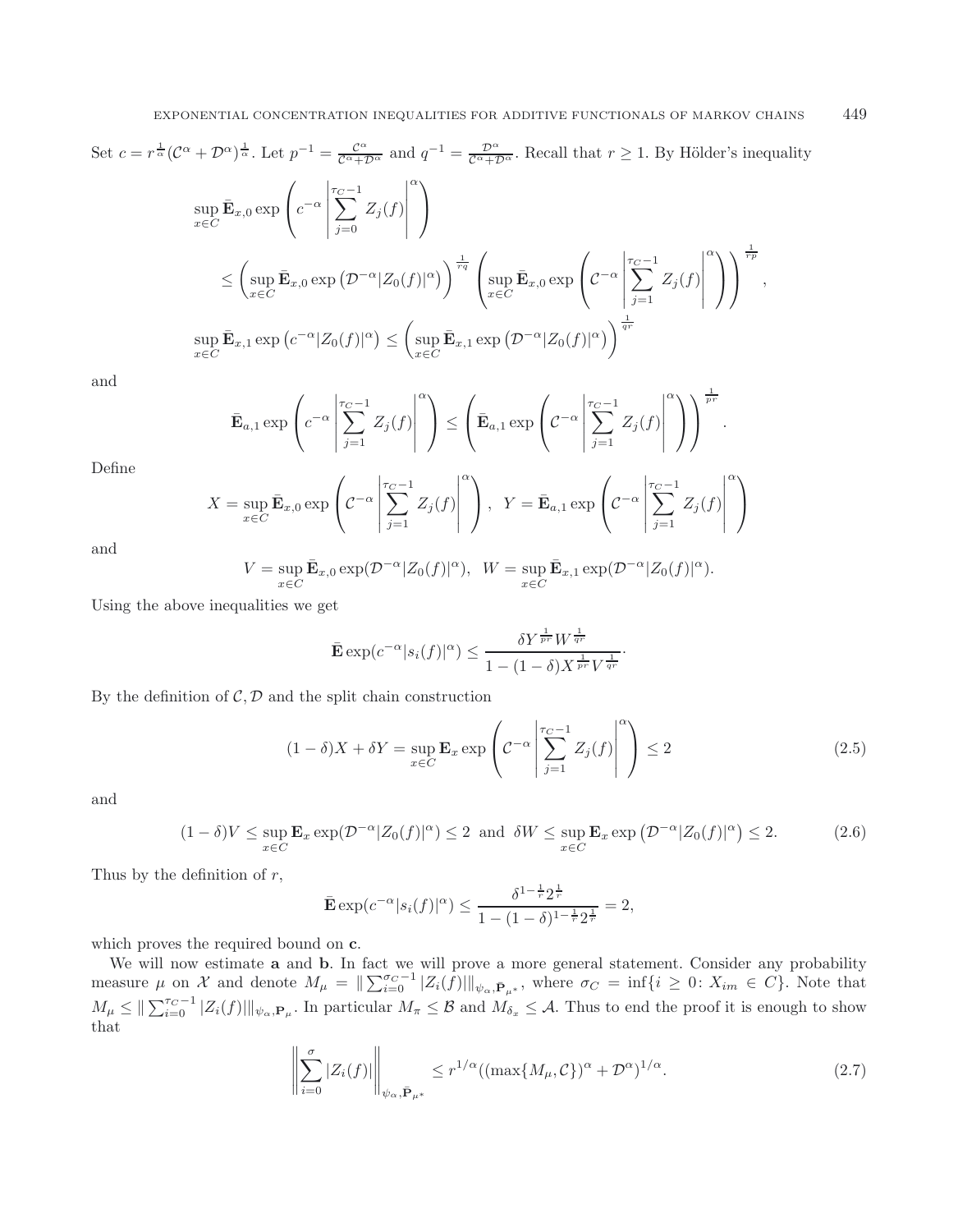Arguing as above we obtain that for any  $c > 0$ .

$$
\bar{\mathbf{E}}_{\mu^*} \exp\left(c^{-\alpha} \left(\sum_{i=0}^{\sigma} |Z_i(f)|\right)^{\alpha}\right) \leq \frac{\delta \mathbf{E}_{\mu} \exp(c^{-\alpha} (\sum_{i=0}^{\sigma_C-1} |Z_i(f)|)^{\alpha}) \sup_{y \in C} \bar{\mathbf{E}}_{y,1} \exp(c^{-\alpha} |Z_0(f)|^{\alpha})}{1 - (1-\delta) \sup_{y \in C} \bar{\mathbf{E}}_{y,0} \exp(c^{-\alpha} (\sum_{j=0}^{\tau_C-1} |Z_j(f)|)^{\alpha})}.
$$

Set  $c = r^{\frac{1}{\alpha}}((\max\{M_{\mu}, C\})^{\alpha} + \mathcal{D}^{\alpha})^{\frac{1}{\alpha}}$ . Let  $p^{-1} = \frac{(\max\{M_{\mu}, C\})^{\alpha}}{(\max\{M_{\mu}, C\})^{\alpha} + \mathcal{D}^{\alpha}}$  and  $q^{-1} = \frac{\mathcal{D}^{\alpha}}{(\max\{M_{\mu}, C\})^{\alpha} + \mathcal{D}^{\alpha}}$  Applying the notation of  $X, V, W$  and Hölder's inequality we get

$$
\bar{\mathbf{E}}_{\mu^*} \exp\left(c^{-\alpha} \left(\sum_{i=0}^{\sigma} |Z_i(f)|\right)^{\alpha}\right) \le \frac{\delta(\mathbf{E}_{\mu} \exp(M_{\mu}^{-\alpha} (\sum_{i=0}^{\sigma_C-1} |Z_i(f)|)^{\alpha}))^{\frac{1}{pr}} W^{\frac{1}{qr}}}{1 - (1-\delta)X^{\frac{1}{pr}} V^{\frac{1}{qr}}}
$$

and thus by  $(2.5)$  and  $(2.6)$  we deduce that

$$
\bar{\mathbf{E}}_{\mu^*} \exp\left(c^{-\alpha} \left(\sum_{i=0}^{\sigma} |Z_i(f)|\right)^{\alpha}\right) \le \frac{\delta^{1-\frac{1}{qr}} 2^{\frac{1}{pr}} 2^{\frac{1}{qr}}}{1 - (1 - \delta)^{1-\frac{1}{r}} 2^{\frac{1}{r}}} \le \frac{\delta^{1-\frac{1}{r}} 2^{\frac{1}{r}}}{1 - (1 - \delta)^{1-\frac{1}{r}} 2^{\frac{1}{r}}} = 2
$$

<span id="page-10-0"></span>by the definition of r. This ends the proof of  $(2.7)$ .

## 3. DRIFT CONDITIONS

Our next goal is to provide conditions guaranteeing that A, B, C, D are finite, which *via* Proposition [2.2](#page-8-0) and inequalities for independent summands will allow us to control the quantities  $U_n(f), V_n(f), W_n(f)$  in [\(2.1\)](#page-7-0).

One of the standard tools that have proved useful in the analysis of integrability properties for the excursions of Markov chains are drift conditions.

Below we consider two types of drift criteria. The first one is the multiplicative drift condition introduced in [\[25](#page-41-2), [26\]](#page-41-3) to deal with pure exponential integrability (*i.e.* with  $\alpha = 1$ ). It is known [\[26\]](#page-41-3) that in the case of  $m = 1$  this condition is equivalent to exponential integrability (finiteness of  $\psi_1$  norms) of  $\sum_{i=0}^{T_C-1} f(X_i)$ . Below we analyze the drift condition expressed for the  $m$ -skeleton and properly modified function, obtaining sufficient conditions for the finiteness of the parameters  $\mathcal{A}, \mathcal{B}, \mathcal{C}, \mathcal{D}$ . We also show that the multiplicative drift condition is in a sense a minimal requirement for proving exponential integrability of the excursion, in particular obtaining good constants in the equivalence proved in [\[26](#page-41-3)].

The multiplicative drift condition, although important from theoretical point of view, is of limited use in applications, as it is difficult to verify when compared to classical drift criteria used to obtain integrability of the regeneration time. Therefore we subsequently analyze what integrability properties of the excursion can be obtained with such simplified drift conditions. We show that by assuming integrability conditions on the regeneration time and a simple drift condition on the function f, one can still obtain  $\psi_{\alpha}$  integrability, however with  $\alpha$  < 1. This still allows to obtain meaningful exponential inequalities, which for moderate values of t agree with the classical Bernstein's bound.

### <span id="page-10-1"></span>**3.1. Multiplicative geometric drift condition**

Observe that for any initial measure  $\nu$  and  $\alpha \in (0,1],$ 

$$
\left\| \sum_{k=0}^{\tau_C - 1} Z_k(f) \right\|_{\psi_{\alpha}, \nu} \le \left\| \sum_{k=0}^{\tau_C - 1} |Z_k(f)|^{\alpha} \right\|_{\psi_1, \nu}^{\frac{1}{\alpha}}.
$$
\n(3.1)

In particular, in order to bound **a**, **b**, **c** it suffices to control the usual exponential  $\psi_1$  norms of  $\sum_{k=0}^{\tau_C-1} |Z_k(f)|^{\alpha}$ . Let thus denote  $g(x) = \log \mathbf{E}_x \exp(2c^{-1} |Z_0(f)|)^\alpha$  and assume that for some c it verifies the multiplicative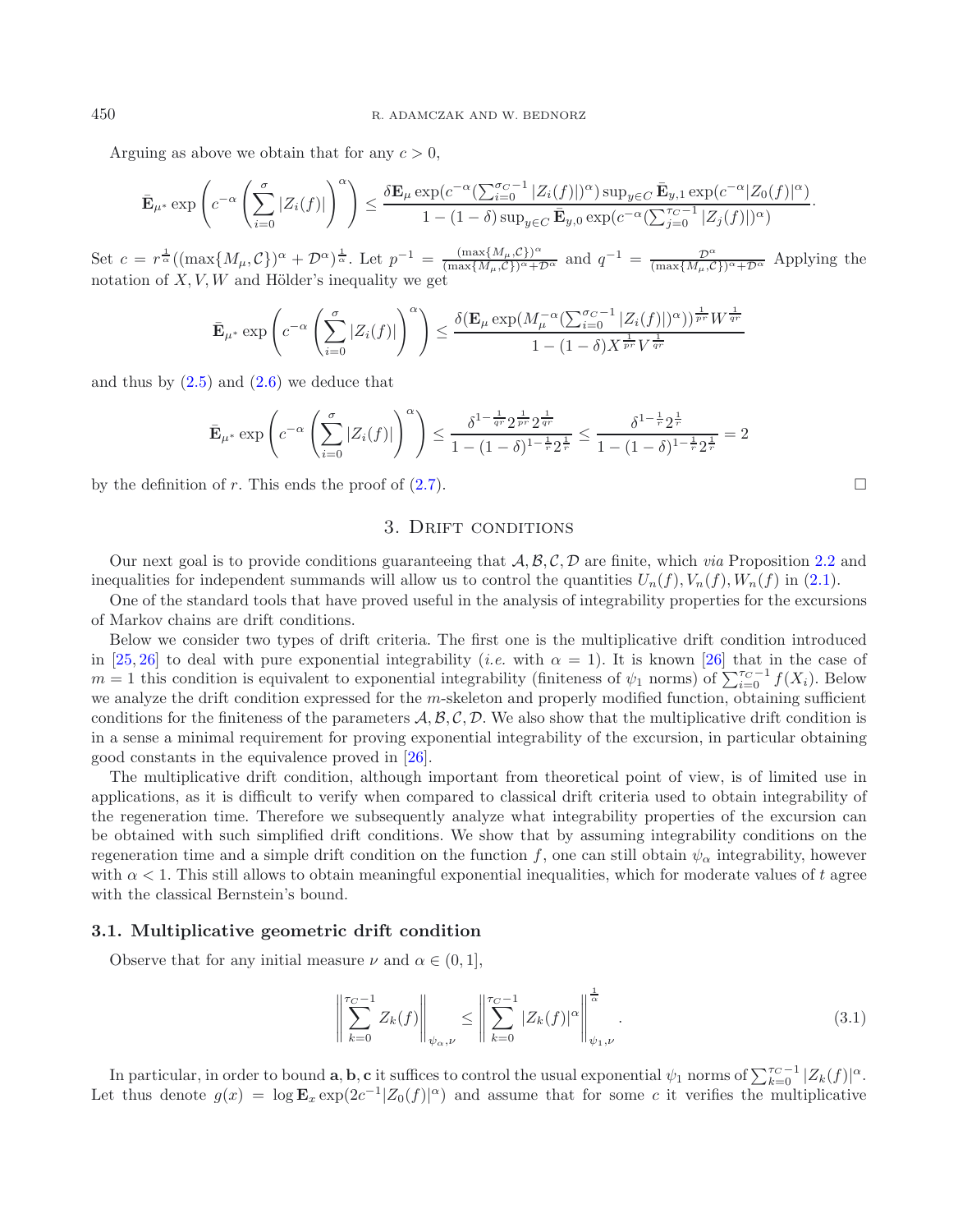<span id="page-11-3"></span><span id="page-11-0"></span>geometric drift condition from [\[25,](#page-41-2)[26\]](#page-41-3), *i.e.* that there exists a function  $V : \mathcal{X} \to \mathbb{R}_+$  and constants  $b \geq 0, K > 0$ such that

<span id="page-11-4"></span><span id="page-11-2"></span>
$$
\exp(-V(x))P^{m}(\exp(V))(x) \le \exp(-g(x) + b1_{C}(x)),
$$
\n(3.2)

and  $V(x) \leq K$  for  $x \in C$ .

The drawback of the drift condition [\(3.2\)](#page-11-0) in comparison with the usual drift criteria is that in practice its direct verification is difficult. At the same time it turns out that it is in fact equivalent to

$$
\sup_{x \in C} \mathbf{E}_x \exp\left(\sum_{k=0}^{\tau_C - 1} g(X_k^m)\right) =: d < \infty \text{ and } \forall_{x \in \mathcal{X}} \mathbf{E}_x \exp\left(\sum_{k=0}^{\tau_C - 1} g(X_k^m)\right) < \infty \tag{3.3}
$$

(we recall that  $\mathbf{X}^{\mathbf{m}} = \{X_k^m : k \in \mathbb{Z}_+\}$  is the *m*-skeleton of **X**). This follows from ([\[26](#page-41-3)], Thm. 2.5). Below in Theorem [3.1](#page-11-1) we provide a quantitative version of this fact.

Note that  $(3.3)$  implies

$$
\sup_{x \in C} \left\| \sum_{k=0}^{\tau_C - 1} |Z_k(f)|^{\alpha} \right\|_{\psi_1, \mathbf{P}_x} < \infty \text{ and } \forall_{x \in \mathcal{X}} \left\| \sum_{k=0}^{\tau_C - 1} g(X_k^m) \right\|_{\psi_1, \mathbf{P}_x} < \infty \tag{3.4}
$$

due to the Schwarz's inequality

$$
\mathbf{E}_{x} \exp\left(c^{-1} \sum_{k=0}^{\tau_{C}-1} |Z_{k}(f)|^{\alpha}\right) \leq \mathbf{E}_{x} \exp\left(c^{-1} \sum_{k=0}^{\tau_{C}} |Z_{k}(f)|^{\alpha}\right)
$$
\n
$$
\leq \left[\mathbf{E}_{x} \exp\left(\sum_{k=0}^{\tau_{C}} g(X_{k}^{m})\right)\right]^{\frac{1}{2}} \left[\mathbf{E}_{x} \exp\left(\sum_{k=0}^{\tau_{C}} (2c^{-1}|Z_{k}(f)|^{\alpha} - g(X_{k}^{m}))\right)\right]^{\frac{1}{2}}
$$
\n
$$
\leq \left[\mathbf{E}_{x} \exp\left(\sum_{k=0}^{\tau_{C}} g(X_{k}^{m})\right)\right]^{\frac{1}{2}} \leq \left[\mathbf{E}_{x} \exp\left(\sum_{k=0}^{\tau_{C}-1} g(X_{k}^{m})\right) \sup_{y \in C} \exp(g(y))\right]^{\frac{1}{2}}
$$
\n
$$
\leq \left[\mathbf{E}_{x} \exp\left(\sum_{k=0}^{\tau_{C}-1} g(X_{k}^{m})\right) \sup_{y \in C} \mathbf{E}_{y} \exp\left(\sum_{k=0}^{\tau_{C}-1} g(X_{k}^{m})\right)\right]^{\frac{1}{2}}.
$$
\n(3.5)

Note also that if  $m = 1$ , then  $g(X_k^1) = 2c^{-1}|f(X_k^1)|^{\alpha}$  and so we do not need the additional argument above to pass from  $(3.3)$  to  $(3.4)$ .

<span id="page-11-1"></span>We will now prove that the drift condition for g is of the same power as  $(3.3)$ . More precisely, we have the following.

**Theorem 3.1.** *Conditions* [\(3.2\)](#page-11-0) *and* [\(3.3\)](#page-11-2) *are equivalent in the sense that*

1. *Whenever* [\(3.2\)](#page-11-0) *holds then so does* [\(3.3\)](#page-11-2). Moreover for every  $x \in \mathcal{X}$ ,

$$
\mathbf{E}_x \exp\left(\sum_{k=0}^{\tau_C - 1} g(X_k^m)\right) \le \exp(b1_C(x) + V(x))
$$

*and as a consequence,*

$$
\sup_{x \in C} \left\| \sum_{k=0}^{T_C - 1} |Z_k(f)|^{\alpha} \right\|_{\psi_1, \mathbf{P}_x} \le \max \left\{ 1, \frac{b + K}{\log 2} \right\} c.
$$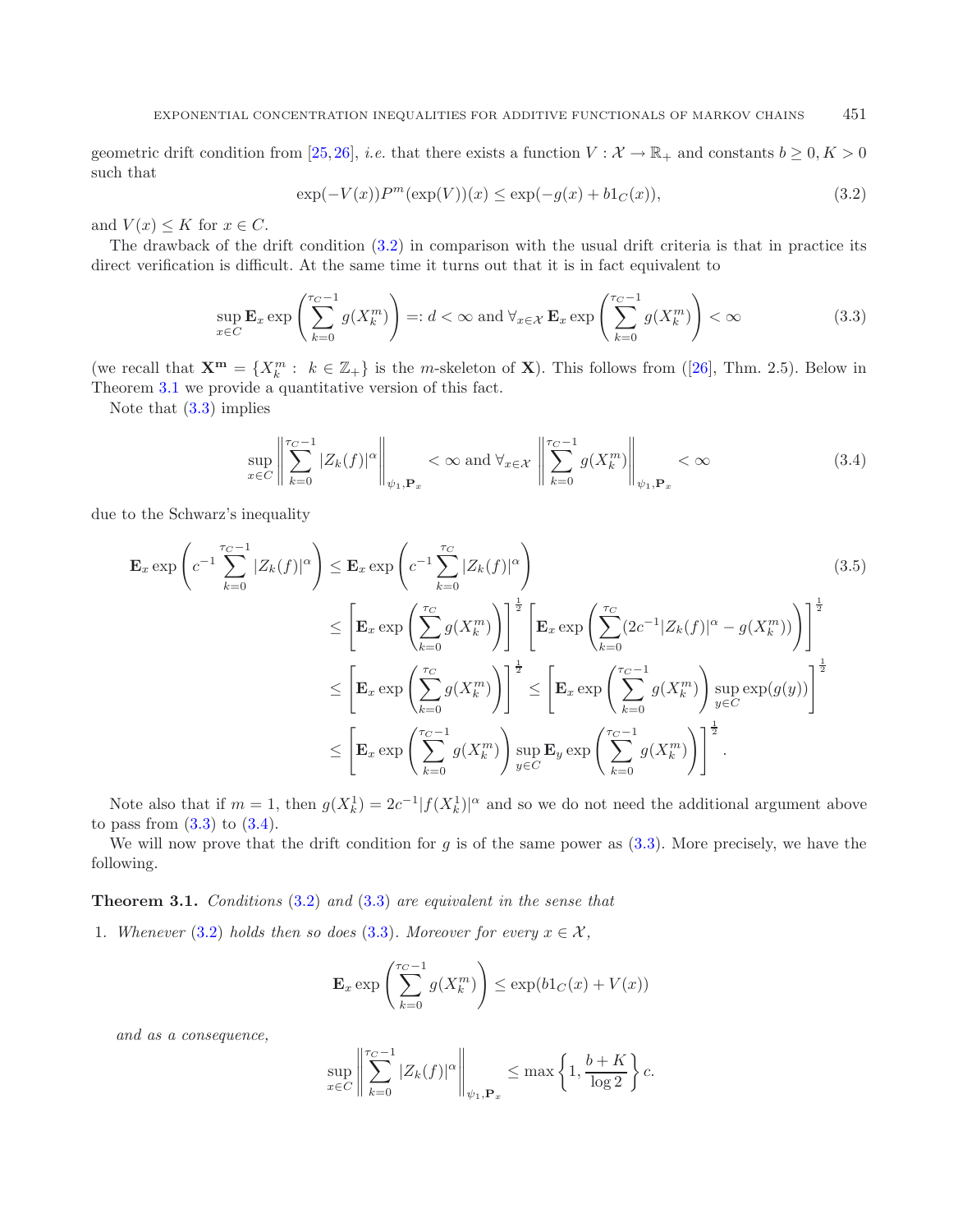2. *Whenever* [\(3.3\)](#page-11-2) *holds, then the function* g *satisfies* [\(3.2\)](#page-11-0) *with*  $V(x) = \log(G_C(x, g))$ *, where* 

<span id="page-12-1"></span>
$$
G_C(x,g) = \mathbf{E}_x \exp\left(\sum_{k=0}^{\sigma_C} g(X_k^m)\right),\,
$$

and  $b = 2 \log d$ ,  $K = \log d$ .

*Proof.* Suppose that [\(3.2\)](#page-11-0) holds. Let  $\mathcal{F}_k = \sigma(X_0^m, X_1^m, \ldots, X_k^m)$ ,  $k = 0, 1, 2, \ldots$ , and define the exponential martingale  $\left\langle \frac{1}{2} \right\rangle$ 

$$
M_k = \frac{\exp(V(X_k^m))}{\mathbf{E}(\exp(V(X_k^m)|\mathcal{F}_{k-1}))} \cdots \frac{\exp(V(X_1^m))}{\mathbf{E}(\exp(V(X_1^m))|\mathcal{F}_0)} \exp(V(X_0^m)).
$$
\n(3.6)

Therefore for the stopping time  $\tau_C \wedge n$  we have

$$
\mathbf{E}_x M_{\tau_C \wedge n} = \exp(V(x)), \text{ for } x \in \mathcal{X}.
$$
 (3.7)

Due to  $(3.2)$  we obtain that

$$
\frac{\exp(V(X_{i-1}^m))}{\mathbf{E}_x(\exp(V(X_i^m))|\mathcal{F}_{i-1})} = \frac{\exp(V(X_{i-1}^m))}{P^m(\exp(V))(X_{i-1}^m)} \ge \exp(g(X_{i-1}^m) - b1_C(X_{i-1}^m))
$$

and hence

$$
M_k \exp(-V(X_k^m)) = \prod_{i=1}^k \frac{\exp(V(X_{i-1}^m))}{\mathbf{E}(\exp(V(X_i^m)) | \mathcal{F}_{i-1})} \ge \exp\left(\sum_{i=1}^k g(X_{i-1}^m) - b1_C(X_{i-1}^m)\right).
$$

Consequently by [\(3.6\)](#page-12-0) and [\(3.7\)](#page-12-1) for every  $x \in \mathcal{X}$ ,

$$
\mathbf{E}_x \exp\left(\sum_{k=0}^{(\tau_C \wedge n)-1} g(X_k^m)\right) \le \exp(b1_C(x) + V(x)),
$$

therefore by letting  $n \to \infty$  and using Fatou's lemma we get

$$
\mathbf{E}_x \exp\left(\sum_{k=0}^{\tau_C - 1} g(X_k^m)\right) \le \exp(b1_C(x) + V(x)).
$$

Now, by  $(3.5)$ 

$$
\mathbf{E}_x \exp\left(c^{-1} \sum_{k=1}^{\tau_C - 1} |Z_k(f)|^{\alpha}\right) \le \exp((b1_C(x) + V(x) + b + K)/2),
$$

which *via* Hölder's inequality implies the second inequality of point 1.

To prove the second assertion observe that

$$
(PmGC)(x) = \mathbf{E}_x \exp\left(\sum_{k=1}^{\tau_C} g(X_k^m)\right)
$$
  
=  $\exp(-g(x))\mathbf{E}_x \exp\left(\sum_{k=0}^{\sigma_C} g(X_k^m)\right) \exp\left(1_C(x) \log\left(\mathbf{E}_x \exp\left(\sum_{k=1}^{\tau_C} g(X_k^m)\right)\right)\right)$   
=  $\exp(-g(x) + 1_C(x) \log\left(\mathbf{E}_x \exp\left(\sum_{k=1}^{\tau_C} g(X_k^m)\right)\right) G_C(x, g),$ 

<span id="page-12-0"></span>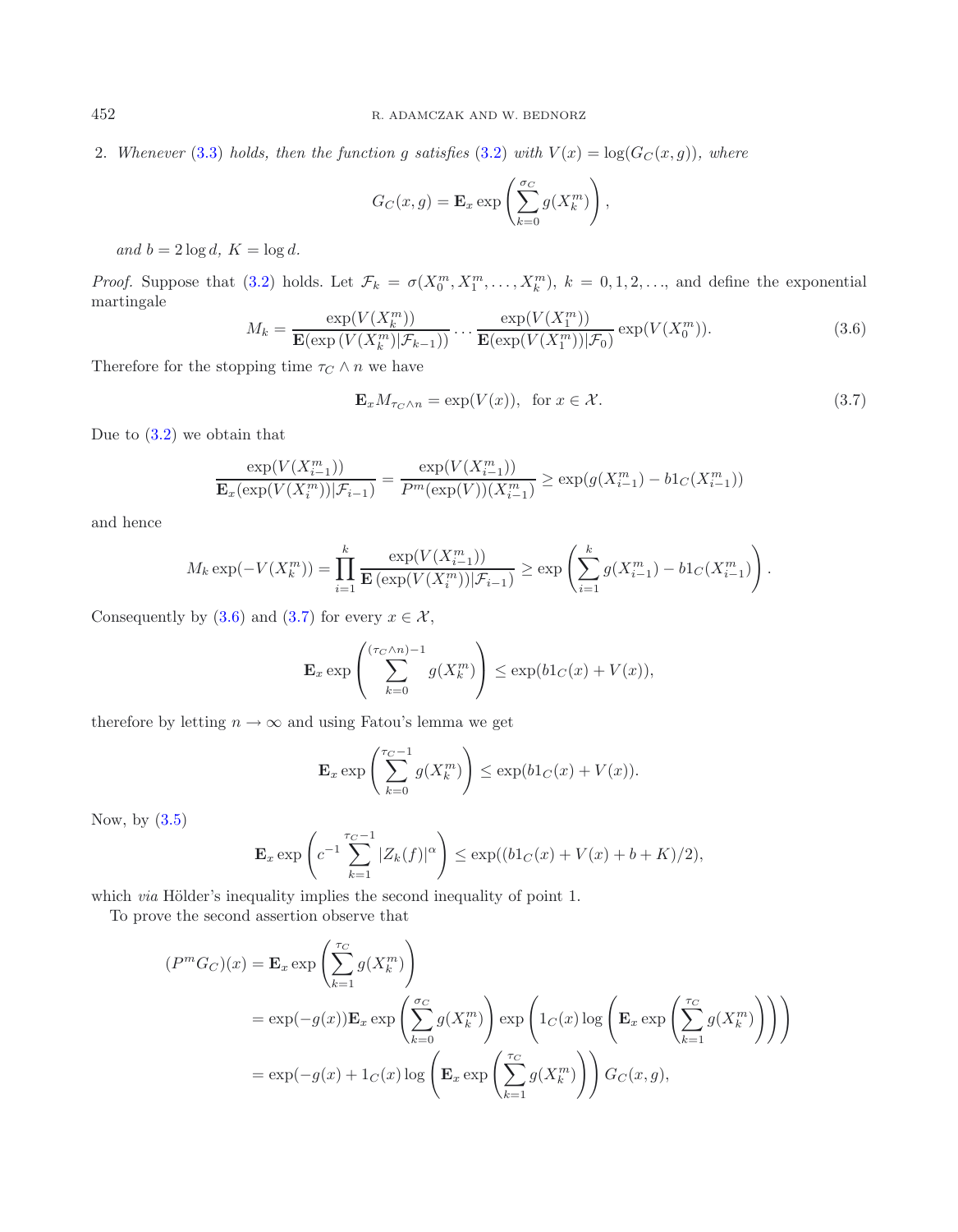*i.e.*

$$
\exp(-V(x))(P^m \exp(V))(x) = \exp\left(-g(x) + 1_C(x)\log\left(\mathbf{E}_x \exp\left(\sum_{k=1}^{\tau_C} g(X_k^m)\right)\right)\right).
$$

From the definition of d in [\(3.3\)](#page-11-2) we conclude that  $g(x) \leq \log d$  for  $x \in C$  and

$$
\sup_{x \in C} \mathbf{E}_x \exp\left(\sum_{k=1}^{\tau_C} g(X_k)\right) \le d^2.
$$

Therefore

$$
\sup_{x \in C} \log \left( \mathbf{E}_x \exp \left( \sum_{k=1}^{\tau_C} g(X_k) \right) \right) \le 2 \log d.
$$

and

 $V(x) = \log(G_C(x, q)) = q(x) \leq \log d$ , for  $x \in C$ .

This shows that [\(3.2\)](#page-11-0) holds with  $b = 2 \log d$  and  $K = \log d$ .

**Corollary 3.2.** *If* [\(3.2\)](#page-11-0) *is satisfied then*

$$
\mathcal{A} \le \left(\frac{\max\{2b + V(x) + K, 2\log 2\}}{2\log 2}c\right)^{\frac{1}{\alpha}},
$$

$$
\mathcal{B} \le \left(\frac{\max\{2b + 2\log \pi(\exp(V/2)) + K, 2\log 2\}}{2\log 2}c\right)^{\frac{1}{\alpha}},
$$

$$
\mathcal{C}, \mathcal{D} \le \left(\frac{\max\{b + K, \log 2\}}{\log 2}c\right)^{\frac{1}{\alpha}}.
$$

*Proof.* It is enough to combine the estimate  $C^{\alpha}, \mathcal{D}^{\alpha} \leq \sup_{x \in C} ||\sum_{k=0}^{\tau_C-1} |Z_k(f)|^{\alpha} ||_{\psi_1,\mathbf{P}_x}$ , the first part of Theorem [3.1](#page-11-1) (integrated with respect to  $\pi$  in the case of the quantity  $\mathcal{B}$ ), observation [\(3.5\)](#page-11-4) and the Hölder  $\Box$ 

# <span id="page-13-0"></span>**3.2. "Regular" drift condition**

As we have already mentioned, the multiplicative drift condition is difficult to check. Therefore we would like to replace it with a simpler criterion such as the usual drift condition (see [\[34\]](#page-41-7), Sect. 14.2.1). The price to pay is strengthening the requirements on  $\tau_C$ . Namely we assume that

<span id="page-13-1"></span>
$$
\sup_{x \in C} \|\tau_C\|_{\psi_\beta, \mathbf{P}_x} < \infty,
$$

where  $\beta > \alpha$ . Note that if  $\beta = 1$  then we are in the setting of geometric ergodicity. We would like to point out that one can verify such integrability conditions on  $\tau_C$  by using classical drift criteria (see *e.g.* [\[34\]](#page-41-7), Sect. 15.2.2) for  $\beta = 1$  or its modified versions presented *e.g.* in [\[14\]](#page-41-0) for  $\beta < 1$ . In the latter reference also concentration inequalities for bounded f were presented. Our aim now is to provide drift conditions on  $f$ , simpler than those discussed in the previous section, which would complement the  $\psi_{\beta}$  integrability of  $\tau_C$  and yield strong exponential inequalities in the unbounded case.

Let  $h(x) = \log \mathbf{E}_x \exp(c^{-\gamma} |Z_0(f)|^{\gamma}), \gamma = \frac{\alpha\beta}{\beta - \alpha}$  (note that for  $m = 1$  we have  $h(x) = c^{-\gamma} |f(x)|^{\gamma}$ ). The drift condition we will consider is of the form: suppose there exists  $V : \mathcal{X} \to \mathbb{R}_+$ ,  $b > 0$  such that

$$
(PmV)(x) - V(x) \le -\exp(h(x)) + b1C(x),
$$
\n(3.8)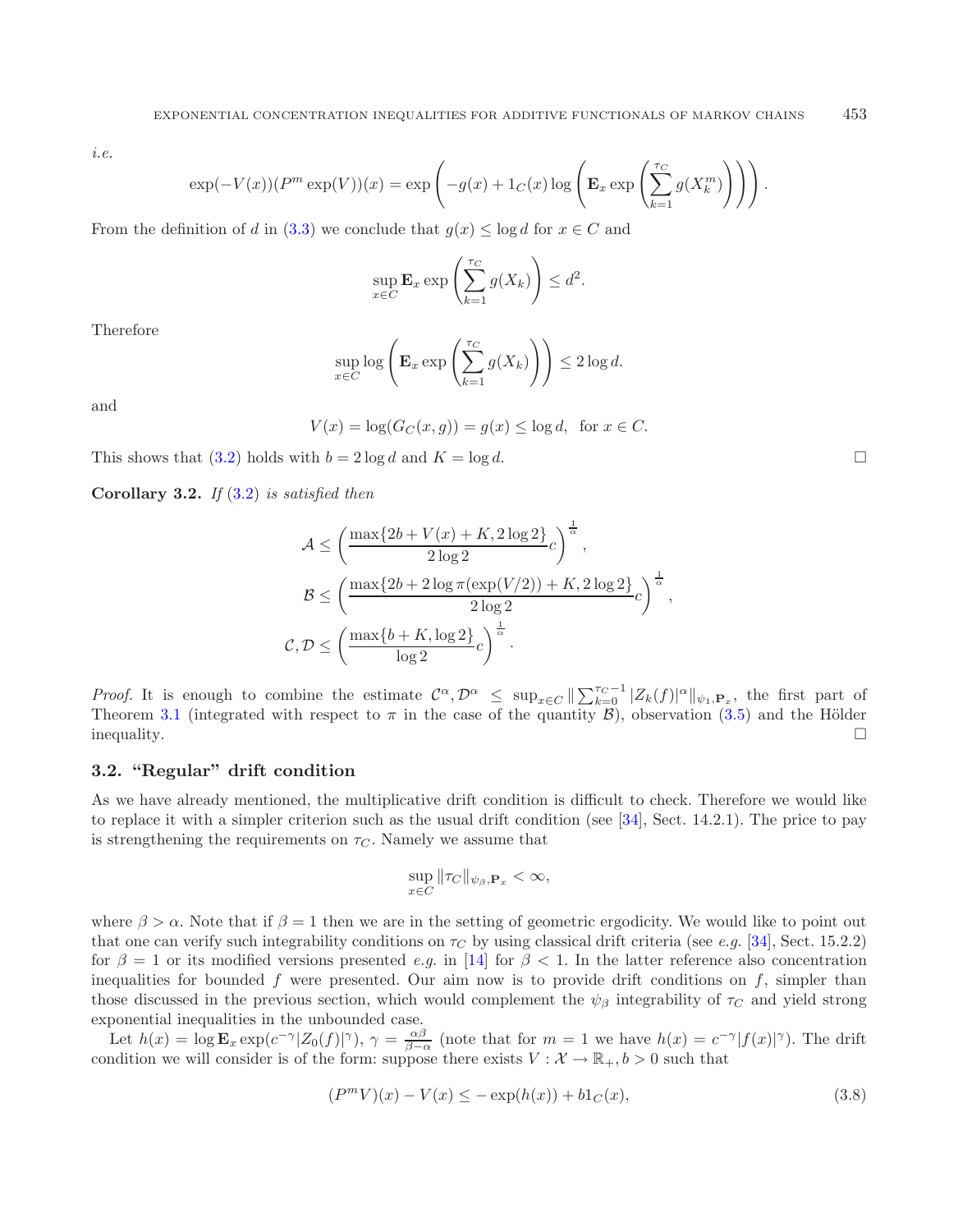<span id="page-14-0"></span>and  $V(x) \leq K$  for  $x \in C$ . The usual martingale argument (see [\[34](#page-41-7)]) shows that for all  $x \in \mathcal{X}$ ,

$$
\mathbf{E}_x \sum_{k=0}^{\tau_C - 1} \exp\left(\frac{|Z_k(f)|^{\gamma}}{c^{\gamma}}\right) \le b + V(x). \tag{3.9}
$$

**Proposition 3.3.** *For*  $\alpha \in (0,1]$  *and*  $\beta > \alpha$ *, if* [\(3.8\)](#page-13-1) *is satisfied, then* 

$$
\sup_{x \in C} \left\| \sum_{k=0}^{r_C - 1} |Z_k(f)| \right\|_{\psi_\alpha, \mathbf{P}_x} \le c_1 c_2,
$$

*where*  $c_1 = \sup_{x \in C} ||\tau_C||_{\psi_{\beta}, \mathbf{P}_x}, c_2 = c(\max(\frac{\log(b+K)}{\log 2}, 1))^{1/\gamma}.$ *Proof.* For  $u, v > 0$  the Young's inequality holds, *i.e.* 

$$
u^{\alpha}v^{\alpha} \leq \frac{\alpha}{\beta}u^{\beta} + \left(1 - \frac{\alpha}{\beta}\right)v^{\frac{\alpha\beta}{\beta - \alpha}},
$$

Consequently

$$
\mathbf{E}_x \exp\left(c_1^{-\alpha} c_2^{-\alpha} \left| \sum_{k=0}^{r_C-1} Z_k(f) \right|^{\alpha}\right) \le \mathbf{E}_x \exp\left((c_1^{-1} \tau_C)^{\alpha} \left(\tau_C^{-1} \sum_{k=0}^{r_C-1} c_2^{-1} |Z_k(f)|\right)^{\alpha}\right)
$$
  

$$
\le \mathbf{E}_x \exp\left(\frac{\alpha}{\beta} \frac{\tau_C^{\beta}}{c_1^{\beta}}\right) \exp\left((1-\frac{\alpha}{\beta}) \left(\tau_C^{-1} \sum_{k=0}^{r_C-1} c_2^{-1} |Z_k(f)|\right)^{\frac{\alpha\beta}{\beta-\alpha}}\right).
$$

Therefore by the Hölder's inequality

$$
\mathbf{E}_x \exp\left(c_1^{-\alpha} c_2^{-\alpha}\left|\sum_{k=0}^{\tau_C-1} Z_k(f)\right|\right)^{\alpha}\right) \le \left(\mathbf{E}_x \left(\exp\left(\frac{\tau_C^{\beta}}{c_1^{\beta}}\right)\right)\right)^{\frac{\alpha}{\beta}} \left(\mathbf{E}_x \left(\exp\left(\tau_C^{-1}\sum_{k=0}^{\tau_C-1} c_2^{-1} |Z_k(f)|\right)\right)^{\frac{\alpha\beta}{\beta-\alpha}}\right)^{1-\frac{\alpha}{\beta}}.
$$

Note that if  $c_1 = \sup_{x \in C} ||\tau_C||_{\psi_\beta, \mathbf{P}_x}$ , then

$$
\mathbf{E}_x \exp\left(\frac{\tau_C^{\beta}}{c_1^{\beta}}\right) \le 2, \text{ for } x \in C.
$$

Now we will estimate the second term. We have

$$
\mathbf{E}_x\left(\exp\left(\tau_C^{-1}\sum_{k=0}^{\tau_C-1}c_2^{-1}|Z_k(f)|\right)^{\gamma}\right)\leq \mathbf{E}_x\exp\left(\max_{0\leq k\leq \tau_C-1}\frac{|Z_k(f)|^{\gamma}}{c_2^{\gamma}}\right)\leq \mathbf{E}_x\left(\sum_{k=0}^{\tau_C-1}\exp\left(\frac{|Z_k(f)|^{\gamma}}{c^{\gamma}}\right)\right)^{\frac{c_2^{\gamma}}{c_2^{\gamma}}}.
$$

Since  $c_2 = c(\max(\frac{\log(b+K)}{\log 2}, 1))^{1/\gamma}, (3.9)$  $c_2 = c(\max(\frac{\log(b+K)}{\log 2}, 1))^{1/\gamma}, (3.9)$  implies that

$$
\mathbf{E}_x \left( \sum_{k=0}^{\tau_C - 1} \exp\left(\frac{|Z_k(f)|^{\gamma}}{c^{\gamma}}\right) \right)^{\frac{c^{\gamma}}{c_2^{\gamma}}} \le \left( \mathbf{E}_x \sum_{k=0}^{\tau_C - 1} \exp\left(\frac{|Z_k(f)|^{\gamma}}{c^{\gamma}}\right) \right)^{\frac{c^{\gamma}}{c_2^{\gamma}}} \le 2
$$

and so

$$
\sup_{x \in C} \mathbf{E}_x \exp\left(c_1^{-\alpha} c_2^{-\alpha} \left| \sum_{k=0}^{r_C - 1} Z_k(f) \right|^\alpha \right) \le 2,
$$

which completes the proof.

Basically the same idea can be used to bound  $A$  and  $B$ . We summarize the result in the following.

 $\Box$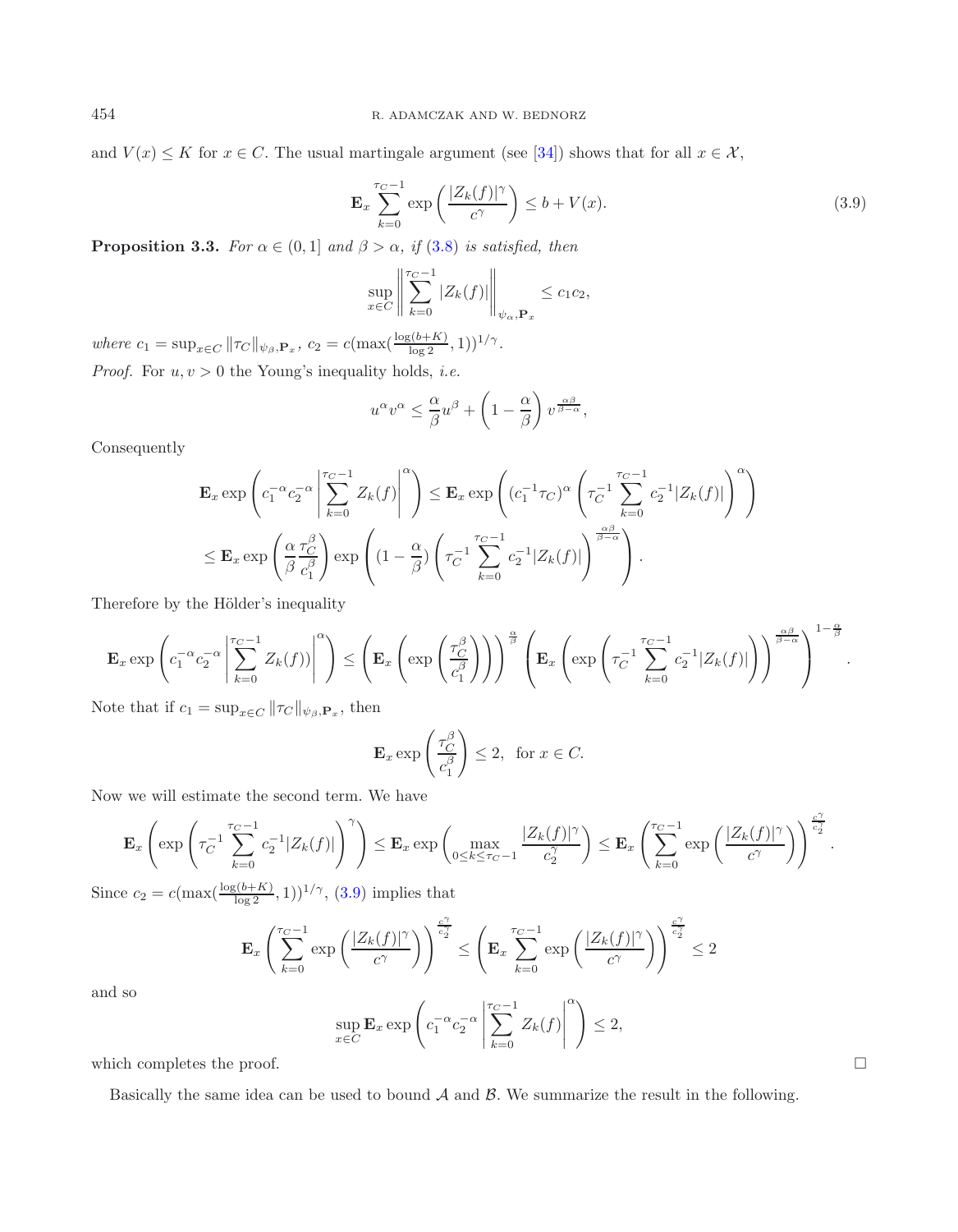<span id="page-15-1"></span>**Theorem 3.4.** *Let*  $\alpha \in (0,1]$ *,*  $\beta > \alpha$ *. Whenever the drift condition* [\(3.8\)](#page-13-1) *is satisfied the following inequalities hold:*

1. Let  $c_1 = \sup_{x \in C} ||\tau_C||_{\psi_{\beta}, \mathbf{P}_x}$ ,  $c_2 = c(\max(\frac{\log(b+K)}{\log 2}), 1))^{1/\gamma}$ , then

$$
\mathcal{C}, \mathcal{D} \le \sup_{x \in C} \left\| \sum_{k=0}^{T_C - 1} |Z_k(f)| \right\|_{\psi_\alpha, \mathbf{P}_x} \le c_1 c_2.
$$

2. Let  $c_3 = ||\tau_C||_{\psi_{\beta},\mathbf{P}_x}$ ,  $c_4 = c(\max(\frac{\log(V(x)+b)}{\log 2},1))^{1/\gamma}$ , then

$$
\mathcal{A} = \left\| \sum_{k=0}^{r_C - 1} |Z_k(f)| \right\|_{\psi_\alpha, \mathbf{P}_x} \leq c_3 c_4.
$$

3. Let  $c_5 = ||\tau_C||_{\psi_{\beta},\mathbf{P}_{\pi}}, c_6 = (\max(\frac{\log(\pi V + b)}{\log 2}, 1))^{1/\gamma},$  then

$$
\mathcal{B} = \left\| \sum_{k=0}^{\tau_C - 1} |Z_k(f)| \right\|_{\psi_\alpha, \mathbf{P}_{\pi}} \leq c_5 c_6.
$$

If  $\beta = 1$  then  $\gamma = \alpha/(1 - \alpha)$  and the requirement on  $\tau_C$  is equivalent to geometric ergodicity. Therefore in the simplest case of  $m = 1$  to obtain meaningful bounds on the  $A, B, C, D$  it is enough *e.g.* to assume the classical drift condition [\(1.2\)](#page-2-0) and a pointwise bound on the function generating the additive functional.

<span id="page-15-0"></span>**Proposition 3.5.** *Let*  $\alpha \in (0,1]$ *. Assume that*  $(1.1)$  *is satisfied with*  $m = 1$  *and that for some function*  $V: \mathcal{X} \rightarrow$  $[1,\infty)$  and  $\lambda \in (0,1)$ ,  $b \in \mathbb{R}_+$  the drift condition  $(1.2)$  holds. Set  $K = \sup_{x \in C} V(x)$ . Assume moreover that  $g: \mathcal{X} \to \mathbb{R}$  *satisfies* 

$$
|g(x)| \le \kappa \left(\log V(x)\right)^{\frac{1-\alpha}{\alpha}}
$$

*for some*  $\kappa > 0$  *and set*  $f = g - \pi g$ *. Then* 

$$
\mathcal{A} \leq \mathcal{A}_{\text{drift}} := \kappa \frac{1}{\log \frac{1}{1-\lambda}} \max \left( \frac{\log (V(x)1_{C^c}(x) + (b(1-\lambda)^{-1} + K)1_C(x))}{\log 2}, 1 \right)
$$
  

$$
\times \left[ \left( \max \left( \frac{\log (V(x)\lambda^{-1} + b\lambda^{-1})}{\log 2}, 1 \right) \right)^{1-\alpha} + \frac{1}{(\log 2)^{1-\alpha}} (\pi |g| / \kappa)^{\alpha} \right]^{1/\alpha},
$$
  

$$
\mathcal{B} \leq \mathcal{B}_{\text{drift}} := \kappa \frac{1}{\log \frac{1}{1-\lambda}} \max \left( \frac{\log (\pi V + (b(1-\lambda)^{-1} + K)\pi(C))}{\log 2}, 1 \right)
$$
  

$$
\times \left[ \left( \max \left( \frac{\log (\pi V \lambda^{-1} + b\lambda^{-1})}{\log 2}, 1 \right) \right)^{1-\alpha} + \frac{1}{(\log 2)^{1-\alpha}} (\pi |g| / \kappa)^{\alpha} \right]^{1/\alpha},
$$
  

$$
\mathcal{C}, \mathcal{D} \leq \mathcal{C}_{\text{drift}} := \kappa \frac{1}{\log \frac{1}{1-\lambda}} \max \left( \frac{\log (b(1-\lambda)^{-1} + K)}{\log 2}, 1 \right)
$$
  

$$
\times \left[ \left( \max \left( \frac{\log (b\lambda^{-1} + K\lambda^{-1})}{\log 2}, 1 \right) \right)^{1-\alpha} + \frac{1}{(\log 2)^{1-\alpha}} (\pi |g| / \kappa)^{\alpha} \right]^{1/\alpha}.
$$

*Moreover*

$$
\pi|g| \leq \begin{cases} \kappa \Big( \log(b\pi(C)\lambda^{-1}) \Big)^{\frac{1-\alpha}{\alpha}} & \text{for } \alpha \geq 1/2, \\ \kappa \Big( \log(b\pi(C)\lambda^{-1}) + \frac{1-2\alpha}{\alpha} \Big)^{\frac{1-\alpha}{\alpha}} - \kappa \Big( \frac{1-2\alpha}{\alpha} \Big)^{\frac{1-\alpha}{\alpha}} & \text{for } \alpha < 1/2 \end{cases}
$$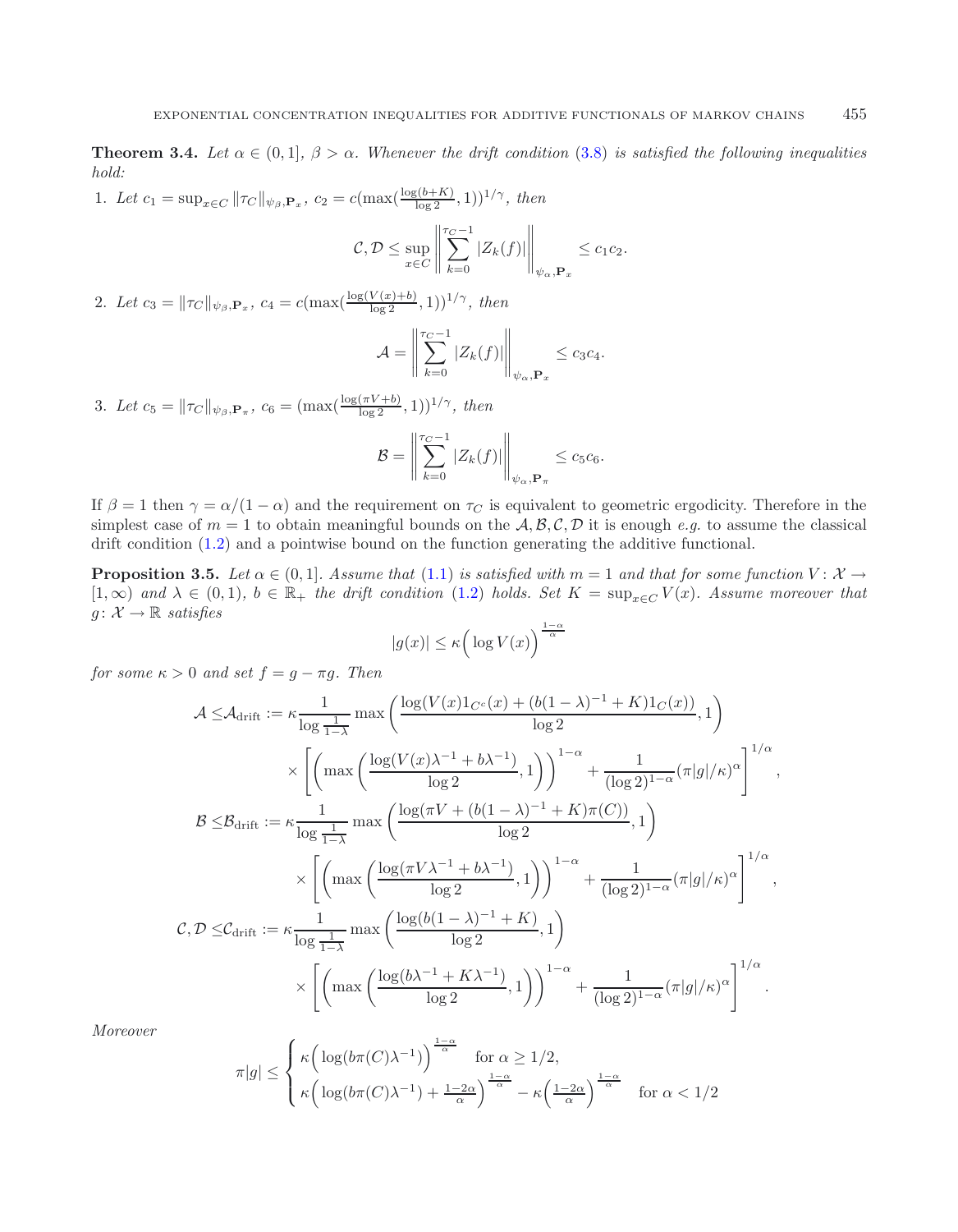*and*

<span id="page-16-0"></span>
$$
\pi V \le \frac{b\pi(C)}{\lambda}.\tag{3.10}
$$

To prove the above proposition we will need the following.

<span id="page-16-2"></span>**Lemma 3.6.** *Assume that* [\(1.1\)](#page-1-0) *is satisfied with*  $m = 1$  *and that for some function*  $V: \mathcal{X} \rightarrow [1,\infty)$  *and*  $\lambda \in (0,1)$ ,  $b \in \mathbb{R}_+$  *the drift condition* [\(1.2\)](#page-2-0) *holds. Set*  $K = \sup_{x \in C} V(x)$ *. Then* 

$$
\|\tau_C\|_{\psi_1, \mathbf{P}_x} \le \max\left(\frac{\log(V(x)1_{C^c}(x) + (b(1-\lambda)^{-1} + K)1_C(x))}{\log 2}, 1\right) \frac{1}{\log \frac{1}{1-\lambda}},
$$
  

$$
\|\tau_C\|_{\psi_1, \mathbf{P}_\pi} \le \max\left(\frac{\log(\pi V + (b(1-\lambda)^{-1} + K)\pi(C))}{\log 2}, 1\right) \frac{1}{\log \frac{1}{1-\lambda}},
$$
  

$$
\sup_{x \in C} \|\tau_C\|_{\psi_1, \mathbf{P}_x} \le \max\left(\frac{\log(b(1-\lambda)^{-1} + K)}{\log 2}, 1\right) \frac{1}{\log \frac{1}{1-\lambda}}.
$$

*Proof.* From Proposition 4.1. (ii) in [\[5\]](#page-40-10) we obtain

$$
\mathbf{E}_x(1-\lambda)^{-\tau_C} \leq \begin{cases} V(x) & \text{if } x \notin C, \\ b(1-\lambda)^{-1} + K & \text{if } x \in C. \end{cases}
$$

(note that due to different conventions regarding the drift condition " $\lambda$  in [\[5](#page-40-10)]" is "our  $(1 - \lambda)$ ", moreover "K in [\[5\]](#page-40-10)" is trivially bounded by "our  $(1 - \lambda)K + b$ "). This implies the lemma by integration and Hölder's inequality.  $\Box$ 

<span id="page-16-1"></span>We will also need the following well-known lemma. Since we haven't been able to find its proof in the literature, we provide it for completeness.

**Lemma 3.7.** *For any*  $\alpha \in (0,1]$  *and any random variables*  $X, Y$  *we have* 

$$
||X+Y||_{\psi_{\alpha}} \leq (||X||_{\psi_{\alpha}}^{\alpha} + ||Y||_{\psi_{\alpha}}^{\alpha})^{1/\alpha}.
$$

*Moreover*

$$
||X||_{\psi_{\alpha}} \le \left(\frac{1}{\log 2}\right)^{\frac{1-\alpha}{\alpha}} ||X||_{\psi_1}.
$$

*Proof.* For  $\alpha = 1$ , the first inequality reduces to the well-known triangle inequality for  $\|\cdot\|_{\psi_1}$ . The general case follows easily from this special one and the identity  $||X||_{\psi_{\alpha}} = |||X|^{\alpha}||_{\psi_1}^{1/\alpha}$ .

For the second inequality, note that by Young's inequality for  $p > 1$  we have  $|xy| \leq p^{-1}|x|^p + q^{-1}|y|^q$ , where q is the conjugate of p, and so by convexity, for any random variables  $X, Y$ ,

$$
\mathbf{E} \exp\left(\frac{|XY|}{\|X\|\psi_p\|Y\|\psi_q}\right) \le p^{-1} \mathbf{E} \exp\left(\left(\frac{|X|}{\|X\|\psi_p}\right)^p\right) + q^{-1} \mathbf{E} \exp\left(\left(\frac{|Y|}{\|Y\|\psi_q}\right)^q\right) \le 2,
$$

which implies that  $||XY||_{\psi_1} \leq ||X||_{\psi_p} ||Y||_{\psi_q}$ . Now setting  $Y = 1$  we get

$$
||X||_{\psi_1} \le ||X||_{\psi_p} \left(\frac{1}{\log 2}\right)^{1/q}.
$$

Now we again use that  $||X||_{\psi_{\alpha}}^{\alpha} = |||X|^{\alpha}||_{\psi_1}$ ,  $|||X|^{\alpha}||_{\psi_{1/\alpha}} = ||X||_{\psi_1}^{\alpha}$  and apply the above estimate with  $p^{-1} = \alpha$ ,  $q^{-1} = 1 - \alpha$  (and  $|X|^{\alpha}$  instead of X), which gives the second inequality of the Lemma.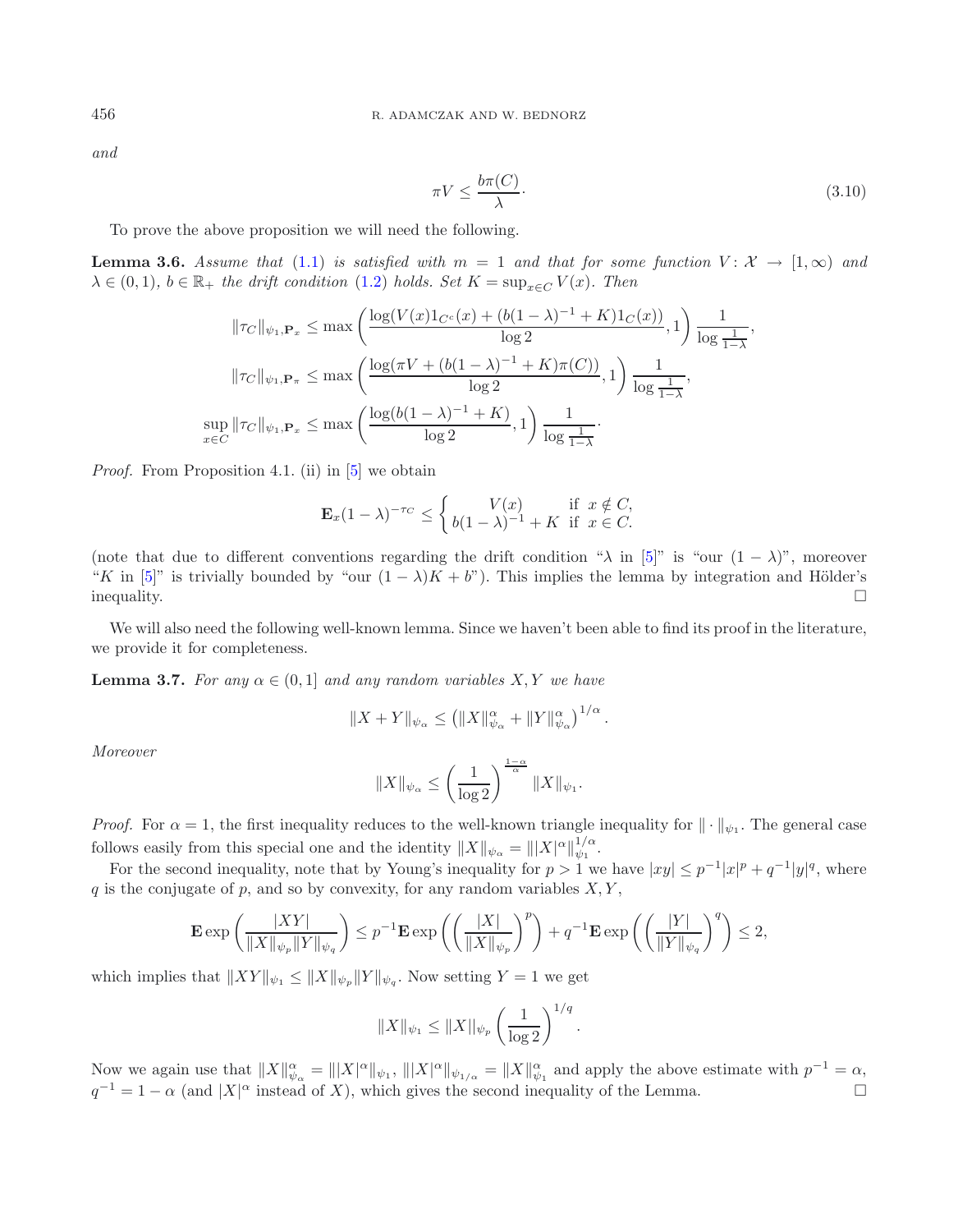*Proof of Proposition* [3.5.](#page-15-0) By Theorem 14.3.7. in [\[34](#page-41-7)] we have  $\pi V < \infty$ . By the drift condition [\(1.2\)](#page-2-0) we get  $\pi V = \pi P V \leq (1 - \lambda)\pi V + b\pi(C)$ , which implies [\(3.10\)](#page-16-0).

Set now  $\tilde{V} = V \lambda^{-1}$ ,  $\tilde{b} = b\lambda^{-1}$ . Then [\(1.2\)](#page-2-0) is satisfied also with  $\tilde{V}$ ,  $\tilde{b}$  instead of V, b resp. Using this together with the assumption on f one easily shows that for  $\beta = 1$  the condition [\(3.8\)](#page-13-1) with  $\tilde{V}$ ,  $\tilde{b}$  instead of V, b resp. and  $c = \kappa$  is also satisfied.

By the second part of Lemma [3.7](#page-16-1) we have  $\|\tau_C \pi g\|_{\psi_\alpha} \leq (\log 2)^{1-1/\alpha} \|\tau_C\|_{\psi_1} \pi |g|$ . Thus by the first part of the lemma 1/α

$$
\left\| \sum_{k=0}^{\tau_C - 1} |Z_k(f)| \right\|_{\psi_{\alpha}} \leq \left( \left\| \sum_{k=0}^{\tau_C - 1} |Z_k(g)| \right\|_{\psi_{\alpha}}^{\alpha} + \frac{1}{(\log 2)^{1-\alpha}} \|\tau_C\|_{\psi_1}^{\alpha} (\pi |g|)^{\alpha} \right)^{1/\alpha}
$$

.

To prove the estimates on the parameters  $\mathcal{A}, \mathcal{B}, \mathcal{C}, \mathcal{D}$  it is thus enough to use Theorem [3.4](#page-15-1) (with  $\tilde{V}, \tilde{b}$  and  $\beta = 1$ ) combined with the above bound and Lemma [3.6](#page-16-2) (this lemma is applied with  $V, b$  as it does not involve the function  $q$ ).

It remains to prove the bound on  $\pi|g|$ . For  $\alpha \geq 1/2$  the function  $x \mapsto (\log x)^{(1-\alpha)/\alpha}$  is concave on  $[1, \infty)$ (recall that by assumption  $V \ge 1$ ), so the bound of Proposition [3.5](#page-15-0) follows from the assumption on g, Jensen's inequality and [\(3.10\)](#page-16-0). For  $\alpha < 1/2$  the function  $x \mapsto ((1-2\alpha)/\alpha + \log x)^{(1-\alpha)/\alpha}$  is concave. Thus we can write (using the inequality  $(x + y)^s \ge x^s + y^s$  for  $s \ge 1$  and  $x, y \ge 0$ ),

$$
\pi(\log V)^{(1-\alpha)/\alpha} \le \pi \left(\log(V) + \frac{1-2\alpha}{\alpha}\right)^{(1-\alpha)/\alpha} - \left(\frac{1-\alpha}{\alpha}\right)^{(1-\alpha)/\alpha}
$$

and apply Jensen's inequality to the first summand on the right hand side. The proof is again concluded by  $(3.10)$ .

**Remark 3.8.** We would like to stress that drift conditions of the form  $(1.2)$  (with explicit constants or constants which can be obtained from the proofs) have been verified for many models of practical interest, see *e.g.* [\[18](#page-41-20)[–20](#page-41-21), [31](#page-41-22), [42](#page-41-23)]. There is also some literature concerning models for which Theorem [3.4](#page-15-1) can be applied with  $\beta$  < 1 (see [\[13,](#page-41-9) [14\]](#page-41-0)). In such models a modified drift condition holds, which implies a bound on  $\|\tau\|_{\psi_3}$ , which can be easily combined with Theorem [3.4](#page-15-1) to give a counterpart of Proposition [3.5.](#page-15-0) Since such a bound would depend on the form of the drift condition we restrict our attention to the most classical case given by [\(1.2\)](#page-2-0).

**Examples.** We will now provide two examples related to potential applications of our results. They will both consider Markov chains used in the Metropolis–Hastings algorithm (on N and on R). Let us first recall briefly the basic ideas behind this algorithm. Assume that  $\pi$  is a density of a probability measure on  $\mathcal{X}$ , which is only known up to a factor, *i.e.* only the rations  $\pi(x)/\pi(y)$  are known. Assume also that  $Q(\cdot, \cdot)$  is a transition function of a Markov chain on X and that  $Q(x, \cdot)$  has density  $q(x, y)$ . Then the Metropolis–Hastings algorithm of approximating  $\pi$  relies on generating a Markov chain  $X_n$ , such that whenever  $X_n = x$  then one first generates a new point y according to  $Q(x, \cdot)$  and sets  $X_{n+1} = y$  or  $X_{n+1} = x$  with probability respectively  $\alpha(x, y)$  and  $1 - \alpha(x, y)$ , where

$$
\alpha(x,y) = \begin{cases} \min\left(\frac{\pi(y)q(y,x)}{\pi(x)q(x,y)}, 1\right) & \text{if } \pi(x)q(x,y) > 0\\ 1 & \text{if } \pi(x)q(x,y) = 0. \end{cases}
$$

One then easily checks that  $X_n$  is a Markov chain admitting  $\pi$  as an invariant measure.

**Example 3.9** (A sub-geometric measure on N). Consider a probability measure  $\pi$  on N (which we will identify with the sequence of weights  $(\pi_i)_{i\in\mathbb{N}}$ ). Assume that for some  $\rho < 1$  we have  $0 < \pi(i+1) \leq \rho \pi(i)$ . Let us consider a Metropolis–Hastings algorithm, starting from 0 and such that  $q(0, 1) = q(0, 0) = 1/2$  and for  $i > 0$ ,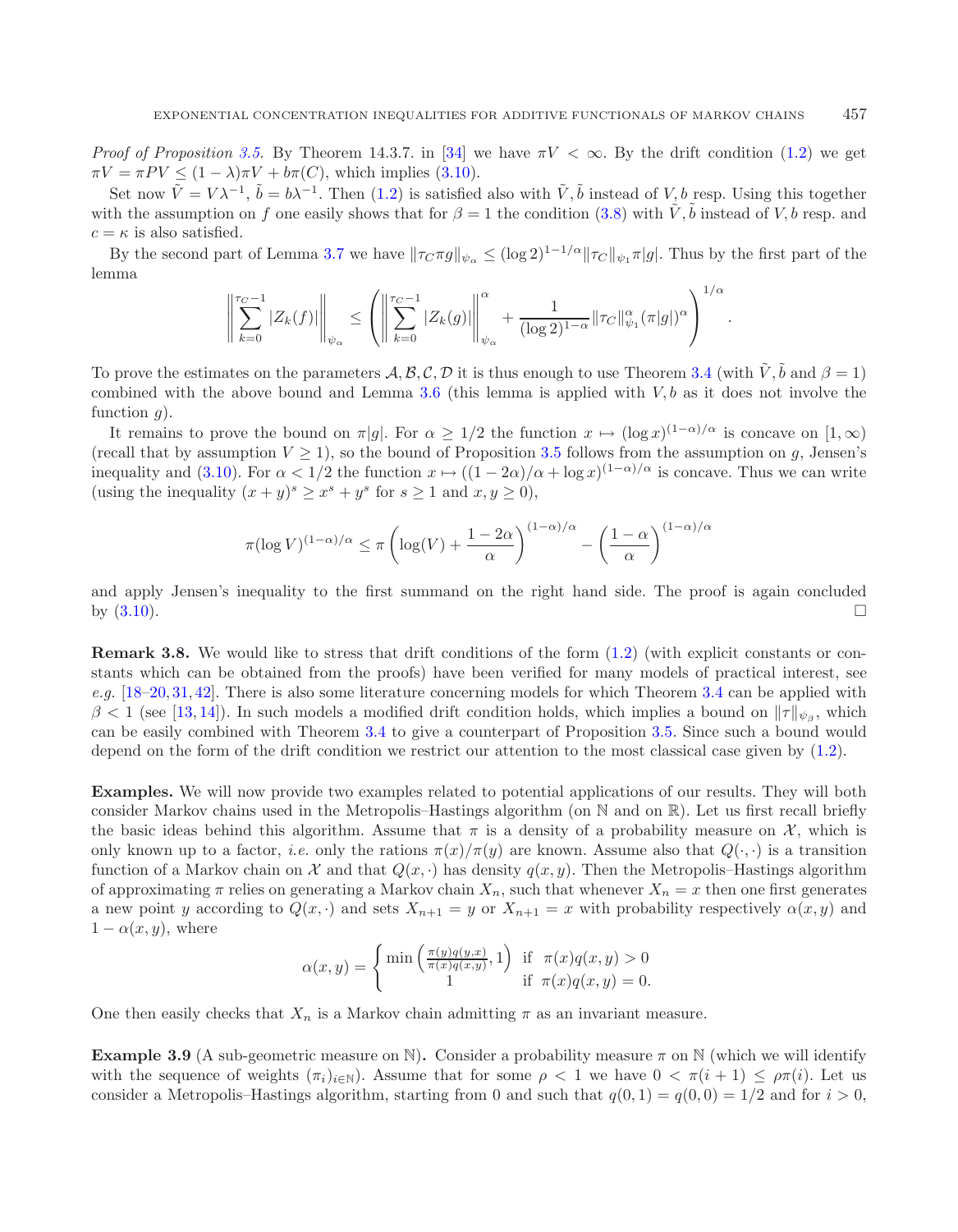$q(i, i - 1) = q(i, i + 1) = 1/2$ . Thus the transition function P is given by

$$
P(i, i + 1) = \frac{\pi(i + 1)}{2\pi(i)},
$$
  
\n
$$
P(i, i - 1) = \frac{1}{2},
$$
  
\n
$$
P(i, i) = \frac{1}{2} - \frac{\pi(i + 1)}{2\pi(i)}
$$

for  $i > 0$  and

$$
P(0,1) = \frac{\pi(1)}{2\pi(0)},
$$
  

$$
P(0,0) = 1 - \frac{\pi(1)}{2\pi(0)}.
$$

Thus  $C = \{0\}$  is an atom and  $(1.1)$  is satisfied with  $\delta = 1$ . Consider a drift function given by  $V(n) = A^{n+1}$  with  $A > 1$  to be fixed later. We have for  $i > 0$ ,

$$
PV(i) \le \frac{1}{2}A^{i} + \frac{\rho}{2}A^{i+2} + \frac{1-\rho}{2}A^{i+1} \le (1-\lambda)V(i)
$$

for any  $A \in (1, \rho^{-1})$  and

$$
\lambda = \lambda_A = 1 - \frac{1}{2A} - \frac{\rho A}{2} - \frac{1 - \rho}{2} > 0.
$$

Moreover, we have  $PV(0) \leq (1-\rho/2)A + \rho A^2/2$ . Thus the the drift condition [\(1.2\)](#page-2-0) is satisfied with  $\lambda$  defined above and  $b = (A-1)/2$ . Note also that  $K = V(0) = A$ . Consider now a function  $g: \mathbb{N} \to \mathbb{R}$  such that for some  $s > 0$  and  $\kappa$ ,

$$
|g(n)| \le \kappa (1+n)^s.
$$

Since for  $\alpha = 1/(s+1)$  we have  $(1 - \alpha)/\alpha = s$  and  $\log V(n) = (1 + n) \log A$ , we get

$$
|g| \le \frac{\kappa}{(\log A)^s} \Big(\log V(n)\Big)^{\frac{1-\alpha}{\alpha}}.
$$

Using Proposition [3.5](#page-15-0) we obtain for  $\tilde{\kappa} = \kappa/(\log A)^s$ ,  $f = g - \pi g$  and  $x = 0$ ,

$$
\mathcal{A}, \mathcal{C}, \mathcal{D} \leq \mathcal{A}_{\text{drift}} = \mathcal{C}_{\text{drift}} = \tilde{\kappa} \frac{1}{\log \frac{1}{1-\lambda}} \max \left( \frac{\log(2^{-1}(A-1)(1-\lambda)^{-1} + A)}{\log 2}, 1 \right)
$$
  
 
$$
\times \left[ \left( \frac{\log(A\lambda^{-1} + 2^{-1}(A-1)\lambda^{-1})}{\log 2} \right)^{\frac{s}{s+1}} + \frac{1}{(\log 2)^{s/(s+1)}} (\pi |g| / \tilde{\kappa})^{1/(s+1)} \right]^{s+1},
$$
  
\n
$$
\mathcal{B} \leq \mathcal{B}_{\text{drift}} = \tilde{\kappa} \frac{1}{\log \frac{1}{1-\lambda}} \max \left( \frac{\log(\pi V + (2^{-1}(A-1)(1-\lambda)^{-1} + A)\pi(0))}{\log 2}, 1 \right)
$$
  
\n
$$
\times \left[ \left( \frac{\log(\pi V \lambda^{-1} + 2^{-1}(A-1)\lambda^{-1})}{\log 2} \right)^{\frac{s}{s+1}} + \frac{1}{(\log 2)^{s/(s+1)}} (\pi |g| / \tilde{\kappa})^{1/(s+1)} \right]^{s+1},
$$

Thus, using the fact that for  $\delta = 1$ , the r defined by [\(2.4\)](#page-8-1) equals to 1, we get

$$
\mathbf{a}, \mathbf{c} \le 2^{s+1} \mathcal{C}_{\text{drift}}, \mathbf{b} \le \left( (\max\{\mathcal{A}_{\text{drift}}, \mathcal{B}_{\text{drift}}\})^{1/(s+1)} + \mathcal{B}_{\text{drift}}^{1/(s+1)} \right)^{s+1}.
$$
 (3.11)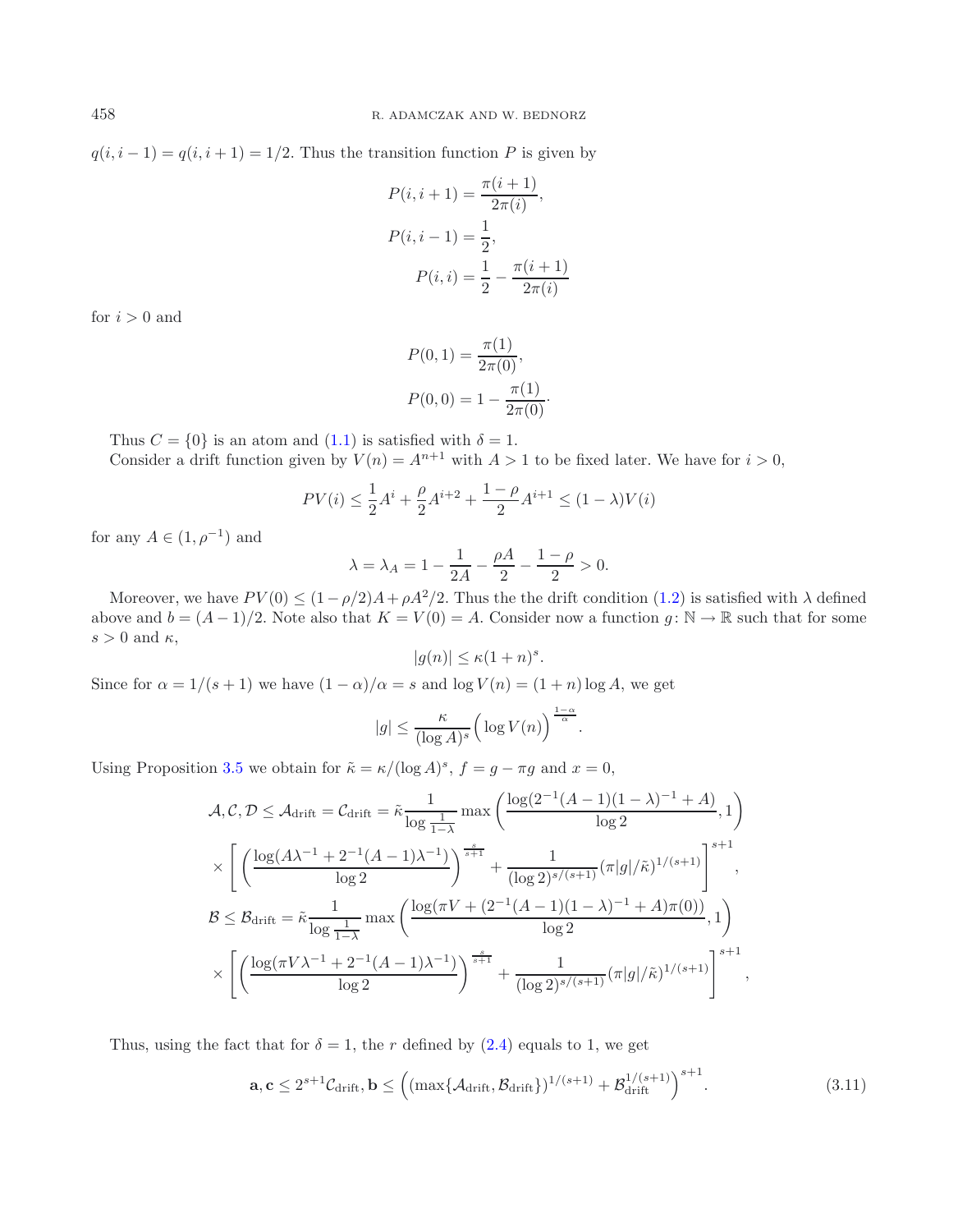The quantities  $\pi V$  and  $\pi|g|$  can be estimated by Proposition [3.5,](#page-15-0) however in this case they can be also controlled just in terms of  $\rho$  (by comparison with the geometric distribution with probability of success equal to  $1 - \rho$ ). We skip the standard details.

**Example 3.10** (Densities on R which are log-concave in tails)**.** Let us now consider the Metropolis–Hastings algorithm of estimating an integral with respect to a probability measure on R, which is log-concave in tails (see below for the definition). For such a measure an explicit drift condition [\(1.2\)](#page-2-0) has been established in [\[31](#page-41-22)]. We remark that a generalization to measures on  $\mathbb{R}^d$ , satisfying some additional technical conditions (which can be easily verified for spherically symmetric measures) has been obtained in [\[42\]](#page-41-23). For clarity of the exposition we will stick to the one-dimensional case.

Here we will consider a special case of estimating a symmetric positive density  $\pi$  on R, which is log-concave in tails, *i.e.* such that there exists  $\rho > 0$  and  $x_1$  such that for all  $y > x > x_1$ 

<span id="page-19-1"></span>
$$
\log \pi(x) - \log \pi(y) \ge \rho(y - x). \tag{3.12}
$$

Moreover we will assume that  $q(x, y) = q(x - y)$  for some symmetric positive density q on R. In this setting the arguments from [\[31](#page-41-22)] can be used to obtain an explicit form of drift function V and constants  $\lambda$ , b in [\(1.2\)](#page-2-0). We remark that the symmetry assumption on  $\pi$  can be relaxed by imposing further restrictions on q. Since our purpose here is just to provide an illustration to our Proposition [3.5](#page-15-0) (and the concentration inequalities we will derive later), we will not consider the general case. Also, since this is just a question of scaling the measure, to simplify slightly the formulas we will assume that  $\rho = 2$ .

By Lemmas 1.1. and 1.2. in [\[31](#page-41-22)] the chain is  $\pi$ -irreducible and strongly aperiodic and by the calculations in the proof of this lemma any compact set C is a small set (*i.e.* it satisfies [\(1.1\)](#page-1-0)), with  $m = 1$  and

<span id="page-19-0"></span>
$$
\delta = \pi(C) \frac{\inf_{x,y \in C} q(y-x)}{\sup_{x \in C} \pi(x)}
$$
\n(3.13)

(with the measure  $\nu = \pi(\cdot|C)$ ). We will now set  $C = [-x^*, x^*]$  for some  $x^* > x_1$ . By arguments used in the proof of Theorem 3.2. in [\[31](#page-41-22)] one can easily obtain that  $(1.2)$  is satisfied with

$$
V(x) = \exp(|x| + 1),
$$
  
\n
$$
\lambda = \int_0^{x^*} q(z)(1 - e^{-z})^2 dz - 2 \int_{x^*}^{\infty} q(z) dz,
$$
  
\n
$$
b = \left(1 + 2 \int_{x^*}^{\infty} q(z) dz + 2e^{x^*} \int_0^{x^*} q(z) dz\right) e.
$$
\n(3.14)

We remark that in [\[31\]](#page-41-22) the authors considered drift functions of the form  $x \mapsto \exp(\mu|x|)$  for  $0 \lt \mu \lt \rho$  (recall that we consider the case  $\rho = 2$ ). Our modification (the choice of  $\mu = 1$  and multiplication by e) aims at simplifying the formulas we are about to obtain from Proposition [3.5.](#page-15-0)

Note that for  $x^*$  sufficiently large  $\lambda > 0$ , moreover for every  $x^*$ ,  $b < \infty$ . Note also that for a specific choice of q, the values of  $\lambda$ , b can be estimated or computed (as is the case *e.g.* for  $q(x)=2^{-1} \exp(-|x|)$ , a choice which is very convenient for simulations due to explicit formulas on the distribution function of the one sided exponential distribution).

Assume now that  $g: \mathbb{R} \to \mathbb{R}$  is a function of polynomial growth, more specifically that for some constants  $s > 0$  and  $\kappa$ ,

$$
|g(x)| \le \kappa (1+|x|)^s. \tag{3.15}
$$

Since for  $\alpha = 1/(s+1)$  we have  $(1-\alpha)/\alpha = s$  and  $\log V(x) = (1+|x|)$ , we get

$$
|g(x)| \le \kappa \left(\log V(x)\right)^{\frac{1-\alpha}{\alpha}}.
$$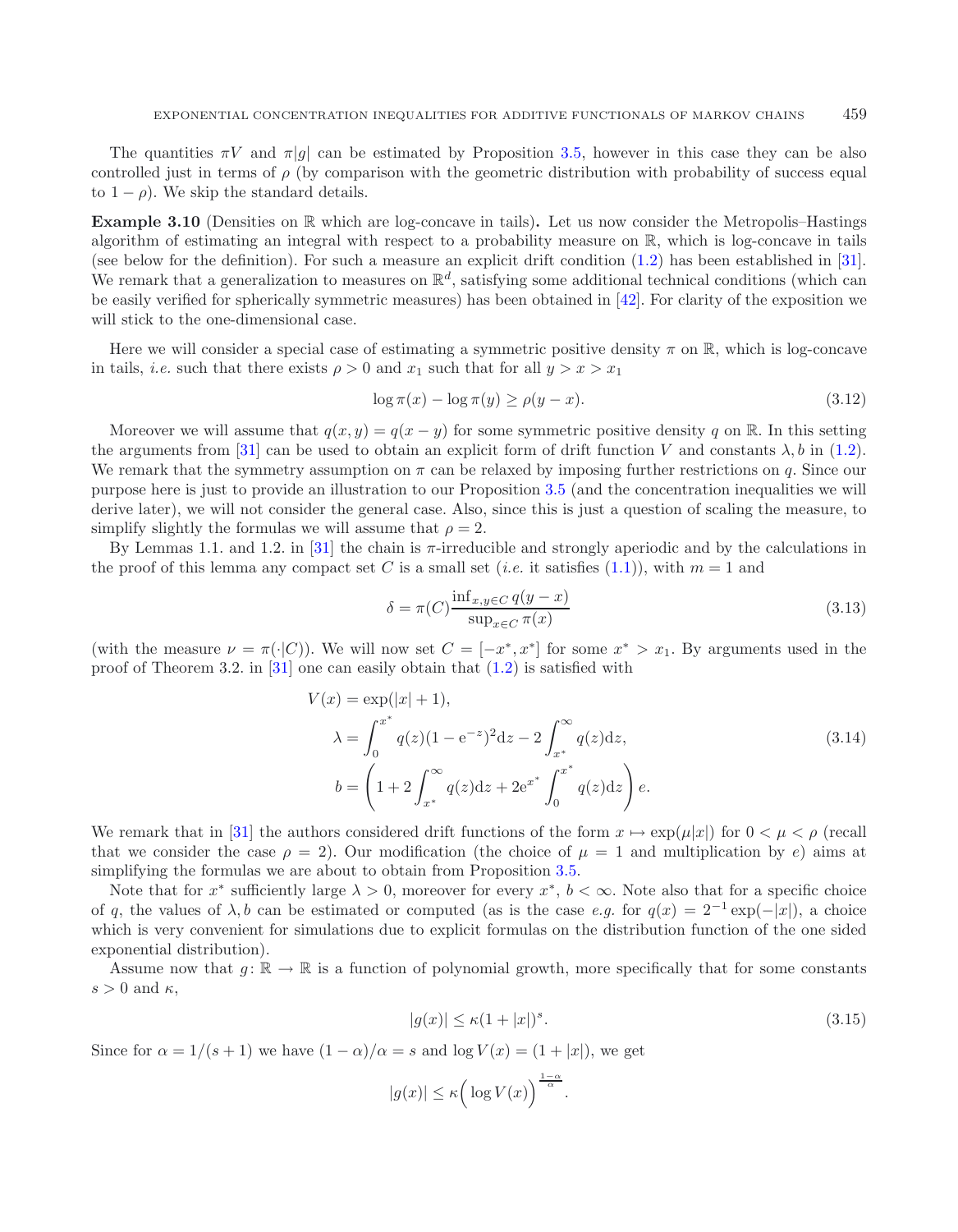Finally set  $f = g - \pi g$ . Then by Proposition [3.5](#page-15-0) we obtain that for  $\alpha = 1/(s+1)$ , and the chain starting from  $x = 0$ .

$$
\mathcal{A} \leq \mathcal{A}_{\text{drift}} = \kappa \frac{1}{\log \frac{1}{1-\lambda}} \frac{\log (b(1-\lambda)^{-1} + e^{x^*+1})}{\log 2} \times \left[ \left( \frac{\log(e\lambda^{-1} + b\lambda^{-1})}{\log 2}\right)^{\frac{s}{s+1}} + \frac{1}{(\log 2)^{s/(s+1)}} (\pi |g|)^{1/(s+1)} \right]^{s+1},
$$
  

$$
\mathcal{B} \leq \mathcal{B}_{\text{drift}} = \kappa \frac{1}{\log \frac{1}{1-\lambda}} \frac{\log(\pi V + b(1-\lambda)^{-1} + e^{x^*+1})}{\log 2} \times \left[ \left( \frac{\log(\pi V \lambda^{-1} + b\lambda^{-1})}{\log 2}\right)^{\frac{s}{s+1}} + \frac{1}{(\log 2)^{s/(s+1)}} (\pi |g|)^{1/(s+1)} \right]^{s+1},
$$
  

$$
\mathcal{C}, \mathcal{D} \leq \mathcal{C}_{\text{drift}} = \kappa \frac{1}{\log \frac{1}{1-\lambda}} \frac{\log (b(1-\lambda)^{-1} + e^{x^*+1})}{\log 2} \times \left[ \left( \frac{\log (b\lambda^{-1} + e^{x^*+1}\lambda^{-1})}{\log 2} \right)^{\frac{s}{s+1}} + \frac{1}{(\log 2)^{s/(s+1)}} (\pi |g|)^{1/(s+1)} \right]^{s+1}.
$$

We also get an estimate on  $\pi|g|$  and  $\pi V$ , namely

$$
\pi|g| \leq \begin{cases} \kappa \left(\log(b\pi(C)\lambda^{-1})\right)^s & \text{for } s \leq 1, \\ \kappa \left(\log(b\pi(C)\lambda^{-1}) + (s-1)\right)^s - (s-1)^s & \text{for } s > 1. \end{cases}
$$

and

$$
\pi V \le b\pi(C)\lambda^{-1}.
$$

Now Proposition [2.2](#page-8-0) together with the inequality  $\mathcal{A}_{\text{drift}} \leq \mathcal{C}_{\text{drift}}$  imply

$$
\mathbf{a}, \mathbf{c} \leq (2r)^{s+1} C_{\text{drift}} \leq \kappa \left( 2 \frac{\log(\frac{6}{2-\delta})}{\log(\frac{2}{2-\delta})} \right)^{s+1} C_{\text{drift}}
$$
\n
$$
\mathbf{b} \leq r^{s+1} \left( \max \{ \mathcal{B}_{\text{drift}}, \mathcal{C}_{\text{drift}} \}^{\frac{1}{s+1}} + C_{\text{drift}}^{\frac{1}{s+1}} \right)^{s+1}
$$
\n
$$
\leq \kappa \left( \frac{\log(\frac{6}{2-\delta})}{\log(\frac{2}{2-\delta})} \right)^{s+1} \left( \max \{ \mathcal{B}_{\text{drift}}, \mathcal{C}_{\text{drift}} \}^{\frac{1}{s+1}} + C_{\text{drift}}^{\frac{1}{s+1}} \right)^{s+1},
$$
\n(3.16)

where r is defined by  $(2.4)$ .

Note that the values of the parameters appearing in the above estimates are directly computable from [\(3.14\)](#page-19-0), the only exception being  $\delta$  (given by [\(3.13\)](#page-19-1)), the estimation of which may require some additional knowledge concerning the density  $\pi$  (other than the ratios of  $\pi(x)/\pi(y)$  for  $x, y \in \mathbb{R}$ ). Note also that the parameter  $\lambda$ improves (increases) as we increase  $x^*$ , contrary to the parameters b and  $\delta$ . This leaves some room for rather nontrivial optimization in  $x^*$ , which however would be specific to a given form of  $\pi$  and q.

# 4. The main tool. Exponential inequalities in the independent case

<span id="page-20-0"></span>In this section we develop some inequalities for sums of independent (or one-dependent) unbounded random variables, which we will later combine with the renewal approach to obtain results for Markov chains. Let us remark that there is a vast literature on concentration inequalities for sums of i.i.d. unbounded random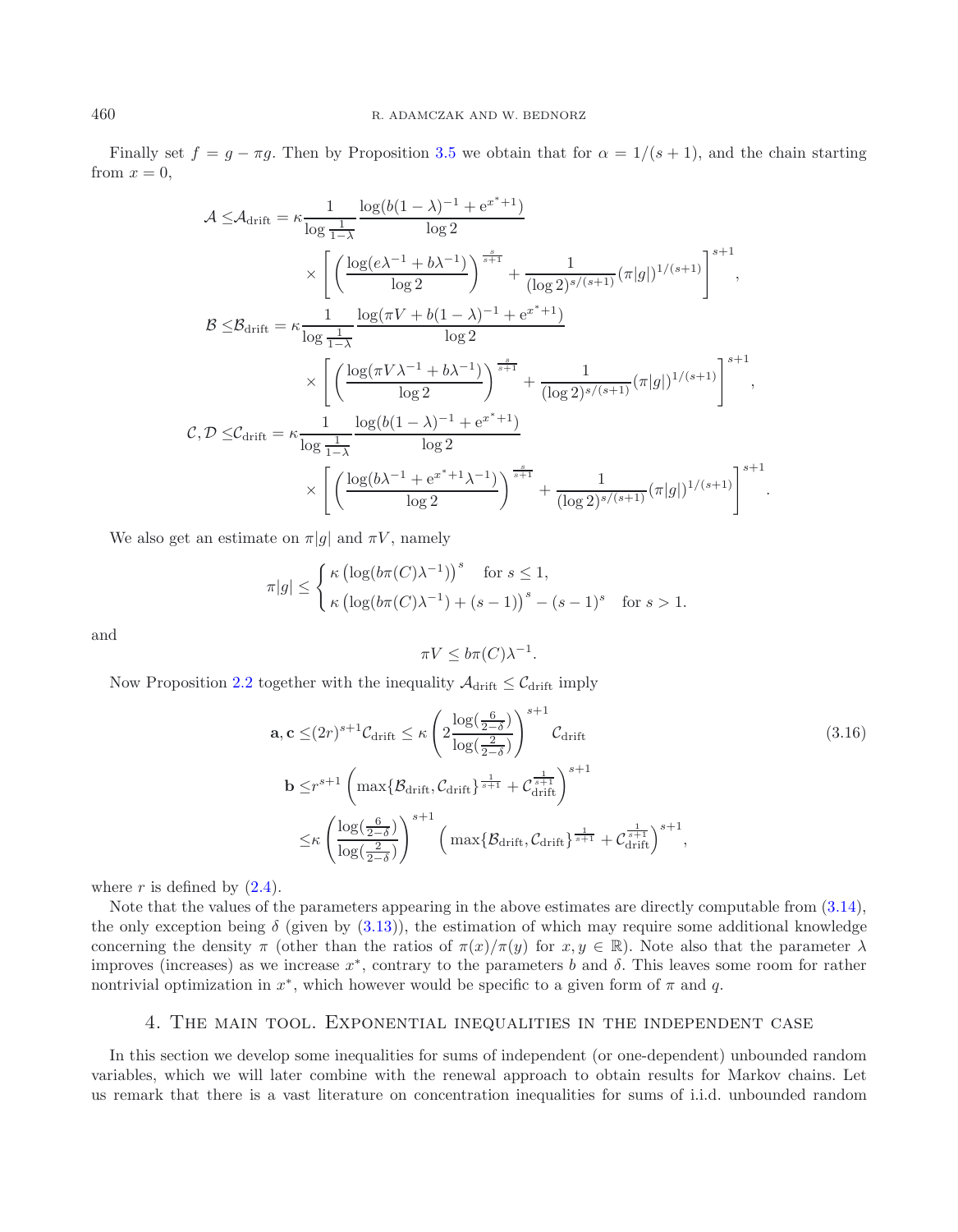variables with finite  $\psi_{\alpha}$  norms for  $\alpha \leq 1$  (see in particular a series of papers by Borovkov [\[7,](#page-40-7)[8\]](#page-40-8)). However, the tail inequalities, provided by those estimates quite often involve constants depending on the distribution of the underlying sequence, or when the constants depend only on  $\alpha$ , also the constant in front of the sub-gaussian coefficient is not universal (see *e.g.* inequality  $(1.4)$  in  $[33]$  $[33]$  and note that it cannot hold with  $c_1$  being a universal constant multiplied by the variance and  $c_2 \simeq ||X_i||_{\psi_\gamma}$ , as is witnessed *e.g.* by considering symmetric variables with  $P(X_i = \pm 1) = 1/n$  and  $P(X_i = 0) = 1-2/n$ ,  $i = 1, ..., n$ ,  $n \to \infty$ ). For this reason, while such inequalities often perform better than ours for very large t, they are not well suited for the applications we have in mind. We do believe that inequalities which would work in our framework could be obtained by following the proofs from the aforementioned papers, but since the arguments we really need reduce to truncation and Bernstein type bounds on the Laplace transform, we prefer to provide complete proofs. Let us also stress that the results of this section are developed solely as technical tools for proving the corresponding results in the Markov chain setting and we do not claim any novelty of the methods we use.

The first lemma will let us truncate the variables and reduce the problem to well-known inequalities for bounded summands. Contrary to the approach in [\[1\]](#page-40-0) at this point we do not need Talagrand's inequalities and thus we are able to obtain explicit constants (this happens at the cost of weakening the generality of the result in the independent case, but improves the inequalities which are then applied to Markov chains). To avoid formal problems below we adopt the convention "log  $n := \log(n \vee e)$ ".

<span id="page-21-4"></span><span id="page-21-2"></span>**Lemma 4.1.** *Let*  $\xi_0, \ldots, \xi_{n-1}$  *be i.i.d.* random variables such that  $\mathbf{E} \exp(c^{-\alpha} |\xi_i|^{\alpha}) \leq 2$  *for some*  $\alpha \in (0,1]$ *. Let*  $M = c(3\alpha^{-2}\log n)^{1/\alpha}$  and  $Y_i = \xi_i 1_{|\xi_i| > M}$ . Then for any  $0 \leq \lambda \leq 1/(2^{1/\alpha}c)$ ,

<span id="page-21-3"></span>
$$
\mathbf{E} \exp \left( \lambda^{\alpha} \sum_{i=0}^{n-1} (|Y_i| + \mathbf{E} |Y_i|)^{\alpha} \right) \le \exp(8).
$$

*Proof.* Note that by independence

$$
\mathbf{E} \exp\left(\lambda^{\alpha} \sum_{i=0}^{n-1} (|Y_i|^{\alpha} + (\mathbf{E}|Y_i|)^{\alpha})\right) = \exp\left(n\lambda^{\alpha} (\mathbf{E}|\xi_0|1_{|\xi_0|>M})^{\alpha}\right) \left(\mathbf{E} \exp(\lambda^{\alpha}|\xi_0|^{\alpha}1_{|\xi_0|>M})\right)^n. \tag{4.1}
$$

By Markov's inequality

<span id="page-21-1"></span>
$$
\mathbf{P}(|\xi_0| > t) \le e^{-\frac{t^{\alpha}}{c^{\alpha}}} \mathbf{E} \exp\left(\frac{|\xi_i|^{\alpha}}{c^{\alpha}}\right) \le 2e^{-\frac{t^{\alpha}}{c^{\alpha}}}.
$$
\n(4.2)

<span id="page-21-0"></span>We thus obtain that

$$
\mathbf{E}|\xi_i|1_{|\xi_i|>M} = \int_0^\infty \mathbf{P}(|\xi_i|1_{|\xi_i|>M}>t)dt = MP(|\xi_i|>M) + \int_M^\infty \mathbf{P}(|\xi_i|>t)dt
$$
  
\n
$$
\leq 2Me^{-\frac{M^\alpha}{c^\alpha}} + 2\int_M^\infty e^{-\frac{t^\alpha}{c^\alpha}}dt.
$$
\n(4.3)

To bound the last term in [\(4.3\)](#page-21-0) we need the following lemma.

**Lemma 4.2.** *If*  $M \ge 2^{1/\alpha} \alpha^{-\frac{1}{\alpha}} c$  *then* 

$$
\int_M^{\infty} \exp\left(-\frac{t^{\alpha}}{c^{\alpha}}\right) dt \leq Me^{-\frac{M^{\alpha}}{c^{\alpha}}}.
$$

*Proof.* The change of variables  $s = t^{\alpha}/c^{\alpha}$  implies that

$$
\int_M^{\infty} e^{-\frac{t^{\alpha}}{c^{\alpha}}} dt = \frac{c}{\alpha} \int_{\frac{M^{\alpha}}{c^{\alpha}}}^{\infty} s^{\frac{1}{\alpha} - 1} e^{-s} ds.
$$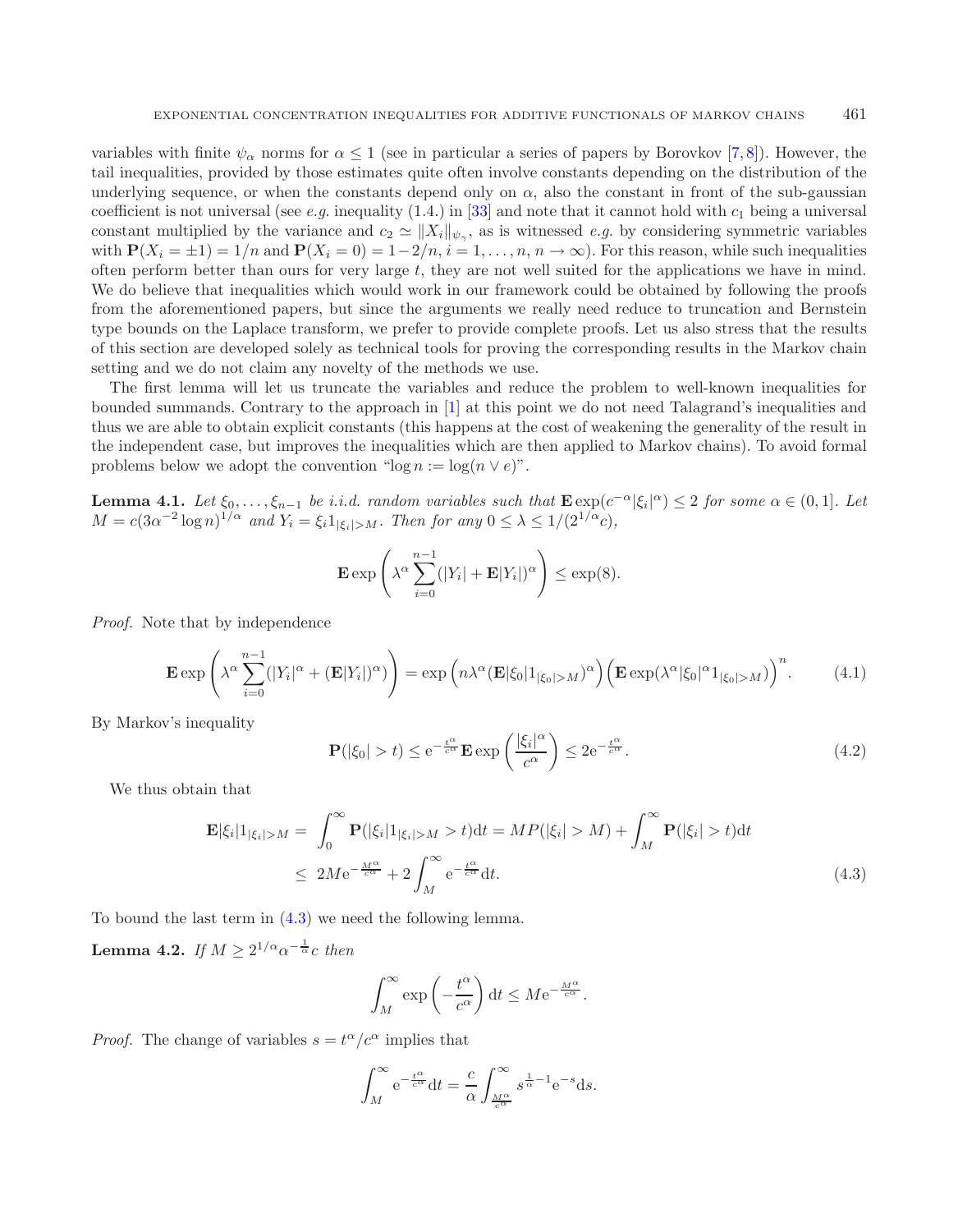Then again by the change of variables we deduce that

$$
\int_M^{\infty} e^{-\frac{t^{\alpha}}{c^{\alpha}}} dt = \frac{c}{\alpha} e^{-\frac{M^{\alpha}}{c^{\alpha}}} \int_0^{\infty} \left(\frac{M^{\alpha}}{c^{\alpha}} + s\right)^{\frac{1}{\alpha}-1} e^{-s} ds.
$$

Using the inequality  $1 + x \leq \exp(x)$  we have

$$
\int_0^\infty \left(\frac{M^\alpha}{c^\alpha} + s\right)^{\frac{1}{\alpha}-1} e^{-s} ds = \frac{M^{1-\alpha}}{c^{1-\alpha}} \int_0^\infty \left(1 + \frac{c^\alpha}{M^\alpha} s\right)^{\frac{1}{\alpha}-1} e^{-s} ds \le
$$
  
= 
$$
\frac{M^{1-\alpha}}{c^{1-\alpha}} \int_0^\infty \exp\left(-s\left(1 - \left(\frac{1}{\alpha} - 1\right) \frac{c^\alpha}{M^\alpha}\right)\right) ds = \frac{M^{1-\alpha}}{c^{1-\alpha}} \left(1 - \left(\frac{1}{\alpha} - 1\right) \frac{c^\alpha}{M^\alpha}\right)^{-1}.
$$

Since by assumption  $M^{\alpha}/c^{\alpha} \geq 2/\alpha$ , the right hand side above is bounded by  $M\alpha/c$  and thus

<span id="page-22-0"></span>
$$
\int_M^{\infty} \exp\left(-\frac{t^{\alpha}}{c^{\alpha}}\right) dt \le M \exp\left(-\frac{M^{\alpha}}{c^{\alpha}}\right).
$$

Plugging the estimate from Lemma [4.2](#page-21-1) into [\(4.3\)](#page-21-0) we conclude that

$$
\exp\left(\lambda^{\alpha}\left(\mathbf{E}|\xi_0|\mathbf{1}_{|\xi_0|>M}\right)^{\alpha}\right)\leq \exp\left(\lambda^{\alpha}\left[4M\mathrm{e}^{-\frac{M^{\alpha}}{c^{\alpha}}}\right]^{\alpha}\right).
$$

By definition  $M = c(3\alpha^{-2} \log n)^{1/\alpha} \geq c(2\alpha^{-2} \log n + \alpha^{-2})^{1/\alpha}$ , therefore

$$
\exp\left(n\lambda^{\alpha}(\mathbf{E}|\xi_0|\mathbf{1}_{|\xi_0|>M})^{\alpha}\right)\leq \exp\left(3\cdot 4^{\alpha}n\lambda^{\alpha}c^{\alpha}\alpha^{-2}\frac{\log n}{n^{2\alpha-1}}e^{-\alpha^{-1}}\right)\leq \exp\left(3\cdot 4^{\alpha}\lambda^{\alpha}c^{\alpha}\frac{4}{e^2}\frac{\log n}{n}\right),
$$

where we used the fact that  $\sup_{\alpha \in (0,1)} \alpha^{-2} \exp(-\alpha^{-1}) = 4/e^2$ . Since  $e^2 \ge 7$ , we see that whenever  $\lambda^{\alpha} c^{\alpha} \le 1/2$ , we have

$$
\exp\left(n\lambda^{\alpha}(\mathbf{E}|\xi_0|\mathbf{1}_{|\xi_0|>M})^{\alpha}\right) \leq \exp(4). \tag{4.4}
$$

Now we proceed to the estimate on  $\mathbf{E} \exp(\lambda^{\alpha} |\xi_0|^{\alpha} 1_{|\xi_0| > M}|)$ .

There is the following representation

$$
\mathbf{E} \exp \left( \lambda^{\alpha} |\xi_0|^{\alpha} 1_{|\xi_0| > M} \right) = 1 + \int_1^{\infty} \mathbf{P} \left( |\xi_0| 1_{|\xi_0| > M} > \lambda^{-1} \log^{\frac{1}{\alpha}} t \right) dt.
$$

Let  $t_0 = \exp(\lambda^{\alpha} M^{\alpha})$ , *i.e.*  $M = \lambda^{-1} \log^{\frac{1}{\alpha}} t_0$ . Observe that one can split the integral bound into two terms

$$
\int_1^{\infty} \mathbf{P}(|\xi_0| \mathbf{1}_{|\xi_0| > M} > \lambda^{-1} \log^{\frac{1}{\alpha}} t) dt = (t_0 - 1) \mathbf{P}(|\xi_0| > M) + \int_{t_0}^{\infty} \mathbf{P}(|\xi_0| > \lambda^{-1} \log^{\frac{1}{\alpha}} t) dt.
$$

Applying [\(4.2\)](#page-21-2) again we obtain that

$$
\int_{1}^{\infty} \mathbf{P} \left( |\xi_{0}| \mathbf{1}_{|\xi_{0}| > M} > \lambda^{-1} \log^{\frac{1}{\alpha}} t \right) dt \leq 2t_{0} e^{-\frac{M^{\alpha}}{c^{\alpha}}} + 2 \int_{t_{0}}^{\infty} t^{-\lambda^{-\alpha} c^{-\alpha}} dt
$$
  

$$
\leq 2t_{0} e^{-\frac{M^{\alpha}}{c^{\alpha}}} + 2 \frac{\lambda^{\alpha} c^{\alpha}}{1 - \lambda^{\alpha} c^{\alpha}} t_{0}^{1 - \lambda^{-\alpha} c^{-\alpha}}.
$$

Since  $t_0 = \exp(\lambda^{\alpha} M^{\alpha})$  we have  $t_0 e^{-\frac{M^{\alpha}}{c^{\alpha}}} = t_0^{1-\lambda^{-\alpha}c^{-\alpha}}$  and thus we conclude that whenever  $\lambda c < 1$ ,

$$
\mathbf{E}\exp(\lambda^{\alpha}|\xi_0|^{\alpha}1_{|\xi_0|>M})\leq 1+\frac{2}{1-\lambda^{\alpha}c^{\alpha}}\exp\left(-(1-\lambda^{\alpha}c^{\alpha})\frac{M^{\alpha}}{c^{\alpha}}\right)\cdot
$$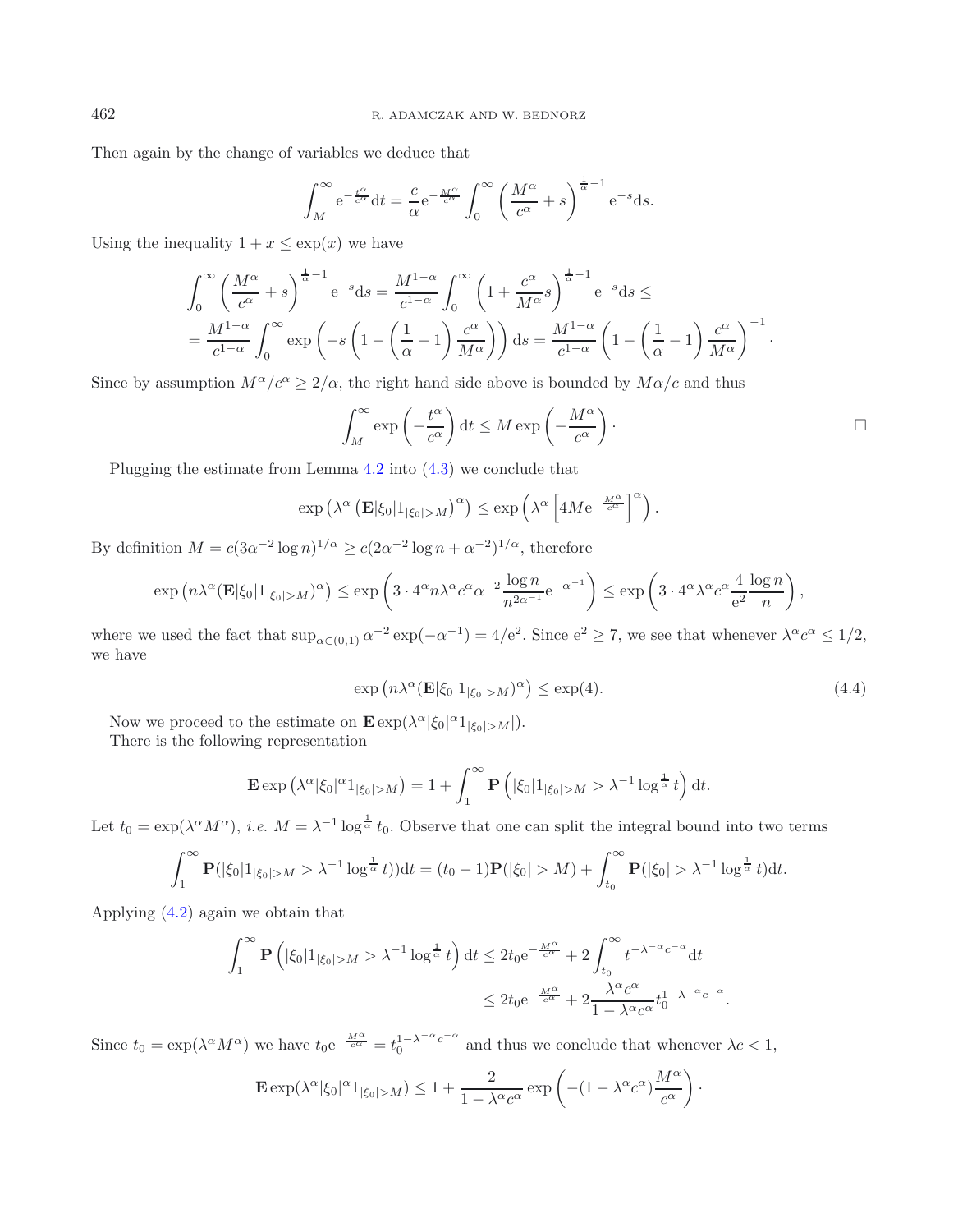Thus requiring that  $\lambda^{\alpha} c^{\alpha} \leq 1/2$  we guarantee that

<span id="page-23-0"></span>
$$
\mathbf{E} \exp(\lambda^{\alpha} |\xi_0|^{\alpha} 1_{|\xi_0| > M}) \le 1 + 4e^{-\frac{M^{\alpha}}{2c^{\alpha}}}.
$$

Since  $M \ge c(2 \log n)^{\frac{1}{\alpha}}$  we deduce

$$
\mathbf{E} \exp(\lambda^{\alpha} |\xi_0|^{\alpha} 1_{|\xi_0| > M}) \le 1 + \frac{4}{n}.
$$

This gives

$$
\left(\mathbf{E}\exp(\lambda^{\alpha}|\xi_0|^{\alpha}1_{|\xi_0|>M})\right)^n \le \left(1+\frac{4}{n}\right)^n \le \exp(4),\tag{4.5}
$$

 $\Box$ 

which together with  $(4.1)$  and  $(4.4)$  ends the proof.

<span id="page-23-1"></span>**Lemma 4.3.** *Let*  $\xi_0, \ldots, \xi_{n-1}$  *be i.i.d. mean zero random variables such that*  $|\xi_i| \leq M$  *for*  $i \in \{0, \ldots, n-1\}$ *, with variance*  $\sigma^2$  *and let*  $T \leq n$  *be a stopping time* (*with respect to some filtration*  $\mathcal{F}_i \supseteq \sigma(\xi_0, \ldots, \xi_{i-1})$  *such that*  $\xi_i$  *is independent of*  $\mathcal{F}_i$ *). Then for every*  $a > 0$ *,*  $\varepsilon \in (0, 1)$  *and* 

$$
\lambda \le \min\left(\frac{3}{2M(1+\varepsilon)}, \frac{\sqrt{\varepsilon}}{(1+\varepsilon)\sigma\sqrt{\|(T-a)_+\|_{\psi_1}}}\right),\tag{4.6}
$$

*we have*

$$
\mathbf{E} \exp\left(\left|\lambda \sum_{i=1}^T \xi_{i-1}\right|\right) \le 2^{1+\varepsilon/(1+\varepsilon)} \exp\left(\frac{\lambda^2 a (1+\varepsilon)\sigma^2}{2(1-\lambda(1+\varepsilon)M/3)}\right)
$$

*Proof.* Let us consider the martingale

$$
M_k = \frac{\exp\left(\lambda(1+\varepsilon)\sum_{i=1}^k \xi_{i-1}\right)}{\left(\mathbf{E}\exp(\lambda(1+\varepsilon)\xi_0)\right)^k}.
$$

By Doob's theorem  $EM_T = 1$  and thus by the Hölder's inequality

$$
\mathbf{E} \exp\left(\lambda \sum_{i=1}^{T} \xi_{i-1}\right) = \mathbf{E} \exp\left(\lambda \sum_{i=1}^{T} \xi_{i-1}\right) \left(\mathbf{E} \exp\left(\lambda (1+\varepsilon)\xi_0\right)\right)^{-T/(1+\varepsilon)} \left(\mathbf{E} \exp(\lambda (1+\varepsilon)\xi_0)\right)^{T/(1+\varepsilon)}
$$

$$
\leq (\mathbf{E} M_T)^{1/(1+\varepsilon)} \left(\mathbf{E} (\mathbf{E} \exp(\lambda (1+\varepsilon)\xi_0))^{T/\varepsilon}\right)^{\varepsilon/(1+\varepsilon)}
$$

$$
= \left(\mathbf{E} (\mathbf{E} \exp(\lambda (1+\varepsilon)\xi_0))^{T/\varepsilon}\right)^{\varepsilon/(1+\varepsilon)}.
$$

The classical Bernstein bound (*e.g.* [\[9](#page-40-6)]) gives

$$
\mathbf{E} \exp \left( \lambda (1 + \varepsilon) \xi_0 \right) \le \exp \left( \frac{\lambda^2 (1 + \varepsilon)^2 \sigma^2}{2 (1 - \lambda (1 + \varepsilon) M / 3)} \right)
$$

and thus

$$
\mathbf{E} \exp(\lambda \sum_{i=1}^T \xi_{i-1}) \le \left( \mathbf{E} \exp\left(\frac{\lambda^2 (1+\varepsilon)^2 \sigma^2 T}{2\varepsilon (1-\lambda(1+\varepsilon)M/3)}\right) \right)^{\varepsilon/(1+\varepsilon)}
$$
  

$$
\le \exp\left(\frac{\lambda^2 (1+\varepsilon) \sigma^2 a}{2(1-\lambda(1+\varepsilon)M/3)}\right) \left( \mathbf{E} \exp\left(\frac{\lambda^2 (1+\varepsilon)^2 \sigma^2 (T-a)_+}{2\varepsilon (1-\lambda(1+\varepsilon)M/3)}\right) \right)^{\varepsilon/(1+\varepsilon)}.
$$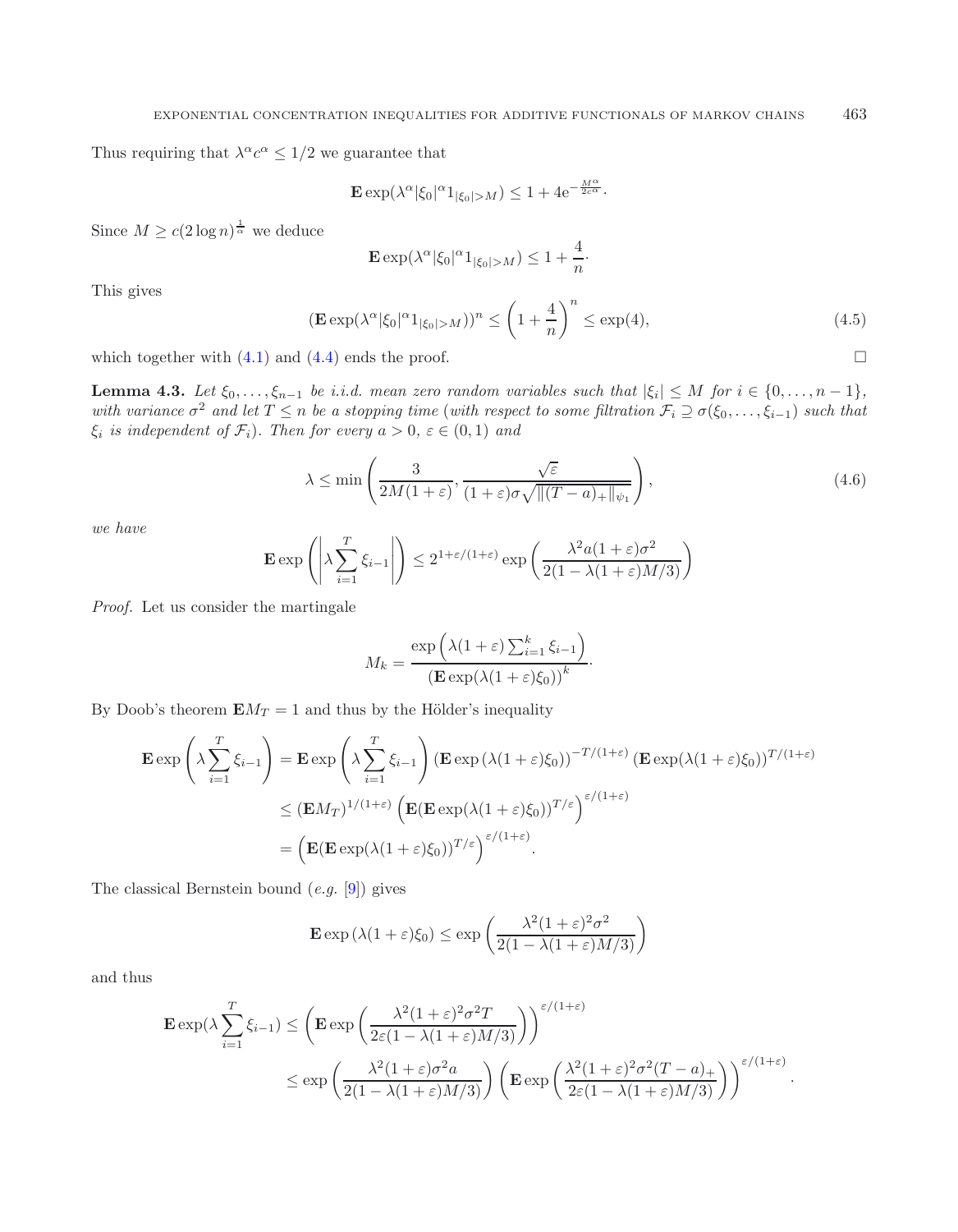Thus if

$$
\lambda \le \frac{3}{M(1+\varepsilon)} \left( \frac{M^2 \varepsilon}{9 \|(T-a)_+\|_{\psi_1} \sigma^2} \left( -1 + \sqrt{1 + \frac{18\sigma^2 \| (T-a)_+\|_{\psi_1}}{M^2 \varepsilon}} \right) \right) \tag{4.7}
$$

then the inequality in question holds. Note that  $(4.6)$  implies  $(4.7)$  (one can also directly see that  $(4.6)$  implies the assertion of the lemma).  $\Box$ 

The next proposition gives a bound on the tail of sums of independent or one-dependent random variables with finite  $\psi_{\alpha}$  norms. This second part may seem to be formulated in a somewhat artificial way, however when dealing with the Markov case this formulation will help us introduce the asymptotic variance of the additive functional to the inequalities.

### <span id="page-24-2"></span>**Proposition 4.4.**

(i) Let  $\xi_0, \ldots, \xi_{n-1}$  *be a one-dependent sequence of mean zero, variance*  $\sigma^2$  *random variables, such that*  $\mathbf{E} \exp(c^{-\alpha} |\xi_i|^{\alpha}) \leq 2$  and let m be a positive integer. Let  $M = c(3\alpha^{-2} \log(n/m))^{1/\alpha}$ , then for any  $t \geq 0$ ,

$$
\mathbf{P}\left(\sup_{k < n/m} \left|\sum_{i=1}^k \xi_{i-1}\right| > t\right) \le 2e^8 e^{-\frac{t^\alpha}{2(4c)^\alpha}} + 4\exp\left(-\frac{t^2}{32(\lceil n/(2m)\rceil \sigma^2 + Mt/6)}\right).
$$

(ii) Assume additionally that the variables  $\xi_i$  are independent and let N be a stopping time (wrt some filtration  $\mathcal{F}_i \supseteq \sigma(\xi_0,\ldots,\xi_{i-1})$  *such that*  $\xi_i$  *is independent of*  $\mathcal{F}_i$ ) *such that*  $N \leq n$ *. Let*  $M = c(3\alpha^{-2} \log n)^{1/\alpha}$ *. Then for any*  $\varepsilon \in (0, 1)$ *,*  $a > 0$  *and*  $p, q > 0$  *such that*  $p^{-1} + q^{-1} = 1$ *, we have for all*  $t \ge 0$ *,* 

$$
\mathbf{P}\left(\left|\sum_{i=1}^N \xi_{i-1}\right| > t\right) \le e^8 e^{-\frac{(p^{-1}t)^{\alpha}}{2c^{\alpha}}} + 2^{1+\varepsilon/(1+\varepsilon)} \exp\left(-\frac{q^{-2}t^2}{2((1+\varepsilon)a\sigma^2 + \mu^{-1}tq^{-1})}\right),
$$

*where*

<span id="page-24-1"></span>
$$
\mu = \min\left(\frac{3}{4M(1+\varepsilon)}, \frac{\sqrt{\varepsilon}}{(1+\varepsilon)\sigma\sqrt{\|(N-a)_+\|_{\psi_1}}}\right).
$$

*Proof.* First observe that the case of one-dependent random variables can be easily transformed to the question of independent ones. Indeed it suffices to split the sum into odd and even part, namely we use

$$
\mathbf{P}\left(\sup_{k t\right) \le \mathbf{P}\left(\sup_{k t/2\right) + \mathbf{P}\left(\sup_{k t/2\right). \tag{4.8}
$$

Then decompose with respect to M, *i.e.* let  $\xi_i = \xi_i 1_{|\xi_i| > M} + \xi_i 1_{|\xi_i| \leq M}$  and denote

$$
Y_i = \xi_i 1_{|\xi_i| > M} - \mathbf{E}\xi_i 1_{|\xi_i| > M}, \ \ Z_i = \xi_i 1_{|\xi_i| \le M} - \mathbf{E}\xi_i 1_{|\xi_i| \le M}.
$$

This results in the following inequality

$$
\mathbf{P}\left(\sup_{kt/2\right)\leq\mathbf{P}\left(\sup_{kt/4\right)+\mathbf{P}\left(\sup_{kt/4\right).
$$
 (4.9)

We use the usual Laplace transform argument on each of the summands. We have by Markov's and triangle inequalities (recall that  $\alpha \in (0,1]$ , so  $|x+y|^{\alpha} \leq |x|^{\alpha} + |y|^{\alpha}$ ),

$$
\mathbf{P}\left(\sup_{kt/4\right)\leq e^{-\lambda^{\alpha}t^{\alpha}/4^{\alpha}}\mathbf{E}\exp\left(\lambda^{\alpha}\sum_{i=0}^{\infty}|Y_{2i}|^{\alpha}1_{2i<(n-1)/m}\right).
$$

<span id="page-24-0"></span>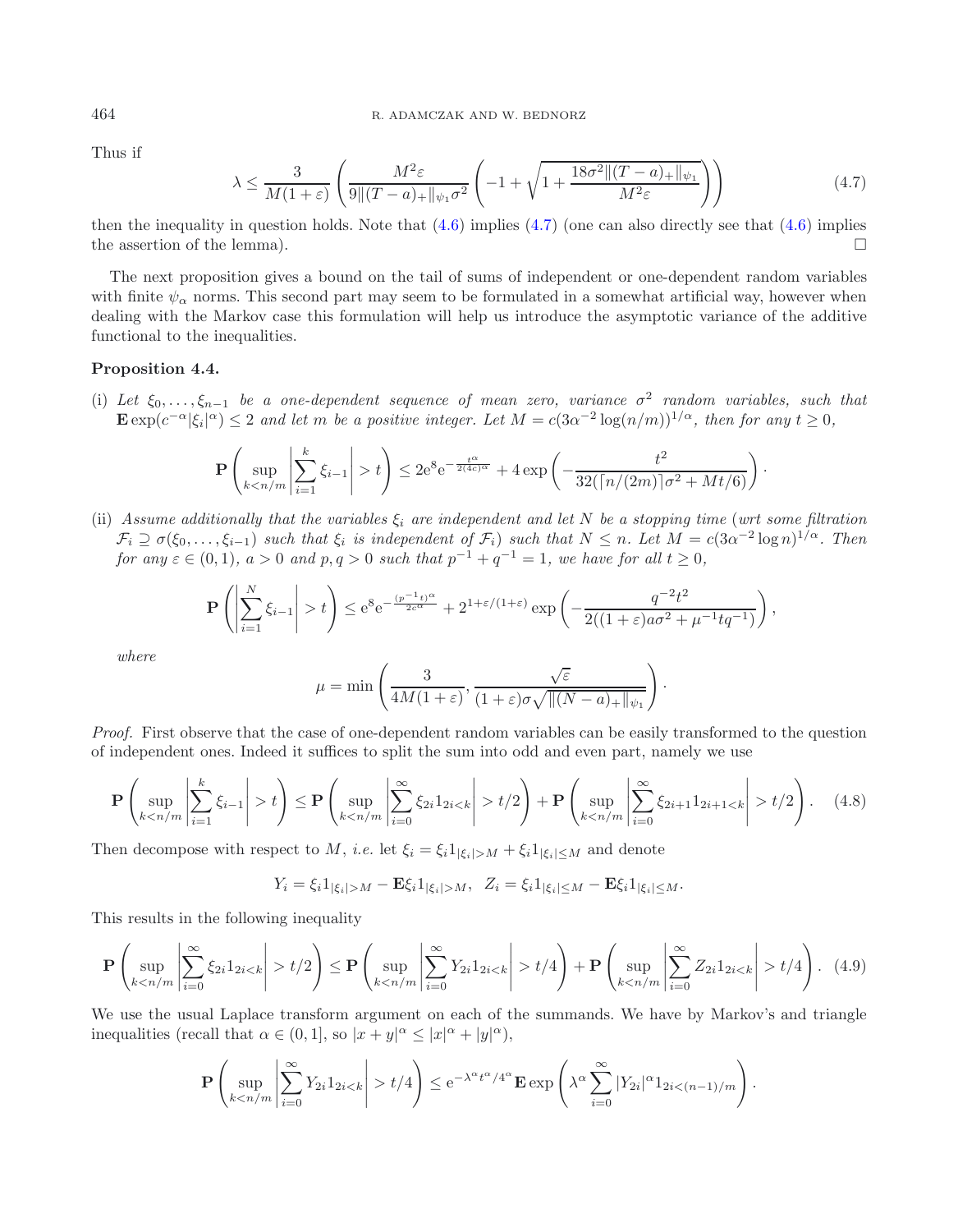By Lemma [4.1,](#page-21-4) for  $\lambda \leq 1/(2^{1/\alpha}c)$ ,

$$
\mathbf{E} \exp\left(\lambda^{\alpha} \sum_{i=0}^{\infty} |Y_{2i}|^{\alpha} 1_{2i < (n-1)/m}\right) \le \exp(8),
$$

which gives

$$
e^{-\frac{\lambda^{\alpha} t^{\alpha}}{4^{\alpha}}}\mathbf{E}\exp\left(\lambda^{\alpha}\left|\sum_{i=0}^{\infty}Y_{2i}1_{2i<(n-1)/m}\right|^{\alpha}\right)\leq \exp(8)e^{-\frac{t^{\alpha}}{2(4c)^{\alpha}}}.
$$

This shows that the unbounded part of the sum is well concentrated.

Let us now pass to the bounded part. Similarly as before, we have for all  $\bar{\mu} \geq 0$ 

$$
\mathbf{P}\left(\sup_{kt/4\right)\leq e^{-\bar{\mu}t/4}\mathbf{E}\exp\left(\bar{\mu}\left|\sum_{i=0}^{\infty}Z_{2i}1_{2i<(n-1)/m}\right|\right),
$$

where we have used Doob's maximal inequality [\[39\]](#page-41-24) together with the fact that the sequence  $M_k$  $\exp(\bar{\mu}|\sum_{i=0}^{\infty} Z_{2i}1_{2i is a submartingale.$ 

Since  $|Z_0| \le 2M$ , we can now use the classical Bernstein bound (again see [\[9](#page-40-6)]) to get for  $0 \le \bar{\mu} < 3/(2M)$ ,

$$
\mathbf{E} \exp \left( \bar{\mu} \left| \sum_{i=0}^{\infty} Z_{2i} 1_{2i < (n-1)/m} \right| \right) \leq 2 \exp \left( \frac{\bar{\mu}^2 \sigma^2 \lceil n/2m \rceil}{2(1 - 2M\bar{\mu}/3)} \right),
$$

optimizing in  $\bar{\mu} \geq 0$  we deduce that

$$
\mathbf{P}\left(\sup_{kt/4\right)\leq 2\exp\left(-\frac{t^2}{32(\lceil n/(2m)\rceil\sigma^2+Mt/6)}\right).
$$

Combining this inequality with the previous estimate on the unbounded part gives

$$
\mathbf{P}\left(\sup_{k < n/m} \left|\sum_{i=0}^{\infty} \xi_{2i} 1_{2i \leq k} \right| > t/2\right) \leq e^8 e^{-\frac{t^{\alpha}}{2(4c)^{\alpha}}} + 2\exp\left(-\frac{t^2}{32(\lceil n/(2m)\rceil \sigma^2 + Mt/6)}\right).
$$

Using an analogous argument for  $\mathbf{P}(\sup_{k \le n/m} |\sum_{i=0}^{\infty} \xi_{2i+1}1_{2i+1 t/2)$  and then [\(4.8\)](#page-24-1) we finally derive the inequality asserted in part (i) of the proposition.

Let us now consider part (ii). We will use the above notation with obvious modifications, which we will not state explicitly (the difference stems from the fact that now there is no need to split the sum into the "odd" and "even" parts). Instead of the symmetric split we apply any  $p, q \ge 1$  such that  $p^{-1} + q^{-1} = 1$  and then

$$
\mathbf{P}\left(\left|\sum_{i=1}^{N}\xi_{i-1}\right|>t\right)\leq \mathbf{P}\left(\left|\sum_{i=1}^{N}Y_{i-1}\right|>p^{-1}t\right)+\mathbf{P}\left(\left|\sum_{i=1}^{N}Z_{i-1}\right|>q^{-1}t\right).
$$
\n(4.10)

The unbounded part can be handled in the same way as for part (i). As for the bounded part, from Lemma [4.3,](#page-23-1) for any  $a \geq 0, \varepsilon \in (0,1)$  and

$$
\mu \leq \mu_1 = \min\left(\frac{3}{4M(1+\varepsilon)}, \frac{\sqrt{\varepsilon}}{(1+\varepsilon)\sigma\sqrt{\|(N-a)_+\|_{\psi_1}}}\right),
$$

we get

$$
\mathbf{E} \exp\left(\left|\mu \sum_{i=1}^N Z_{i-1}\right|\right) \leq 2^{1+\varepsilon/(1+\varepsilon)} \exp\left(\frac{\mu^2 a (1+\varepsilon)\sigma^2}{2(1-\mu\mu_1^{-1})}\right).
$$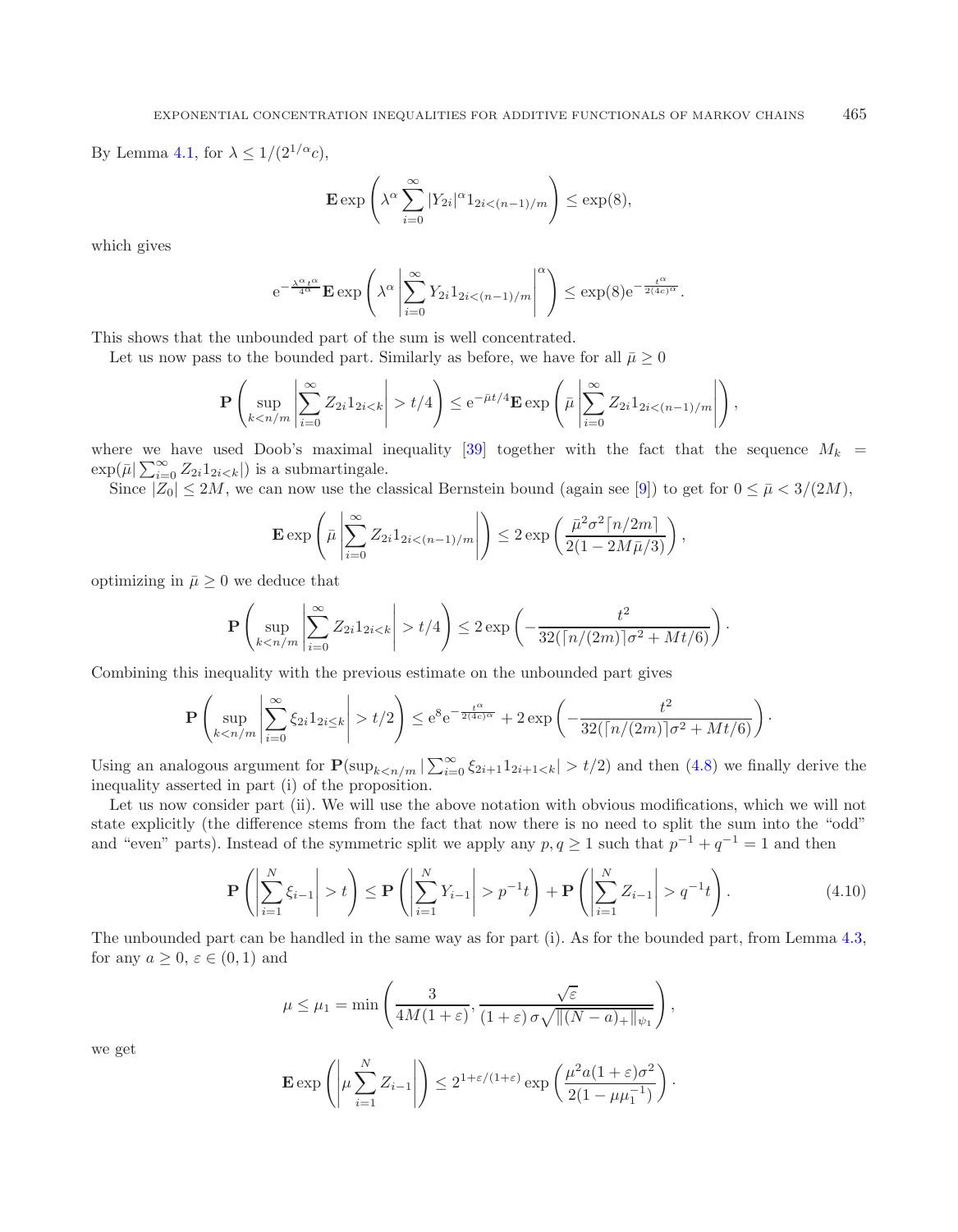Thus

$$
e^{-q^{-1}\mu t} \mathbf{E} \exp\left(\mu \left| \sum_{i=1}^N Z_{i-1} \right|\right) \leq e^{-q^{-1}\mu t} 2^{1+\varepsilon/(1+\varepsilon)} \exp\left(\frac{a(1+\varepsilon)\mu^2 \sigma^2}{2(1-\mu\mu_1^{-1})}\right),
$$

from which we deduce like in Bernstein's inequality (setting  $\mu = q^{-1}t/((1+\varepsilon)a\sigma^2 + \mu_1^{-1}q^{-1}t)$ )

$$
\mathbf{P}\left(\left|\sum_{i=1}^N Z_{i-1}\right| > q^{-1}t\right) \le 2^{1+\varepsilon/(1+\varepsilon)} \exp\left(-\frac{q^{-2}t^2}{2((1+\varepsilon)a\sigma^2 + \mu_1^{-1}tq^{-1})}\right),
$$

which ends the proof of part (ii).  $\Box$ 

**Remark 4.5.** We note that modifying the martingale argument in part (ii) of Proposition [4.4](#page-24-2) one can show a similar inequality under the assumptions of part (i).

Let us now pass to corresponding results in the case of suprema of empirical processes. We will consider a countable class F of functions  $f: \mathcal{X} \to \mathbb{R}$  (countability is important only for measurability purposes and clearly can be relaxed). Let  $F(x) = \sup_{f \in \mathcal{F}} |f(x)|$  be the envelope of F. Our goal will be to obtain exponential bounds for  $P(S_{\mathcal{F}}^* \geq (1+\varepsilon)ES_{\mathcal{F}} + t)$ , where

$$
S_{\mathcal{F}} = \left\| \sum_{i=1}^{n} f(\xi_{i-1}) \right\|_{\mathcal{F}} := \sup_{f \in \mathcal{F}} \left| \sum_{i=1}^{n} f(\xi_{i-1}) \right|
$$

and

$$
S_{\mathcal{F}}^* = \max_{k \le n} \sup_{f \in \mathcal{F}} \left| \sum_{i=1}^k f(\xi_{i-1}) \right|
$$

 $(\xi_i$  are independent random variables).

<span id="page-26-0"></span>Our main tool will be the following version of Talagrand's inequality, obtained by Klein and Rio [\[22\]](#page-41-25) in the case of bounded summands.

**Theorem 4.6.** *Let*  $\xi_0, \ldots, \xi_{n-1}$  *be i.i.d.* random variables and assume that  $\mathcal F$  is a countable class of functions *with an envelope* F, such that  $\mathbf{E}f(\xi_0)=0$  *for all*  $f \in \mathcal{F}$  *and*  $|F(\xi_i)| \leq M$  *a.s. Then for any*  $\lambda \leq 2/(3M)$ *,* 

$$
\mathbf{E}\exp(\lambda S) \le \exp\left(\lambda \mathbf{E}S + \frac{(2M\mathbf{E}S + n\sigma^2)\lambda^2}{2 - 3M\lambda}\right),\,
$$

*where*  $\sigma^2 = \sup_{f \in \mathcal{F}} \mathbf{E} f(\xi_0)^2$ .

<span id="page-26-1"></span>Similarly as in [\[15](#page-41-26)] (formula (3.2)) by using the fact that  $\exp(\sup_f |\sum_{i=1}^k f(\xi_{i-1})|)$  is a submartingale, Doob's maximal inequality and Bernstein's approach we obtain the following.

**Corollary 4.7.** *In the setting of Theorem [4.6](#page-26-0), for any*  $t \geq 0$ *,* 

$$
\mathbf{P}(S_{\mathcal{F}}^* \ge \mathbf{E}S_{\mathcal{F}} + t) \le \exp\left(-\frac{t^2}{2\sigma^2 n + (4\mathbf{E}S_{\mathcal{F}} + 3t)M}\right)
$$

*and as a consequence for any*  $\varepsilon > 0$ ,

$$
\mathbf{P}(S_{\mathcal{F}}^* \ge (1+\varepsilon)\mathbf{E}S_{\mathcal{F}} + t) \le \exp\left(-\frac{t^2}{2(1+\varepsilon)n\sigma^2}\right) + \exp\left(-\frac{t}{MD_{\varepsilon}}\right),
$$

*where*  $D_{\varepsilon} = (1 + \varepsilon^{-1})(3 + 4\varepsilon^{-1})$ *.*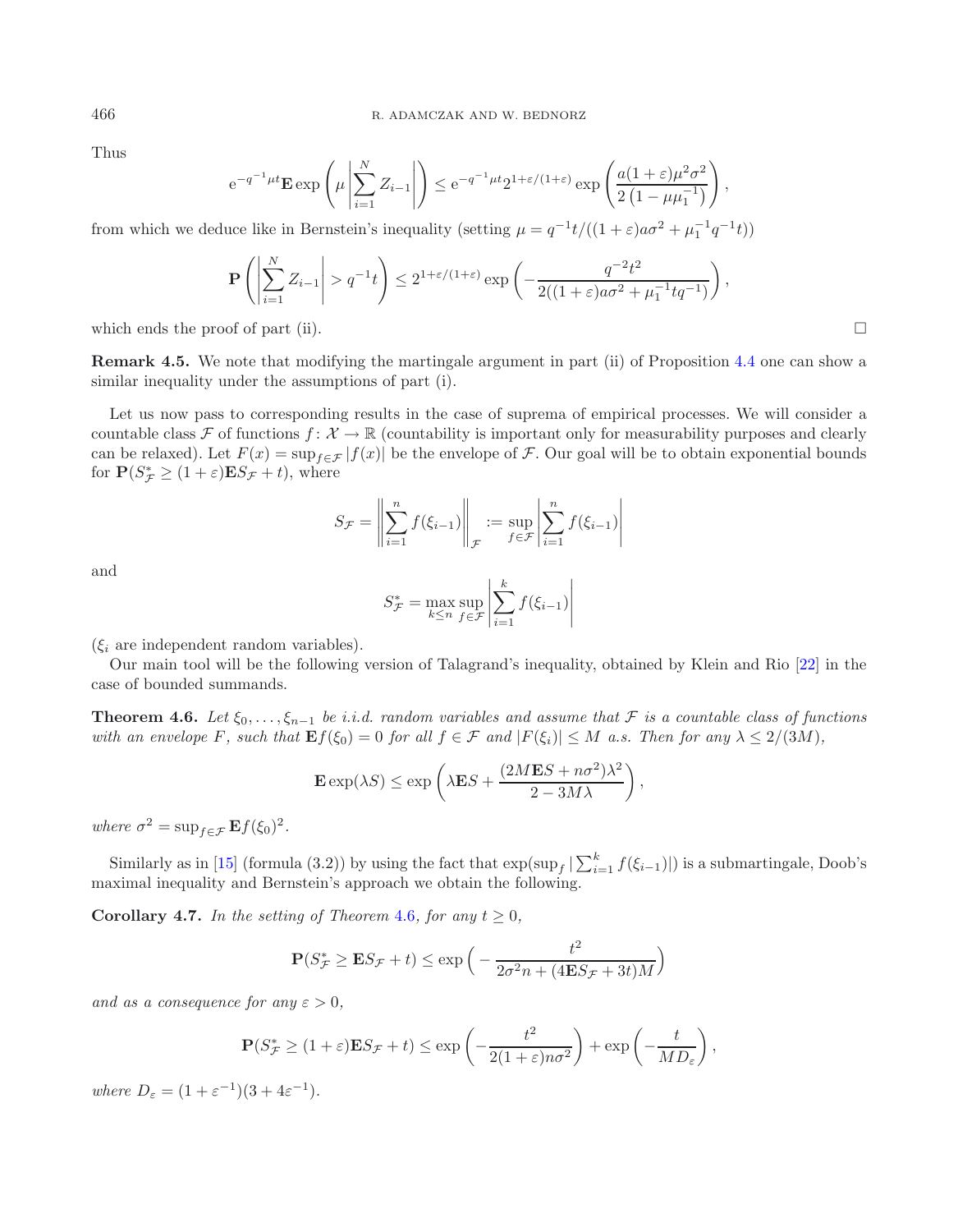**Remark 4.8.** Two important aspects of the above inequalities are that the subgaussian behavior of the tail estimate for small t is governed by the weak-variance  $\sigma^2$  and that the parameter  $\varepsilon$  can be taken arbitrarily small. which shows in particular that for Donsker classes  $\mathcal F$  the concentration properties of the empirical process are almost as good as for the limiting Gaussian process.

<span id="page-27-0"></span>We remark that there are other recent inequalities for suprema of empirical processes, which take into account some other parameters of the process than we consider here and also assume some additional knowledge on the so called bracketing numbers of the class  $\mathcal F$  (see *e.g.* [\[45\]](#page-41-27), where the weak variance is replaced by a Bernstein type upper bound for moments of individual functions  $f$ ). In concrete applications their advantage is that they provide also an upper bound on  $\mathbf{E}S_{\mathcal{F}}$ , however at the same time they are not as general as Talagrand's inequality. Our "philosophy" here is that we would like to separate two aspects of the study of empirical processes, *i.e.* bounds on the expectation (which are intimately related to concentration properties for individual functions f and are usually obtained *via* chaining methods) and concentration for the supremum (which we would like to express, at least at the subgaussian level, *via* the weak variance of the process). This is also the reason why we prefer to introduce the additional parameter  $\varepsilon$  into the inequalities, since then the right estimate on probability does not involve the expectation of the supremum any more and in particular the growth with  $n$  of the exponents becomes explicit (note that while the expectation is always of the order at most  $\mathcal{O}(n)$ , in typical situations, *i.e.* under some additional geometric assumptions, it is smaller). To the best of our knowledge eliminating the factor  $(1 + \varepsilon)$  in front of  $\mathbf{E}S_{\mathcal{F}}$ , without introducing additional parameters *(i.e.* other than  $\sigma^2$  and M) to the probability bound remains an open problem.

Our next goal is to give tools, which will allow to prove similar inequalities for suprema of additive functionals of Markov chains. Combining Corollary [4.7](#page-26-1) with Lemma [4.1](#page-21-4) we obtain

**Proposition 4.9.** *Consider i.i.d. random variables*  $\xi_0, \ldots, \xi_{n-1}$  *and assume that*  $\mathcal F$  *is a countable class of functions with an envelope* F, such that  $\mathbf{E}f(\xi_0)=0$  *for all*  $f \in \mathcal{F}$  and  $\mathbf{E} \exp(c^{-\alpha}F(\xi_i)^{\alpha}) \leq 2$ . Let  $M =$  $c(3\alpha^{-2}\log n)^{1/\alpha}$  *and*  $\sigma^2 = \sup_{f \in \mathcal{F}} \mathbf{E}f(\xi_0)^2$ *. Then for any*  $\varepsilon \in (0, 1/2)$  *and*  $t \ge 0$ *,* 

$$
\mathbf{P}(S_{\mathcal{F}}^* \ge (1+\varepsilon)\mathbf{E}S_{\mathcal{F}} + t) \le \exp\left(-\frac{(1-2\varepsilon)^2 t^2}{2(1+\varepsilon)n\sigma^2}\right) + e\exp\left(-\frac{t(1-2\varepsilon)}{2M(1+\varepsilon^{-1})(3+4\varepsilon^{-1})}\right) + e^8\exp\left(-\frac{(\varepsilon t)^\alpha}{2c^\alpha}\right).
$$

*Proof.* For  $f \in \mathcal{F}$ , define the functions  $f_1(x) = f(x)1_{|F(x)| \leq M} - \mathbf{E}f(\xi_0)1_{|F(\xi_0)| \leq M}$ ,  $f_2(x) = f(x) - f_1(x) = f(x)$  $f(x)1_{|F(x)|>M} - \mathbf{E}f(\xi_0)1_{|F(\xi_0)|>M}$ . Let  $\mathcal{F}_i = \{f_i: f \in \mathcal{F}\}, i = 1, 2$ . Clearly  $S_{\mathcal{F}}^* \leq S_{\mathcal{F}_1}^* + S_{\mathcal{F}_2}^*$ , and thus

$$
\mathbf{P}(S^*_{\mathcal{F}}\geq (1+\varepsilon)\mathbf{E} S_{\mathcal{F}}+t)\leq \mathbf{P}(S^*_{\mathcal{F}_1}\geq (1+\varepsilon)\mathbf{E} S_{\mathcal{F}}+(1-\varepsilon)t)+\mathbf{P}(S^*_{\mathcal{F}_2}\geq \varepsilon t).
$$

We have

$$
S_{\mathcal{F}_2}^* \leq \sum_{i=1}^n \left( F(\xi_{i-1}) 1_{|F(\xi_{i-1})|>M} + \mathbf{E} F(\xi_{i-1}) 1_{|F(\xi_{i-1})|>M} \right)
$$

and so by Lemma [4.1](#page-21-4) and Chebyshev's inequality we get

$$
\mathbf{P}(S_{\mathcal{F}_2}^* \ge \varepsilon t) \le e^8 e^{-\frac{(\varepsilon t)^\alpha}{2c^\alpha}}.
$$
\n(4.11)

Let us note that without loss of generality we can assume that  $t > 16M\varepsilon^{-1}$  (otherwise the right hand side of the inequality in question exceeds one). Therefore

$$
(1+\varepsilon)\mathbf{E}S_{\mathcal{F}} \ge (1+\varepsilon)\mathbf{E}S_{\mathcal{F}_1} - 2\mathbf{E}S_{\mathcal{F}_2} \ge (1+\varepsilon)\mathbf{E}S_{\mathcal{F}_1} - 4n\mathbf{E}F(\xi_0)1_{F(\xi_0) > M}
$$
  
\n
$$
\ge (1+\varepsilon)\mathbf{E}S_{\mathcal{F}_1} - 16Mn\exp(-M^{\alpha}/c^{\alpha}) \ge (1+\varepsilon)\mathbf{E}S_{\mathcal{F}_1} - 16M
$$
  
\n
$$
\ge (1+\varepsilon)\mathbf{E}S_{\mathcal{F}_1} - \varepsilon t,
$$

where the third inequality follows from Lemma [4.2.](#page-21-1)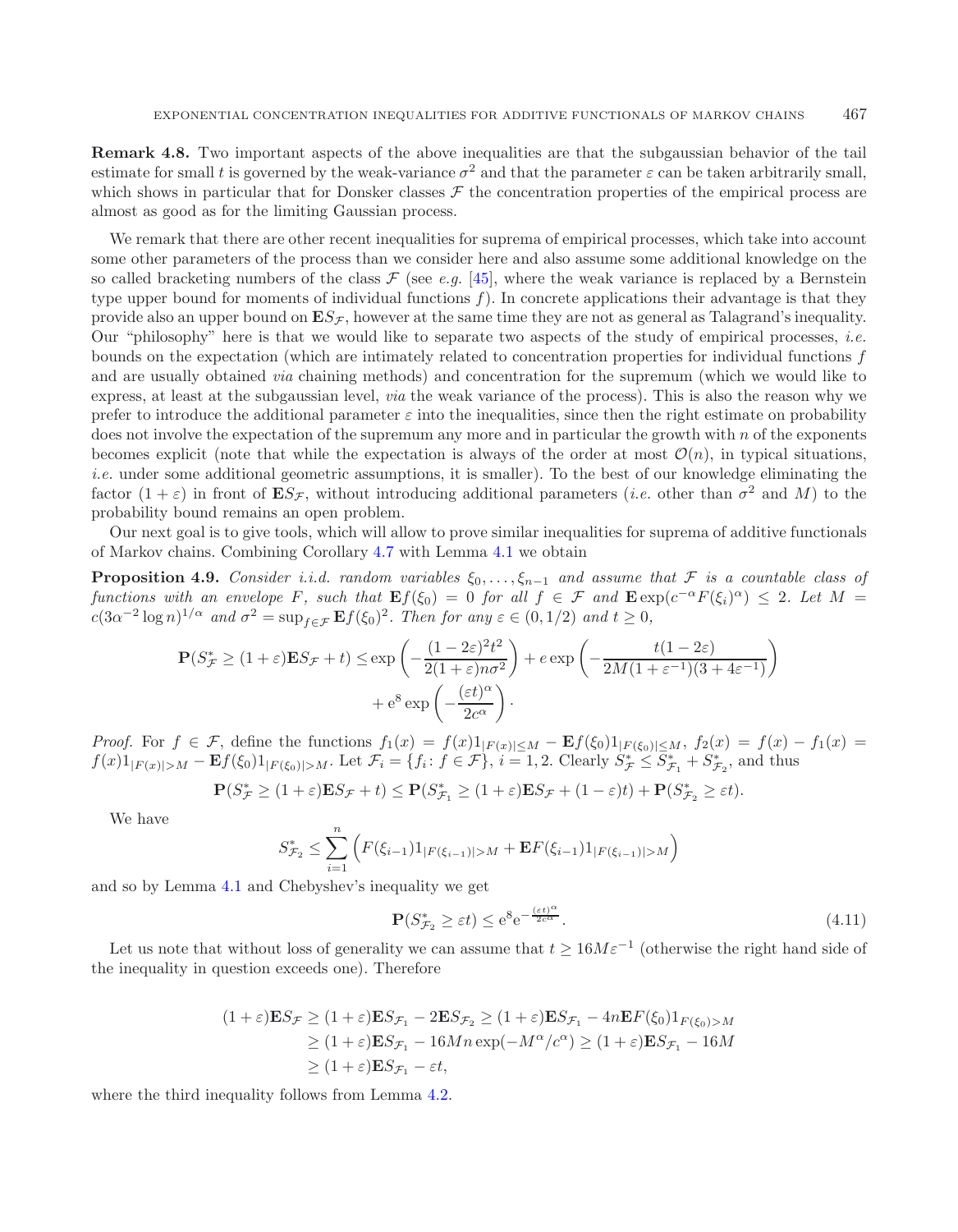Taking into account that for every  $f \in \mathcal{F}$ ,  $||f_1||_{\infty} \leq 2M$  and  $\mathbf{E} f_1(\xi_0)^2 \leq \mathbf{E} f(\xi_0)^2$ , we get by Corollary [4.7,](#page-26-1)

$$
\mathbf{P}(S_{\mathcal{F}_1}^* > (1+\varepsilon)\mathbf{E}S_{\mathcal{F}} + (1-\varepsilon)t) \le \mathbf{P}(S_{\mathcal{F}_1}^* > (1+\varepsilon)\mathbf{E}S_{\mathcal{F}_1} + (1-2\varepsilon)t)
$$
  

$$
\le \exp\left(-\frac{(1-2\varepsilon)^2t^2}{2(1+\varepsilon)n\sigma^2}\right) + \exp\left(-\frac{t(1-2\varepsilon)}{2MD\varepsilon}\right),
$$

<span id="page-28-0"></span>which ends the proof of the proposition.  $\Box$ 

## 5. Exponential concentration for additive functionals of Markov chains

In this section we will prove tail estimates for Markov chains expressed in terms of quantities introduced in Section [2.](#page-6-0)

### **5.1. Additive functionals**

We will start from the most general of our inequalities and later we will add assumptions under which we are able to improve some aspects of the estimates.

The inequalities we present are expressed in terms of the parameters **a**, **b**, **c** introduced in Section [2,](#page-6-0) formula [\(2.3\)](#page-7-1). Our discussion in Section [2](#page-6-0) shows that there exist bounds on **a**, **b**, **c** in terms of A, B, C, D (Prop. [2.2\)](#page-8-0), which in turn can be estimated *via* drift conditions (Thms. [3.1,](#page-11-1) [3.4\)](#page-15-1). We do not plug the most general version of those inequalities into our tail estimates so as not to obscure the already quite involved formulas. At the end of the section we will do this only in the case of geometrically ergodic Markov chains to obtain Theorem [1.1](#page-2-1) from the Introduction with explicit formulas for the parameters involved.

Recall that  $\pi^*$  is the split of the measure  $\pi$ .

<span id="page-28-1"></span>**Theorem 5.1.** Let  $\alpha \in (0,1]$ . Let **X** be an ergodic Markov chain and  $\mathbf{X}^{\mathbf{m}}$  its m-skeleton used in the split *chain construction. Assume for simplicity that*  $m|n$  *and let*  $f: \mathcal{X} \to \mathbb{R}$  *be an arbitrary function for which the parameters* **a**, **b**, **c** *defined in* [\(2.3\)](#page-7-1) *are finite and such that*  $\mathbf{E}_{\pi}f = 0$ *. Set*  $M = \mathbf{c}(3\alpha^{-2} \log(n/m))^{1/\alpha}$ *. Then the following inequality holds for all*  $t \geq 0$ *,* 

$$
\mathbf{P}_{x}\left(\left|\sum_{i=0}^{n-1} f(X_{i})\right| > 3t\right) \leq 2 \exp\left(-\frac{t^{\alpha}}{a^{\alpha}}\right) + 2\pi^{*}(\theta)^{-1} \exp\left(-\frac{t^{\alpha}}{b^{\alpha}}\right) + 2e^{8} \exp\left(-\frac{t^{\alpha}}{2(4c)^{\alpha}}\right) + 4 \exp\left(-\frac{t^{2}}{32(\lceil n/(2m)\rceil\sigma^{2} + Mt/6)}\right).
$$

*where*  $\mathbf{a}, \mathbf{b}, \mathbf{c}$  *have been defined by formula* [\(2.3\)](#page-7-1) *and*  $\sigma^2 = \mathbf{E} s_0^2$ .

*Proof.* We have introduced all necessary tools to prove the exponential concentration. By the construction of the split chain,

$$
\mathbf{P}_x\left(\left|\sum_{i=0}^{n-1} f(X_i)\right| > 3t\right) = \bar{\mathbf{P}}_{x^*}\left(\left|\sum_{i=1}^{n-1} f(X_i)\right| > 3t\right).
$$

In [\(2.1\)](#page-7-0) we have decomposed  $\sum_{i=0}^{n-1} f(X_i)$  into three summands

$$
\left| \sum_{k=0}^{n-1} f(X_k) \right| \le U_n(f) + V_n(f) + W_n(f),
$$

therefore to complete our proof it suffices to bound

$$
\bar{\mathbf{P}}_{x^*}(|U_n| > t), \ \ \bar{\mathbf{P}}_{x^*}(|V_n| > t), \ \ \bar{\mathbf{P}}_{x^*}(|W_n| > t).
$$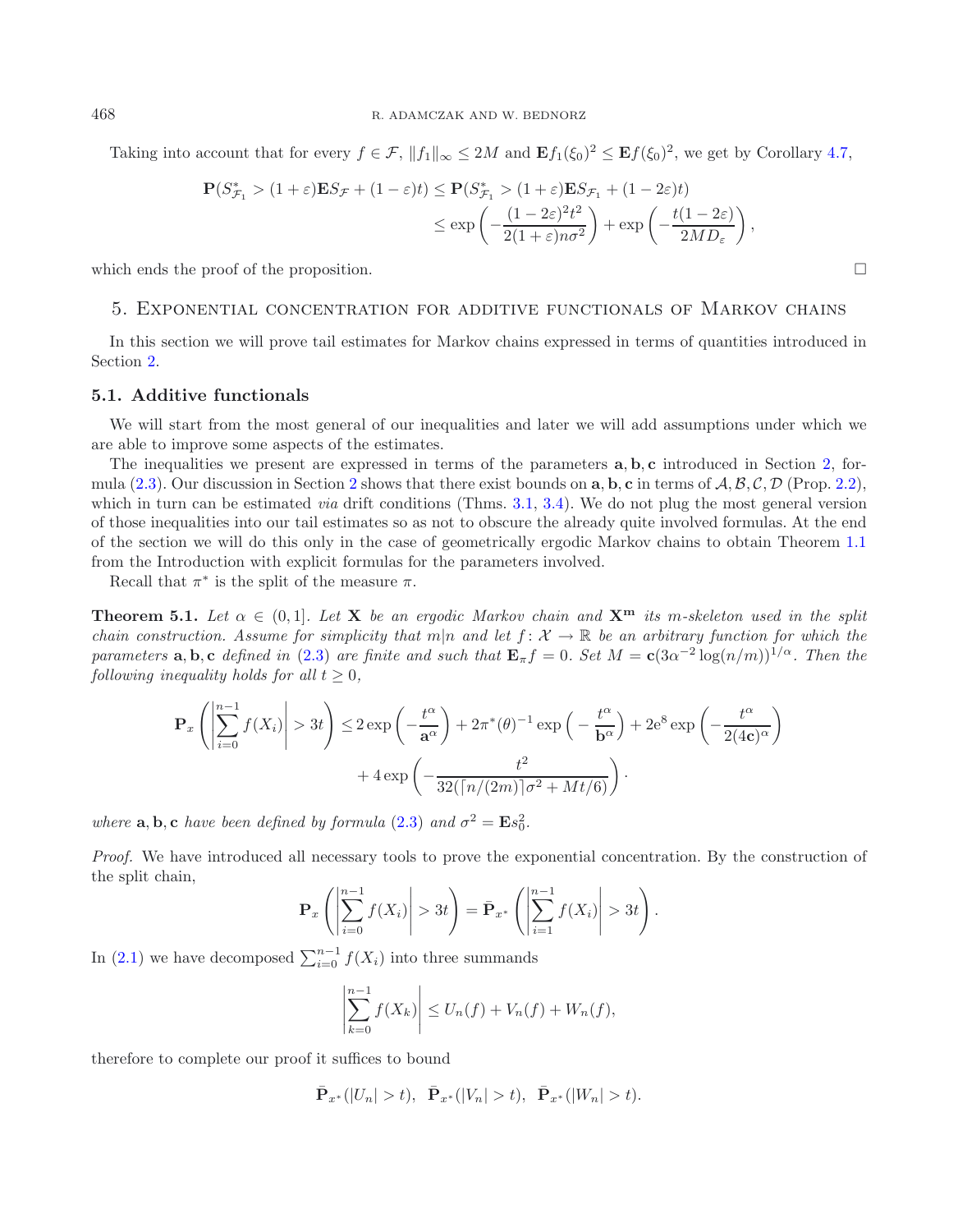For simplicity we have assumed that  $m|n$ , then all the quantities can be expressed in terms of  $Z_k(f)$ ,  $k \geq 0$ , namely

$$
U_n(f) = \left| \sum_{k=0}^{\min(\sigma, n/m-1)} Z_k(f) \right|, \quad V_n(f) = \sum_{i=1}^N s_{i-1}, \quad W_n(f) = \left| 1_{N>0} \sum_{k=n/m}^{\sigma(N)} Z_k(f) \right|.
$$

To bound the first term note that

$$
\bar{\mathbf{P}}_{x^*}(|U_n(f)| > t) \le 2 \exp\left(-\frac{t^{\alpha}}{\mathbf{a}^{\alpha}}\right),\tag{5.1}
$$

where  $\mathbf{a} = \|\sum_{k=0}^{\sigma} |Z_k(f)||_{\psi_{\alpha}, \bar{\mathbf{P}}_{x^*}}$ . Estimating  $W_n(f)$  is more involved. Recall that  $\theta = C \times \{1\}$  is an atom of the split chain and  $\tau_{\theta} = \inf \{ k > 0 : (X_k^m, Y_k) \in \theta \}.$  By Pitman's occupation measure formula ([\[37](#page-41-28), [38\]](#page-41-29), see also [\[34\]](#page-41-7), Thm. 10.0.1) we get

$$
\sum_{l=1}^{\infty} \bar{\mathbf{E}}_{\theta} \exp\left(\mathbf{b}^{-\alpha} \left| \sum_{k=l}^{\tau_{\theta}} Z_{k}(f) \right|^{\alpha} \right) 1_{\tau_{\theta} \geq l} = \pi^{*}(\theta)^{-1} \mathbf{E}_{\pi^{*}} \exp\left(\mathbf{b}^{-\alpha} \left| \sum_{k=0}^{\sigma(0)} Z_{k}(f) \right|^{\alpha} \right),
$$

and it follows that

$$
\bar{\mathbf{P}}_{x^*}(|W_n(f)| > t) \leq \sum_{l=1}^{n/m} \bar{\mathbf{P}}_{x^*}(\bar{X}_{n/m-l}^m \in \theta) \bar{\mathbf{P}}_{\theta} \left( \left| \sum_{k=l}^{\tau_{\theta}} Z_k(f) \right| > t \& \tau_{\theta} \geq l \right)
$$
\n
$$
\leq \sum_{l=1}^{n/m} \bar{\mathbf{P}}_{x^*}(\bar{X}_{n/m-l}^m \in \theta) e^{-\frac{t^{\alpha}}{b^{\alpha}}} \bar{\mathbf{E}}_{\theta} (1_{\tau_{\theta} \geq l} \exp\left(\mathbf{b}^{-\alpha} \left| \sum_{k=l}^{\tau_{\theta}} Z_k(f) \right|)^{\alpha}\right)
$$
\n
$$
\leq \left[ \max_{1 \leq l \leq n/m} \bar{\mathbf{P}}_{x^*}(\bar{X}_{n/m-l}^m \in \theta) \right] e^{-\frac{t^{\alpha}}{b^{\alpha}}} \pi^*(\theta)^{-1} \mathbf{E}_{\pi^*} \exp\left(\mathbf{b}^{-\alpha} \left( \sum_{k=0}^{\sigma(0)} |Z_k(f)| \right)^{\alpha} \right).
$$

Obviously

$$
\left[\max_{1 \le l \le n/m} \bar{\mathbf{P}}_{x^*}(\bar{X}_{n/m-l}^m \in \theta)\right] \le 1,
$$

but we stress here that  $\lim_{n\to\infty} \bar{P}_{x^*}(\bar{X}_{n/m-l}^m \in \theta) = \pi^*(\theta)$ , so the bound usually can be much better if we wait for ergodicity to be observed. However in the general case the above argument shows that

$$
\bar{\mathbf{P}}_{x^*}(W_n(f) > t) \le e^{-\frac{t^{\alpha}}{\mathbf{b}^{\alpha}}}\left[\pi^*(\theta)^{-1}\mathbf{E}_{\pi^*}\exp\left(\mathbf{b}^{-\alpha}\left(\sum_{k=0}^{\sigma(0)}|Z_k(f)|\right)^{\alpha}\right)\right],
$$

so due to the definition of **b** it yields

$$
\bar{\mathbf{P}}_{x^*}(W_n(f) > t) \le 2\pi^*(\theta)^{-1} e^{-\frac{t^{\alpha}}{b^{\alpha}}}.
$$
\n(5.2)

Finally we should give a bound on  $\bar{P}_{x*}(V_n > t)$ , yet this is exactly the setting of our main tool. If we set  $\xi_i = s_i$  and

$$
c = \|s_i(f)\|_{\psi_\alpha, \bar{\mathbf{P}}} = \mathbf{c},
$$

then Proposition [4.4](#page-24-2) gives

$$
\bar{\mathbf{P}}_{x^*}(|V_n| > t) \le 2e^8 e^{-\frac{t^{\alpha}}{2(4c)^{\alpha}}} + 4 \exp\left(-\frac{t^2}{32(\lceil n/(2m) \rceil \sigma^2 + Mt/6)}\right),
$$

where  $\sigma^2 = \bar{\mathbf{E}} s_1^2$ .

 $\frac{2}{1}$ .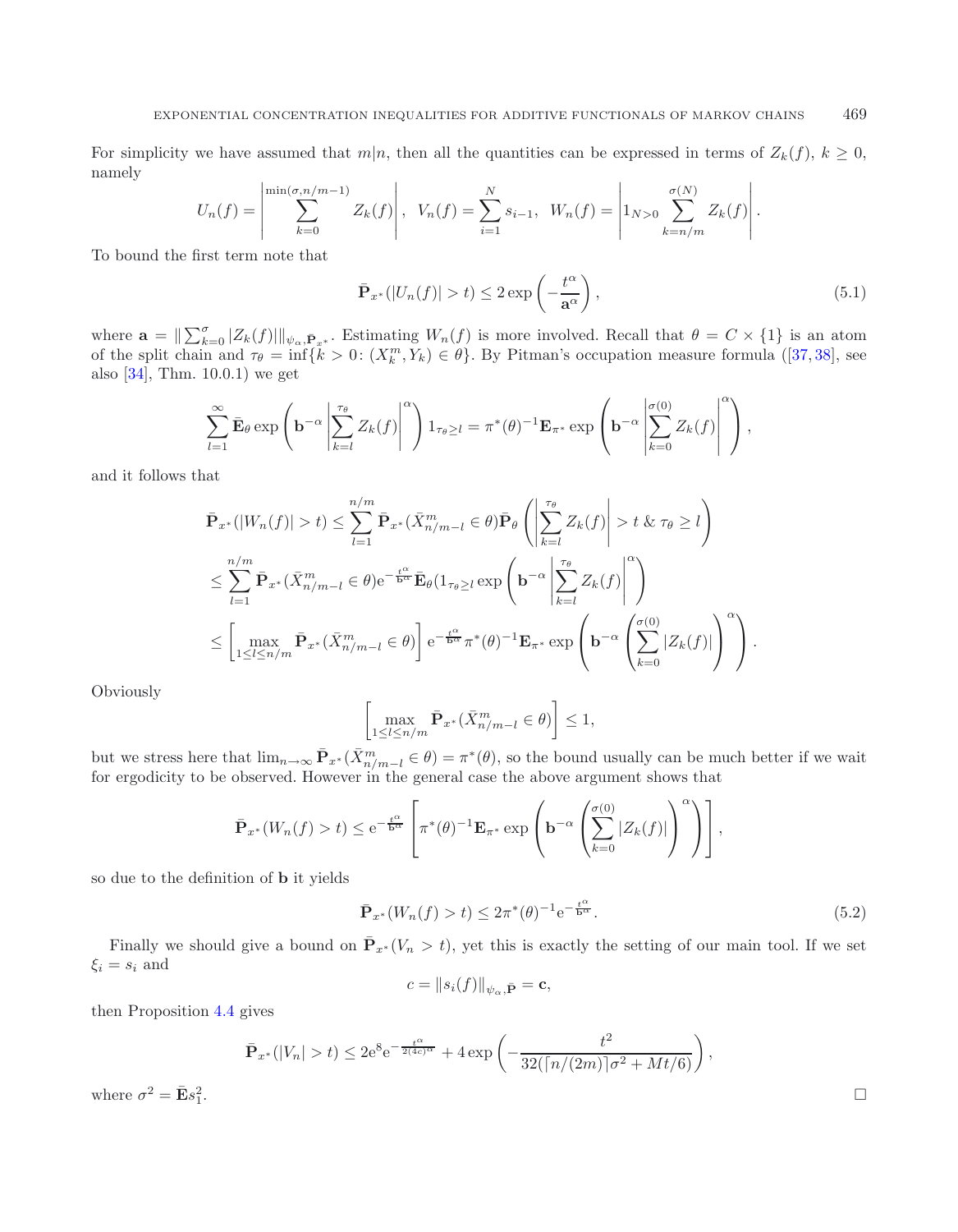470 R. ADAMCZAK AND W. BEDNORZ

One of important features of the classical Bernstein's inequality is that for small  $t$  (*i.e.*  $t \ll n$ ) it provides a subgaussian tail estimate with the subgaussian coefficients given by the variance of the i.i.d. summands. Thus it shows that for some range of t the tail estimate is almost as good as for the limiting Gaussian variable.

Note that for  $m > 1$  the subgaussian coefficients from Theorem [5.1](#page-28-1) differs from the asymptotic variance (*i.e.* the variance of the limiting Gaussian distribution), which as is well known (see *e.g.* [\[34\]](#page-41-7), Formula (17.32)) is equal to  $\pi^*(\theta)m^{-1}(\mathbf{E}s_0(f)^2 + 2\mathbf{E}s_0(f)s_1(f))$ . Moreover also in the case  $m = 1$ , the subgaussian coefficients remains bounded away from the asymptotic variance, which in this case is equal to  $\pi^*(\theta) \mathbf{E} s_0(f)^2$ .

We would now like to provide an estimate for additive functionals with the subgaussian coefficients arbitrarily close to  $\pi^*(\theta) \mathbf{E} s_0(f)^2$ . To achieve this we will have to make additional assumptions concerning the Markov chain. Namely, we will assume that it is geometrically ergodic, *i.e.* that  $\|\sigma(0)+1\|_{\psi_1,\mathbf{P}_{\nu^*}} = \|\sigma(1)-\sigma(0)\|_{\psi_1} < \infty$  (recall that  $\nu$  is the minorizing measure used in the splitting construction) and that  $m = 1$  (*i.e.* the chain is strongly aperiodic).

<span id="page-30-0"></span>Our proof will rely on the second part of Proposition [4.4.](#page-24-2) In order to use it we will first show that the stopping time N does not deviate much from  $n\pi^*(\theta)$ . The following result is classical and can be found *e.g.* in [\[9\]](#page-40-6).

**Lemma 5.2** (Bernstein's  $\psi_1$  inequality). *If*  $\xi_0, \ldots, \xi_{n-1}$  *are independent mean zero random variables such that*  $\|\xi_i\|_{\psi_1} \leq c$ *, then for all*  $t \geq 0$ *,* 

$$
\mathbf{P}\left(\sum_{i=0}^{n-1}\xi_i \ge t\right) \le \exp\left(-\frac{t^2}{4nc^2 + 2ct}\right).
$$

Before we formulate the next lemma, let us introduce one more parameter, which quantifies geometric ergodicity of the chain. Namely, define

$$
\mathbf{d} = \|\sigma(1) - \sigma(0)\|_{\psi_1} = \|\sigma(0) + 1\|_{\psi_1, \mathbf{P}_{\nu^*}} < \infty \tag{5.3}
$$

(note that this definition does not depend on the initial distribution of the chain).

<span id="page-30-2"></span>As is well-known geometric ergodicity is equivalent to finiteness of **d**, which can be effectively bounded by using classical drift conditions (see *e.g.* [\[34\]](#page-41-7), Sect. 15.1.3, [\[5](#page-40-10)]). More precisely we have the following.

**Proposition 5.3.** If the chain satisfies  $(1.1)$  with  $m = 1$  and the drift condition  $(1.2)$ *, then* 

$$
\mathbf{d} \le 2r \max\left(\frac{\log(b(1-\lambda)^{-1} + K)}{\log 2}, 1\right) \frac{1}{\log \frac{1}{1-\lambda}}
$$
  
 
$$
\le 2\left(\frac{\log(\frac{6}{2-\delta})}{\log(\frac{2}{2-\delta})}\right) \max\left(\frac{\log(b(1-\lambda)^{-1} + K)}{\log 2}, 1\right) \frac{1}{\log \frac{1}{1-\lambda}},
$$

*where*  $r$  *is defined by*  $(2.4)$ *.* 

*Proof.* The proposition follows from the third estimate in Lemma [3.6](#page-16-2) and the bound on **c** given in Proposition [2.2](#page-8-0) applied to  $\alpha = 1$  and the function  $f \equiv 1$ .

Recall the stopping time N defined in [\(2.2\)](#page-7-2) and note that by the law of large numbers, for  $n \gg 1$  it should behave like  $\pi^*(\theta)n$ . The next lemma quantifies this intuition and gives a bound on deviations of N.

<span id="page-30-1"></span>**Lemma 5.4.** *Assume that*  $m = 1$  *and the Markov chain is geometrically ergodic. Then for any*  $\varepsilon \in (0,1)$  *and every integer*  $k \geq \pi^*(\theta)n(1+\varepsilon)$ ,

$$
\bar{\mathbf{P}}_{x^*}(N > k) \le \exp\left(-\frac{k - \pi^*(\theta)n}{36\pi^*(\theta)^2 \mathbf{d}^2 \varepsilon^{-1}}\right).
$$

*As a consequence,*

$$
\|(N - (1 + \varepsilon)\pi^*(\theta)n)_+\|_{\psi_1, \bar{\mathbf{P}}_{x^*}} \le 144\pi^*(\theta)^2 \mathbf{d}^2 \varepsilon^{-1}.
$$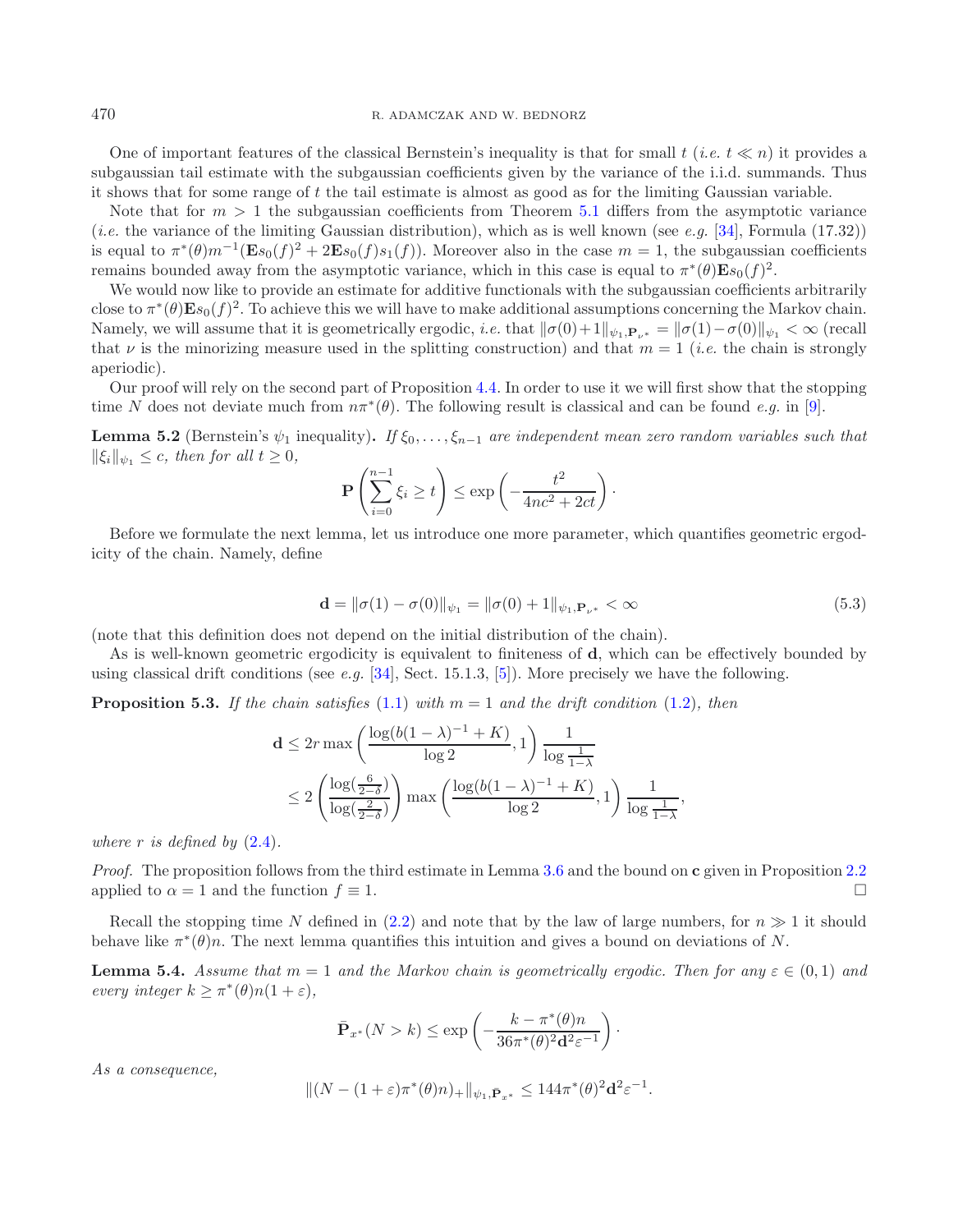*Proof.* Set  $T_i = \sigma(i) - \sigma(i-1)$  for  $i \ge 1$  and note that  $T_i$  are i.i.d. random variables with common mean  $\mathbf{E}T_i = \pi^*(\theta)^{-1} \leq \mathbf{d}$ . We have  $||T_i - \mathbf{E}T_i||_{\psi_1} \leq 2\mathbf{d}$ . Thus for every integer  $k = \pi^*(\theta)n(1 + \varepsilon + t), t \geq 0$ ,

$$
\bar{\mathbf{P}}_{x^*}(N > k) = \bar{\mathbf{P}}_{x^*}(\sigma(k) < n - 1) \leq \bar{\mathbf{P}}_{x^*} \left(\sum_{i=1}^k T_i < n - 1\right)
$$
\n
$$
\leq \bar{\mathbf{P}}_{x^*} \left(\sum_{i=1}^k (T_i - \pi^*(\theta)^{-1}) \leq n - 1 - \pi^*(\theta)^{-1}k\right)
$$
\n
$$
= \bar{\mathbf{P}}_{x^*} \left(\sum_{i=1}^k (T_i - \pi^*(\theta)^{-1}) \leq -n(\varepsilon + t) - 1\right)
$$
\n
$$
\leq \exp\left(-\frac{n^2(\varepsilon + t)^2}{16\mathbf{d}^2\pi^*(\theta)n(1 + \varepsilon + t) + 4(\varepsilon + t)n\mathbf{d}}\right),
$$

where we used Lemma [5.2.](#page-30-0)

Taking into account that  $\pi^*(\theta) \mathbf{d} \geq 1$  and  $(\varepsilon + t + 1)/(\varepsilon + t) \leq 2/\varepsilon$ , this yields

$$
\bar{\mathbf{P}}_{x^*}(N > k) \le \exp\left(-\frac{\pi^*(\theta)n(\varepsilon + t)}{36\pi^*(\theta)^2\mathbf{d}^2\varepsilon^{-1}}\right) = \exp\left(-\frac{k - \pi^*(\theta)n}{36\pi^*(\theta)^2\mathbf{d}^2\varepsilon^{-1}}\right).
$$

Thus for  $Z = (N - (1 + \varepsilon)\pi^*(\theta)n)_+$  and  $a = 36\pi^*(\theta)^2 \mathbf{d}^2 \varepsilon^{-1}$ , we have

$$
\mathbf{E} \exp\left(\frac{Z}{2a}\right) = 1 + \int_0^\infty e^t \bar{\mathbf{P}}_{x^*}(Z > 2at) dt
$$
  
= 1 +  $\int_0^{1/(2a)} e^t dt + \int_{1/(2a)}^\infty \exp(t - (2at - 1)/a) dt$   
=  $e^{1/(2a)} + e^{1/a} e^{-1/(2a)} = 2e^{1/(2a)} \le 4$ ,

which proves the Lemma.

Repeating the proof of Theorem [5.1](#page-28-1) and using the second part of Proposition [4.4](#page-24-2) instead of the first one, together with the above Lemma [5.4,](#page-30-1) we get the following theorem. Note that by playing with the parameters  $p, \varepsilon$  we can now make the subgaussian coefficient arbitrarily close to the optimal one (given by the CLT) at the cost of worsening the remaining constants.

 $\Box$ 

<span id="page-31-0"></span>**Theorem 5.5.** *Let*  $\alpha \in (0,1]$ *. Let* **X** *be a strongly aperiodic, geometrically ergodic Markov chain. Let*  $f: \mathcal{X} \to \mathbb{R}$ *be a function for which the parameters* **a**, **b**, **c**, defined in [\(2.3\)](#page-7-1) are finite and such that  $\mathbf{E}_{\pi}f = 0$ . Let  $p, q > 1$ *satisfy*  $p^{-1} + q^{-1} = 1$  *and*  $\varepsilon \in (0, 1)$ *. Then the following inequality holds for all*  $t \ge 0$ *,* 

$$
\mathbf{P}_x \left( \left| \sum_{i=0}^{n-1} f(X_i) \right| > t \right) \le 2 \exp \left( -\frac{(tp^{-1})^{\alpha}}{(2\mathbf{a})^{\alpha}} \right) + 2\pi^*(\theta)^{-1} \exp \left( -\frac{(tp^{-1})^{\alpha}}{(2\mathbf{b})^{\alpha}} \right) + e^8 \exp \left( -\frac{(p^{-1}q^{-1}t)^{\alpha}}{2c^{\alpha}} \right) + 2^{1+\varepsilon/(1+\varepsilon)} \left( -\frac{q^{-4}t^2}{2((1+\varepsilon)\sigma^2 n + M(\varepsilon)tq^{-2})} \right),
$$

*where*

$$
\sigma^2 = \sigma^2(f) = \pi^*(\theta)\mathbf{E}s_0(f)^2
$$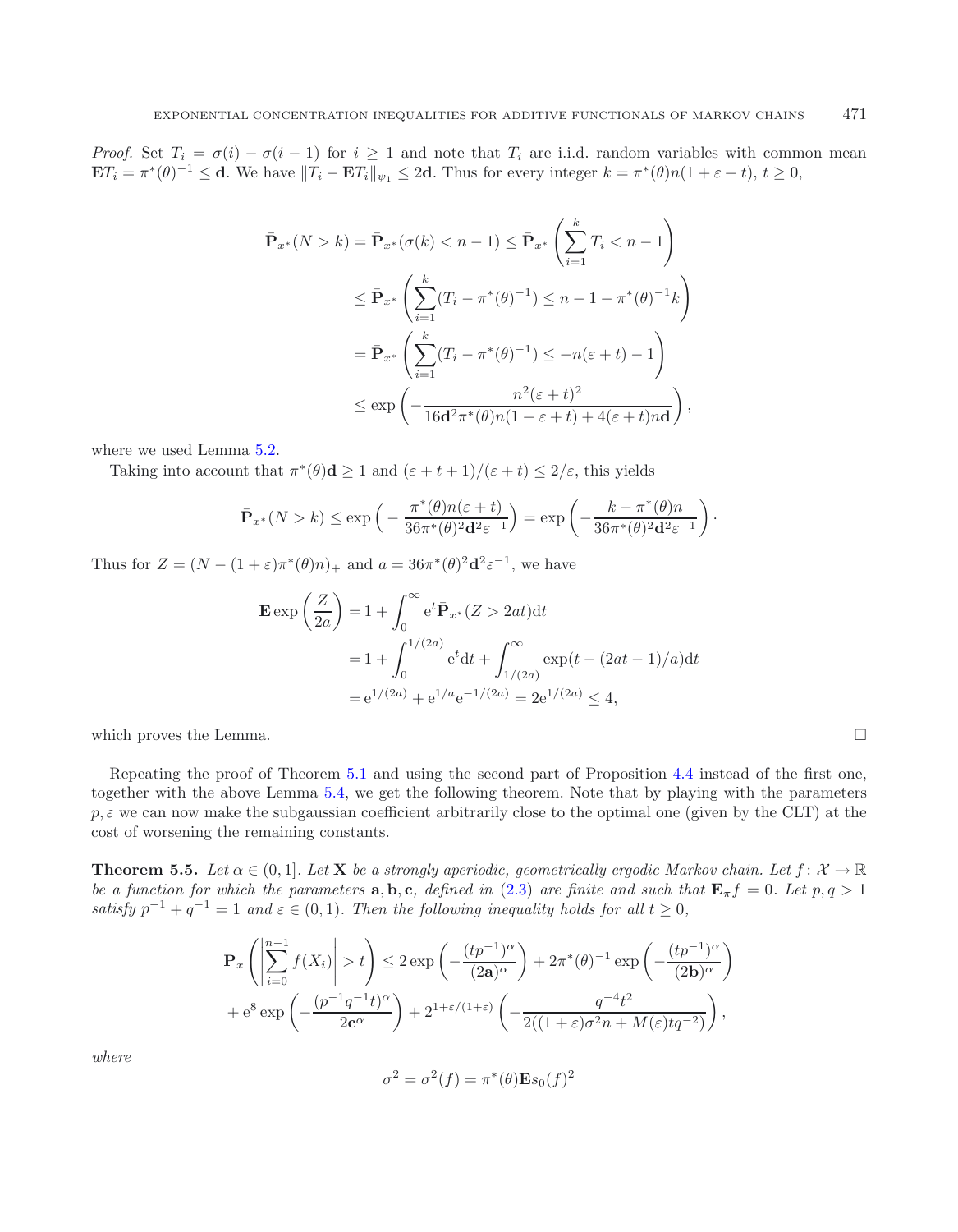*and*

$$
M(\varepsilon) = \max\left(\frac{4c(3\alpha^{-2}\log n)^{1/\alpha}(1+\varepsilon)}{3}, \frac{12\pi^*(\theta)\mathbf{d}(1+\varepsilon)\sigma}{\varepsilon}\right).
$$

By combining the above theorem with our previous estimates for the parameters **a**, **b**, **c**, **d** we obtain.

<span id="page-32-0"></span>**Theorem 5.6.** *Assume that*  $\{X_n\}_{n\geq 0}$  *is a Harris recurrent strongly aperiodic Markov chain on the space*  $(\mathcal{X}, \mathcal{B})$ *admitting a unique stationary measure*  $\pi$ . Assume furthermore that conditions [\(1.1\)](#page-1-0) with  $m = 1$  and [\(1.2\)](#page-2-0) are *satisfied. Let finally*  $s > 0$  *and consider an arbitrary measurable function*  $g: \mathcal{X} \to \mathbb{R}$  *such that* 

$$
|g(x)| \le \kappa \Big( \log(V(x)) \Big)^s
$$

*for some*  $\kappa \geq 0$ *. Set*  $\alpha = 1/(s+1)$ *. Then for every*  $x \in \mathcal{X}$ *,*  $\eta \in (0,1]$  *and*  $t > 0$ *,* 

$$
\mathbf{P}_{x}\left(\left|\sum_{i=0}^{n-1} g(X_{i}) - n\pi g\right| > t\right) \leq 2 \exp\left(-\frac{(t\eta)^{\alpha}}{(25\mathbf{a})^{\alpha}}\right) + 2\pi^{*}(\theta)^{-1} \exp\left(-\frac{(t\eta)^{\alpha}}{(25\mathbf{b})^{\alpha}}\right) \n+ e^{8} \exp\left(-\frac{(\eta t)^{\alpha}}{2 \cdot 14^{\alpha} \mathbf{c}^{\alpha}}\right) + 2^{1+\eta/(2+\eta)} \exp\left(-\frac{t^{2}}{2((1+\eta)\sigma^{2}n + M(\eta)t)}\right),
$$
\n(5.4)

*where*

$$
\sigma^{2} = \pi^{*}(\theta) \mathbf{E}s_{0}(g - \pi g)^{2}
$$
\n
$$
= \lim_{n \to \infty} \frac{\mathbf{Var}_{\pi}(\sum_{i=0}^{n-1} g(X_{n}))}{n} = \mathbf{E}_{\pi}(g(X_{0}) - \pi g)^{2} + 2 \sum_{i=1}^{\infty} \mathbf{E}_{\pi}(g(X_{0}) - \pi g)(g(X_{i}) - \pi g),
$$
\n(5.5)

*and*

$$
M(\eta) = (1+\eta)^{3/4} \max\left(\frac{4\mathbf{c}(3\alpha^{-2}\log n)^{1/\alpha}}{3}, \frac{29\pi^*(\theta)\mathbf{d}\sigma}{\eta}\right).
$$

*and the numbers* **a**, **b**, **c**, **d** *satisfy*

$$
\mathbf{a} \le r^{1/\alpha} \Big( (\max\{\mathcal{A}_{\text{drift}}, \mathcal{C}_{\text{drift}}\})^{\alpha} + \mathcal{C}_{\text{drift}}^{\alpha} \Big)^{\frac{1}{\alpha}},
$$
  
\n
$$
\mathbf{b} \le r^{1/\alpha} \Big( (\max\{\mathcal{B}_{\text{drift}}, \mathcal{C}_{\text{drift}}\})^{\alpha} + \mathcal{C}_{\text{drift}}^{\alpha} \Big)^{\frac{1}{\alpha}},
$$
  
\n
$$
\mathbf{c} \le (2r)^{1/\alpha} \mathcal{C}_{\text{drift}},
$$
  
\n
$$
\mathbf{d} \le 2r \max \left( \frac{\log(b(1-\lambda)^{-1} + K)}{\log 2}, 1 \right) \frac{1}{\log \frac{1}{1-\lambda}},
$$

*where*

$$
r \le \frac{\log(\frac{6}{2-\delta})}{\log(\frac{2}{2-\delta})}
$$

*is the unique solution to the equation*

$$
2^{1/r} \delta^{1-1/r} + 2^{1+1/r} (1-\delta)^{1-1/r} = 2,
$$
\n(5.6)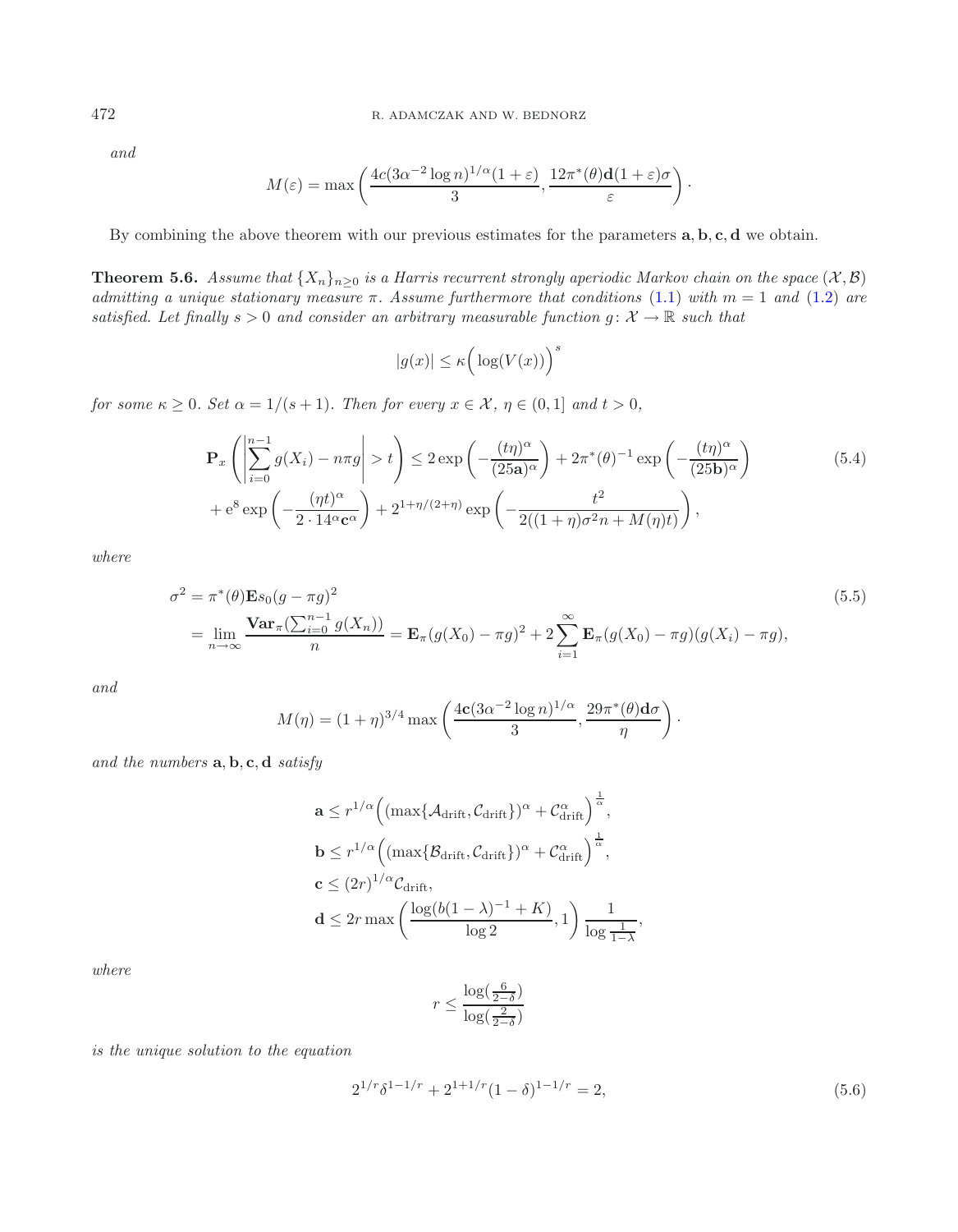$$
\mathcal{A}_{\text{drift}} = \kappa \frac{1}{\log \frac{1}{1-\lambda}} \max \left( \frac{\log (V(x)1_{C^c}(x) + (b(1-\lambda)^{-1} + K)1_{C}(x))}{\log 2}, 1 \right)
$$
  

$$
\times \left[ \left( \max \left( \frac{\log (V(x)\lambda^{-1} + b\lambda^{-1})}{\log 2}, 1 \right) \right)^{1-\alpha} + \frac{1}{(\log 2)^{1-\alpha}} (\pi |g|/\kappa)^{\alpha} \right]^{1/\alpha},
$$
  

$$
\mathcal{B}_{\text{drift}} = \kappa \frac{1}{\log \frac{1}{1-\lambda}} \max \left( \frac{\log (\pi V + (b(1-\lambda)^{-1} + K)\pi(C))}{\log 2}, 1 \right)
$$
  

$$
\times \left[ \left( \max \left( \frac{\log (\pi V \lambda^{-1} + b\lambda^{-1})}{\log 2}, 1 \right) \right)^{1-\alpha} + \frac{1}{(\log 2)^{1-\alpha}} (\pi |g|/\kappa)^{\alpha} \right]^{1/\alpha},
$$
  

$$
\mathcal{C}_{\text{drift}} = \kappa \frac{1}{\log \frac{1}{1-\lambda}} \max \left( \frac{\log (b(1-\lambda)^{-1} + K)}{\log 2}, 1 \right)
$$
  

$$
\times \left[ \left( \max \left( \frac{\log (b\lambda^{-1} + K\lambda^{-1})}{\log 2}, 1 \right) \right)^{1-\alpha} + \frac{1}{(\log 2)^{1-\alpha}} (\pi |g|/\kappa)^{\alpha} \right]^{1/\alpha}.
$$

*Moreover*

 $\pi$ 

$$
|g| \le \begin{cases} \kappa \Big( \log(b\pi(C)\lambda^{-1}) \Big)^s & \text{for } s \le 1, \\ \kappa \Big( \log(b\pi(C)\lambda^{-1}) + s - 1 \Big)^s - \kappa(s - 1)^s & \text{for } s > 1. \end{cases}
$$

*and*

*Proof of Theorem 5.6.* One simply uses Theorem 5.5 with 
$$
f = g - \pi g
$$
 and  $q^4 = 1 + \varepsilon = \sqrt{1 + \eta}$  and performs some elementary calculations to obtain the dependence on  $\eta$  in the inequalities. To bound the parameters **a**, **b**, **c** as well as  $\pi V$ ,  $\pi|g|$  one uses Propositions 2.2, whereas the bound on **d** follows from Proposition 5.3.

<span id="page-33-0"></span> $\pi V \leq b\pi(C)\lambda^{-1}.$ 

The second and third equality in [\(1.4\)](#page-2-3) is a well-known fact concerning the asymptotic variance (see *e.g.* [\[11](#page-40-5)], Sect. II-3).  $\Box$ 

**Example continued.** The above bounds apply in particular to the algorithmic examples discussed in Section [3.2,](#page-13-0) where we estimated all the parameters except for **d** (for functions of polynomial growth), which however can be directly estimated by Proposition [5.3.](#page-30-2) We remark that the constants obtained in these examples, even in the simplest cases (*e.g.* for the geometric distribution with parameter  $1/2$  or for the Gaussian density and exponential proposal) are rather bad. In the example with the geometric distribution, the value of parameters are for  $s = 1$  of the order  $10<sup>3</sup>$ , in the continuous example there are much worse, since they are additionally multiplied by the factor corresponding to  $\delta$ . It is of practical interest to derive bounds with a better dependence on  $\delta$  and  $\alpha$ , however we are not aware of any previous results which would give exponential inequalities with any explicit constants.

Let us also mention that the parameter  $\sigma$ , which as we already explained in the Introduction, is important from the theoretical point of view, in practical situations is unknown and has to be estimated in terms of the drift. One approach would be to use the bound

$$
||s_0(f)||_2 \le 2\alpha^{-1/2}\Gamma(2/\alpha)^{1/2}||s_0(f)||_{\psi_\alpha} = 2\alpha^{-1/2}\Gamma(2/\alpha)^{1/2}\mathbf{c},\tag{5.7}
$$

where Γ is the Euler function, which follows easily from integration by parts and combine it with estimates on **c** from Theorem [5.6.](#page-32-0) This approach has however the disadvantage that the bound is bad for  $\alpha$  small. Some other estimates, for functions bounded by some small power of  $V$  are given in [\[27](#page-41-30)]. Their advantage stems from the fact that they do not go through the  $\psi_{\alpha}$  norm and thus do not involve dependence on  $\alpha$ . On the other hand the dependence on  $V$  is not logarithmic like in our case, but polynomial (which is optimal under the assumptions of [\[27\]](#page-41-30)).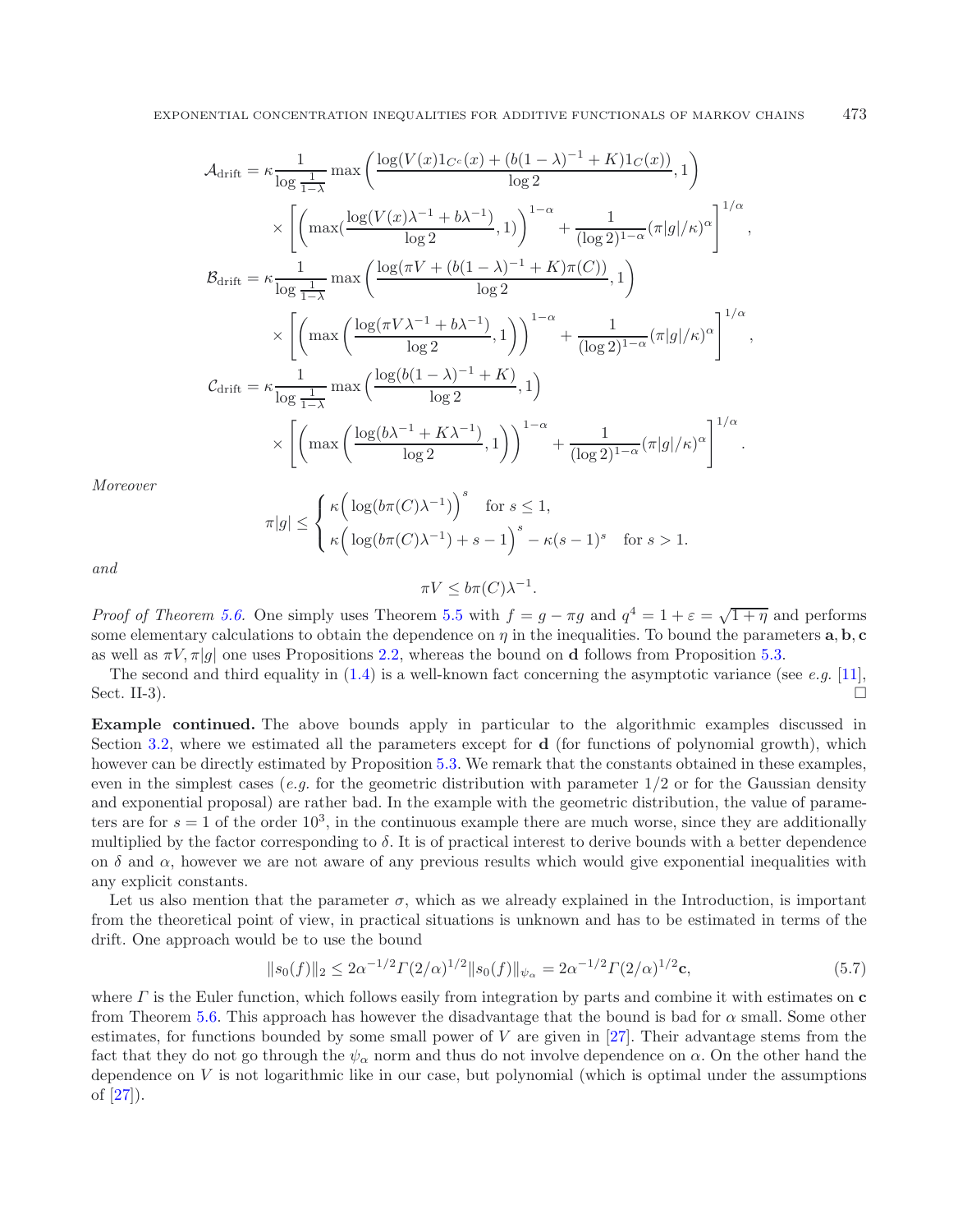*Proof of Theorem [1.1.](#page-2-1)* All the parameters of the inequality from Theorem [5.6](#page-32-0) are bounded in terms of the drift and  $\delta$ , the only exception being  $\sigma$  and  $\pi^*(\theta)^{-1} = \mathbf{E}_{\nu^*}\sigma(0) + 1 \leq \mathbf{d}$  and M (which depends on **d** and  $\sigma$ ). Thus the theorem follows from Proposition [5.3](#page-30-2) and [\(5.7\)](#page-33-0).

### **5.2. Empirical processes**

In this section we present estimates for empirical processes of geometrically ergodic Markov chains. The interest in this type of random variables stems from their wide applicability in statistics and machine learning theory, *e.g.* model selection, M-estimation or other statistical methods based on minimization of some empirical criteria.

We want to obtain concentration inequalities for chains started from arbitrary initial conditions, so in addition to the parameter **d** we will introduce its counterpart, measuring how quickly the chain regenerates for a given starting point

$$
\mathbf{e} = \|\sigma(0)\|_{\psi_1, \bar{\mathbf{P}}_{x^*}}.
$$

We will need this parameter since in the empirical process case we are not able to use the martingale argument of the second part of Proposition [4.4](#page-24-2) and so to obtain the inequalities with the subgaussian term close to the optimal one, we will have to consider separately the case of large and small N.

We remark that **e** can be bounded from above similarly as the parameter **d**, namely we have

<span id="page-34-0"></span>**Proposition 5.7.** *If the chain satisfies* [\(1.1\)](#page-1-0) *with*  $m = 1$  *and the drift condition* [\(1.2\)](#page-2-0)*, then* 

$$
\mathbf{e} \le r \left( \max \left( \frac{\log(V(x)1_{C^c}(x) + (b(1-\lambda)^{-1} + K)1_C(x))}{\log 2}, \frac{\log(b(1-\lambda)^{-1} + K)}{\log 2}, 1 \right) + 1 \right) \frac{1}{\log \frac{1}{1-\lambda}},
$$

*where* r *is given by equation* [\(2.4\)](#page-8-1)*.*

*Proof.* The proposition follows from the first and third estimate in Lemma [3.6](#page-16-2) and the bound on **a** given in Proposition [2.2](#page-8-0) applied to  $\alpha = 1$  and the function  $f \equiv 1$ .

Our main result concerning empirical processes of Markov chains is the following.

<span id="page-34-1"></span>**Theorem 5.8.** Let **X** be a strongly aperiodic geometrically ergodic Markov chain. Let  $\mathcal{F}$  be a countable class of  $\pi$ -centered functions  $f: \mathcal{X} \to \mathbb{R}$  with an envelope F and assume that for some  $\alpha \in (0, 1]$  the parameters  $\mathbf{a}, \mathbf{b}, \mathbf{c}$ *for the function* F *are finite.*

*Denote*

$$
Z = \sup_{f \in \mathcal{F}} \left| \sum_{i=0}^{n-1} f(X_i) \right|.
$$

Let  $\varepsilon \in (0, 1/2)$  *and denote*  $M = c(3\alpha^{-2} \log(n))^{1/\alpha}$  *and* 

$$
\sigma^2 = \pi^*(\theta) \sup_{f \in \mathcal{F}} \mathbf{E} s_0(f)^2.
$$

*Then*

$$
\bar{\mathbf{P}}_{x^*} \left( Z \ge (1 + 7\varepsilon) \mathbf{E} Z + t \right) \le \exp \left( -\frac{(1 - 2\varepsilon)^4 t^2}{2(1 + \varepsilon)^2 n \sigma^2} \right) + e \exp \left( -\frac{t(1 - 2\varepsilon)^2}{2M(1 + \varepsilon^{-1})(3 + 4\varepsilon^{-1})} \right) \n+ e^8 \exp \left( -\frac{(\varepsilon(1 - 2\varepsilon)t)^{\alpha}}{2c^{\alpha}} \right) + e \exp \left( -\frac{\varepsilon^2 n}{144\pi^*(\theta) \mathbf{d}^2} \right) \n+ 2 \exp \left( -\frac{(\varepsilon t)^{\alpha}}{(2\mathbf{a})^{\alpha}} \right) + 2\pi^*(\theta)^{-1} \exp \left( -\frac{(\varepsilon t)^{\alpha}}{(2\mathbf{b})^{\alpha}} \right).
$$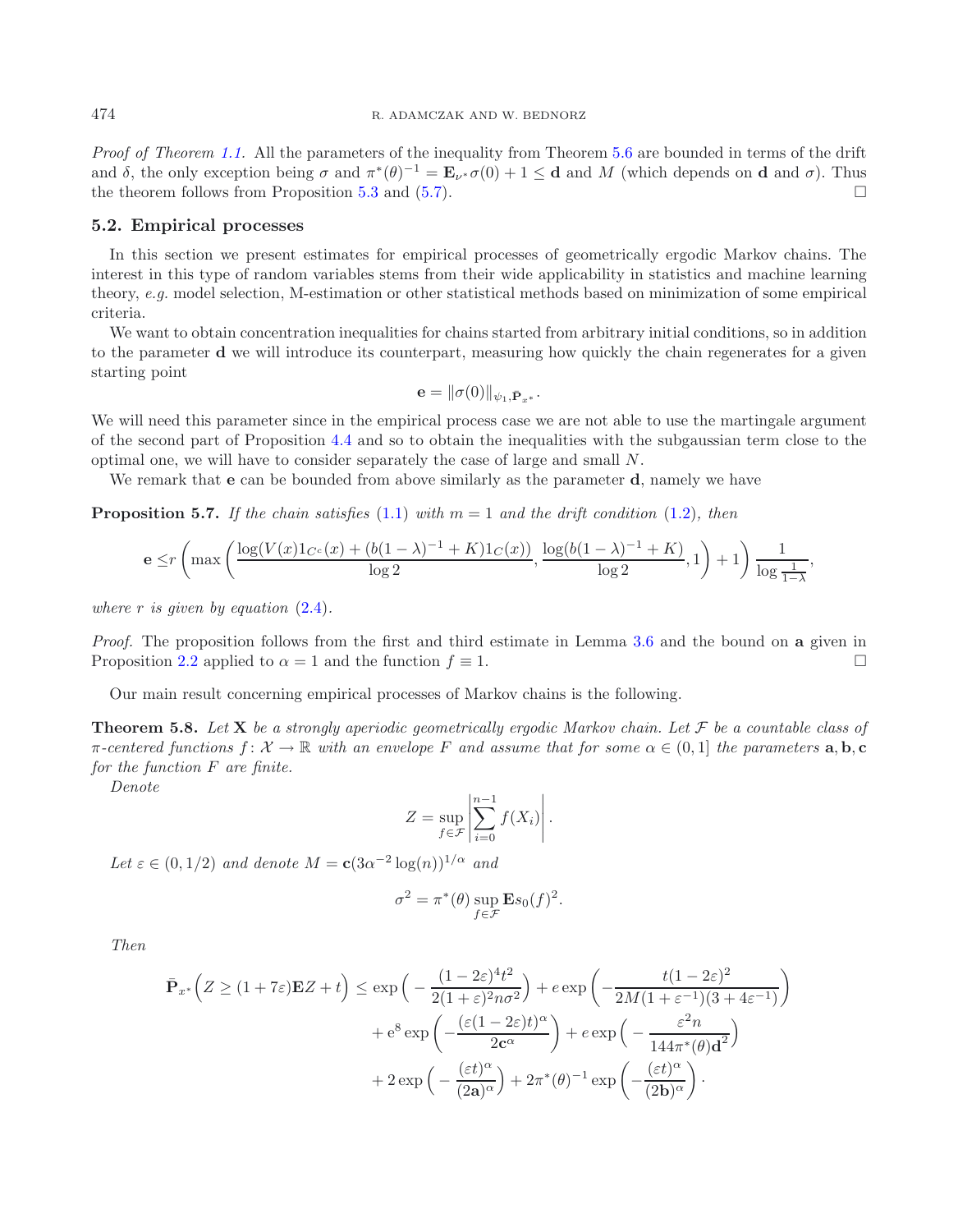*for all*  $t \geq C(\varepsilon)$ *, where* 

$$
C(\varepsilon)=\varepsilon^{-1}\Big(\Big(9+9{\rm e}+27\pi^*(\theta){\rm d}^2\varepsilon^{-1}\Big)\pi(F)+9\varGamma(1+1/\alpha){\rm a}+9\cdot 2^{1/\alpha-1}e\varGamma(1+1/\alpha)\log^{1/\alpha}(e/\pi^*(\theta)){\rm b}\Big),
$$

*where*  $\Gamma(z) = \int_0^\infty t^{z-1} \exp(-t) dt$  *is the Euler function.* 

**Remark 5.9.** Let us now discuss certain aspects of the above rather technical (and not very friendly looking) theorem, which may help understand its applicability and limitations.

**1.** Let us point out that the involved form of the estimate is a result of the effort to obtain a probability bound which for small t would exhibit the subgaussian behavior with the subgaussian parameter arbitrarily close to the weak variance (which for Donsker classes of functions is responsible for the concentration of the limiting Gaussian distribution). Clearly by choosing  $\varepsilon$  small enough one can approach the right subgaussian coefficient arbitrarily close at the cost of worsening the constants in the other terms and decreasing the interval for which the estimate behaves like in the Gaussian case (the length of this interval is of the order  $n^{1/(2-\alpha)}$  for  $\alpha < 1$  and  $n/\log n$  for  $\alpha = 1$ , which is greater than the CLT scaling  $\sqrt{n}$ ).

**2.** Second, let us note that the fourth term of the estimate does not involve t, but depends only on n. This is a consequence of our method and we do not know if one could remove this term completely without worsening the dependence of the parameters **a**,..., **d** in the other terms. It is relatively easy to replace this term *e.g.* by  $\exp(-\varepsilon^2 t/(C\pi^*(\theta)d^2c))$ , where C is a universal constant, however, since standard applications of this type of tail estimates involve  $t$  of order at most  $n$ , for which the 'troublesome' term is dominated by terms involving t, we do not pursue this direction here (see [\[2\]](#page-40-11) where inequalities of this type are proven in a slightly different context).

**3.** Finally, we would like to comment on the threshold  $C(\varepsilon)$  appearing in the estimates. It is of order  $\varepsilon^{-2}$  and is independent of n, so it does not pose a problem in typical applications (when t is of order  $n^{\gamma}$ ). Moreover, even without this threshold the estimate would not yield any information for t of order smaller then  $\varepsilon^{-2}$ , since the denominator of the exponent in the second term is of the order  $\varepsilon^{-2}$ . At present we do not know whether the dependence of the threshold and the estimates on  $\varepsilon$  and parameters **d**,**e** and  $\pi^*(\theta)$  can be improved (note that **d**, **e** are not related just to the function F but are 'global' parameters of the chain). At the end of the article we will present an example to argue that the above theorem can give meaningful estimates even if we replace  $1+7\varepsilon$  by an arbitrary constant.

**4.** In particular the above theorem implies Theorem [1.2](#page-3-0) from the Introduction. The dependence of the parameters under the drift condition, in the case of parameters **a**, **b**, **c**, **d** can be derived just as in Theorem [5.6,](#page-32-0) while the parameter **e** has been estimated in Proposition [5.7.](#page-34-0) We leave the details to the reader.

Let us now pass to the proof of Theorem [5.8.](#page-34-1) The next lemma is a strengthening of an analogous estimate from [\[1](#page-40-0)] (in particular it incorporates the dependence on  $\varepsilon$  to the inequality). Its estimate will be used to compare the expectation of the random sum introduced with the regeneration method and the random variable Z.

<span id="page-35-0"></span>**Lemma 5.10.** Let  $X$  be a strongly aperiodic Harris ergodic Markov chain. Let  $\mathcal F$  be a countable class of func*tions*  $f: \mathcal{X} \to \mathbb{R}$  *with an envelope* F. Then for every  $\varepsilon \in (0, 1/2)$ ,

$$
\bar{\mathbf{E}}_{x^*} \left\| \sum_{i=1}^{\lfloor (1+\varepsilon)\pi^*(\theta)n \rfloor} s_{i-1}(f) \right\|_{\mathcal{F}} \leq (1+4\varepsilon) \left( \bar{\mathbf{E}}_{x^*} \Big\| \sum_{i=1}^N s_{i-1}(f) \Big\|_{\mathcal{F}} \right. \\ \left. + \left( 2 + 2\bar{\mathbf{E}}_{x^*} \sigma(0) + 3 \frac{\pi^*(\theta)\bar{\mathbf{E}}_{x^*}(\sigma(1) - \sigma(0))^2}{\varepsilon} \right) \pi(F) \right).
$$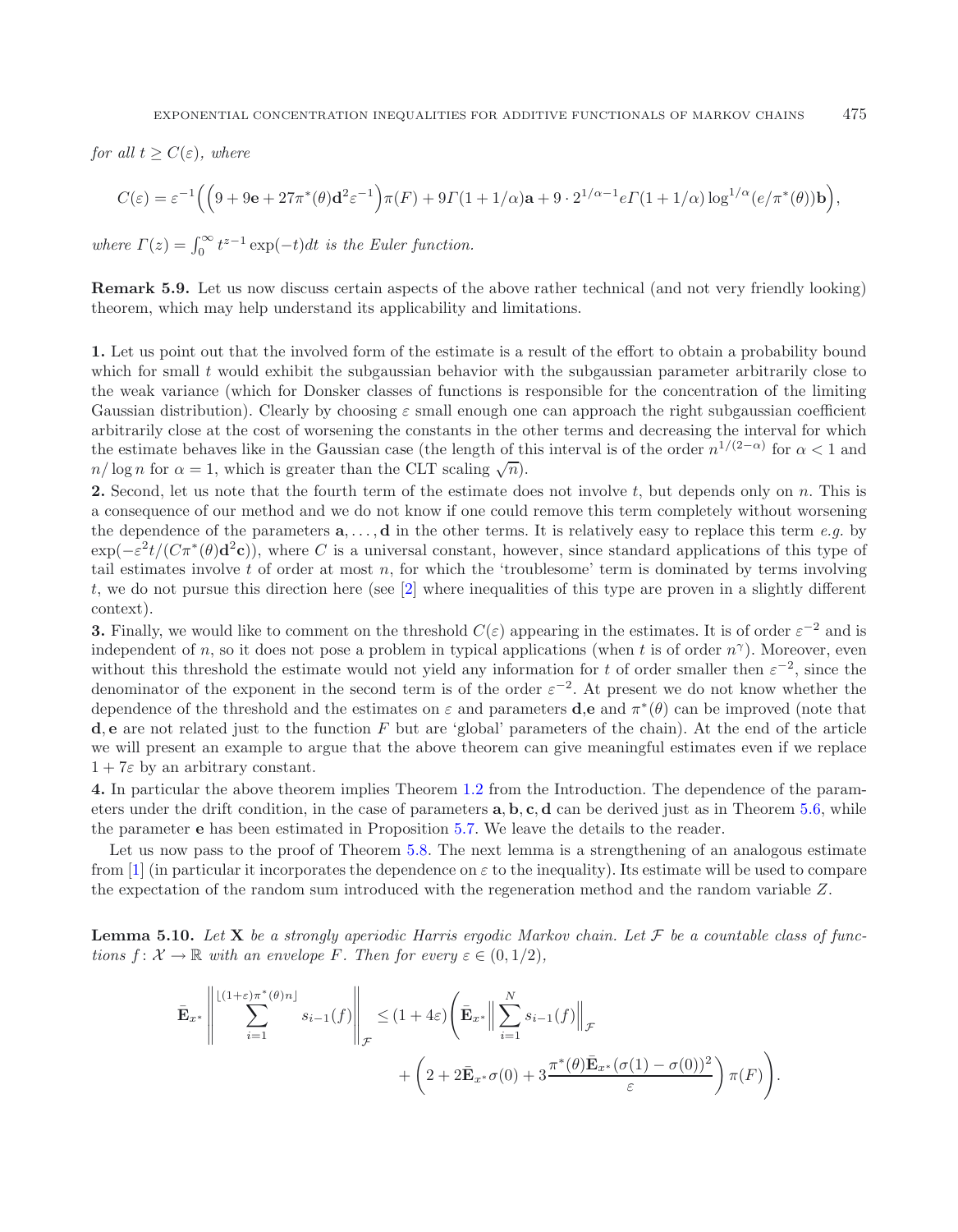*Proof.* Let  $n_1 = \lfloor (1 - \varepsilon)\pi^*(\theta)n \rfloor$ ,  $n_2 = \lfloor (1 + \varepsilon)\pi^*(\theta)n \rfloor$  and denote  $\mathcal{B} = \sigma(\sum_{i=1}^{n_2} s_{i-1}(f))$ :  $f \in \mathcal{F}$ ). By Jensen's inequality and exchangeability of random vectors  $(s_i(f))_{f \in \mathcal{F}}$ ,  $i = 0, \ldots, n-1$ , if  $n_1 + 1 \leq n_2$ , we have

$$
\bar{\mathbf{E}}_{x^*} s_0(F) + \bar{\mathbf{E}}_{x^*} \left\| \sum_{i=1}^{n_1} s_{i-1}(f) \right\|_{\mathcal{F}} \ge \bar{\mathbf{E}}_{x^*} \left\| \sum_{i=1}^{n_1+1} s_{i-1}(f) \right\|_{\mathcal{F}} \ge \bar{\mathbf{E}}_{x^*} \left\| \sum_{i=1}^{n_1+1} \mathbf{E}(s_{i-1}(f)|\mathcal{B}) \right\|_{\mathcal{F}} = \frac{n_1+1}{n_2} \bar{\mathbf{E}}_{x^*} \left\| \sum_{i=1}^{n_2} s_{i-1}(f) \right\|_{\mathcal{F}}.
$$

Combining the above inequality with the trivial case  $n_1 = n_2$ , we get

<span id="page-36-1"></span><span id="page-36-0"></span>
$$
\bar{\mathbf{E}}_{x^*} \left\| \sum_{i=1}^{n_2} s_{i-1}(f) \right\|_{\mathcal{F}} \le \max \left( \frac{n_2}{n_1 + 1}, 1 \right) \left( \bar{\mathbf{E}}_{x^*} s_0(F) + \bar{\mathbf{E}}_{x^*} \left\| \sum_{i=1}^{n_1} s_{i-1}(f) \right\|_{\mathcal{F}} \right). \tag{5.8}
$$

Moreover

$$
\bar{\mathbf{E}}_{x^*} \left\| \sum_{i=1}^{n_1} s_{i-1}(f) \right\|_{\mathcal{F}} \le \bar{\mathbf{E}}_{x^*} \left\| \sum_{i=1}^{n_1} s_{i-1}(f) \right\|_{\mathcal{F}} 1_{\{N \ge n_1\}} + \bar{\mathbf{E}}_{x^*} \left\| \sum_{i=1}^N s_{i-1}(f) \right\|_{\mathcal{F}} 1_{\{N < n_1\}} \tag{5.9}
$$
\n
$$
+ \bar{\mathbf{E}}_{x^*} \left\| \sum_{i=N+1}^{n_1} s_{i-1}(f) \right\|_{\mathcal{F}} 1_{\{N < n_1\}}.
$$

By Doob's optional sampling theorem,

<span id="page-36-2"></span>
$$
\bar{\mathbf{E}}_{x^*} \left\| \sum_{i=1}^{n_1} s_{i-1}(f) \right\|_{\mathcal{F}} 1_{\{N \ge n_1\}} \le \bar{\mathbf{E}}_{x^*} \left\| \sum_{i=1}^N s_{i-1}(f) \right\|_{\mathcal{F}} 1_{\{N \ge n_1\}}.
$$
\n(5.10)

Moreover, by independence of  $(s_i(f))_{f\in\mathcal{F},i\geq N}$  and N, the third summand on the right hand side of [\(5.9\)](#page-36-0) does not exceed

$$
\bar{\mathbf{E}}_{x^*}(n_1 - N)_{+} \bar{\mathbf{E}}_{x^*} s_0(F) = \pi^*(\theta)^{-1} \pi(F) \bar{\mathbf{E}}_{x^*}(n_1 - N)_{+}.
$$

To bound  $\mathbf{E}_{x^*}(n_1 - N)_+$  we can proceed as in the proof of Lemma [5.4,](#page-30-1) however this time we do not need exponential inequalities. Set again  $T_i = \sigma(i) - \sigma(i-1)$  for  $i \ge 1$  and additionally  $T_0 = \sigma(0)$ .

For  $t \in (0, n_1/(\pi^*(\theta)n))$  we have

$$
\begin{split}\n\bar{\mathbf{P}}_{x^*}((n_1 - N)_+ > \pi^*(\theta)nt) = \bar{\mathbf{P}}_{x^*}(N < n_1 - \pi^*(\theta)nt) \\
&\leq \bar{\mathbf{P}}_{x^*}(\sigma([n_1 - \pi^*(\theta)nt]) \geq n - 1) = \bar{\mathbf{P}}_{x^*}\left(\sum_{i=0}^{\lfloor n_1 - \pi^*(\theta)nt \rfloor} T_i \geq n - 1\right) \\
&= \bar{\mathbf{P}}_{x^*}(T_0 \geq tn/2 - 1) + \bar{\mathbf{P}}_{x^*}\left(\sum_{i=1}^{\lfloor n_1 - \pi^*(\theta)nt \rfloor} T_i \geq (1 - t/2)n\right) \\
&\leq \bar{\mathbf{P}}_{x^*}(2(T_0 + 1) \geq tn) + \bar{\mathbf{P}}_{x^*}\left(\sum_{i=1}^{\lfloor n_1 - \pi^*(\theta)nt \rfloor} (T_i - \mathbf{E}T_i) \geq (1 - t/2)n - (1 - \varepsilon - t)n\right) \\
&\leq \bar{\mathbf{P}}_{x^*}(2(T_0 + 1) \geq tn) + \frac{n_1 \mathbf{E}T_1^2}{n^2(\varepsilon + t/2)^2} \leq \bar{\mathbf{P}}_{x^*}(2(T_0 + 1) \geq tn) + \frac{\pi^*(\theta)\mathbf{E}T_1^2}{n(\varepsilon + t/2)^2},\n\end{split}
$$

where we used the fact that for  $i > 0$ ,  $\mathbf{E}T_i = \pi^*(\theta)^{-1}$ .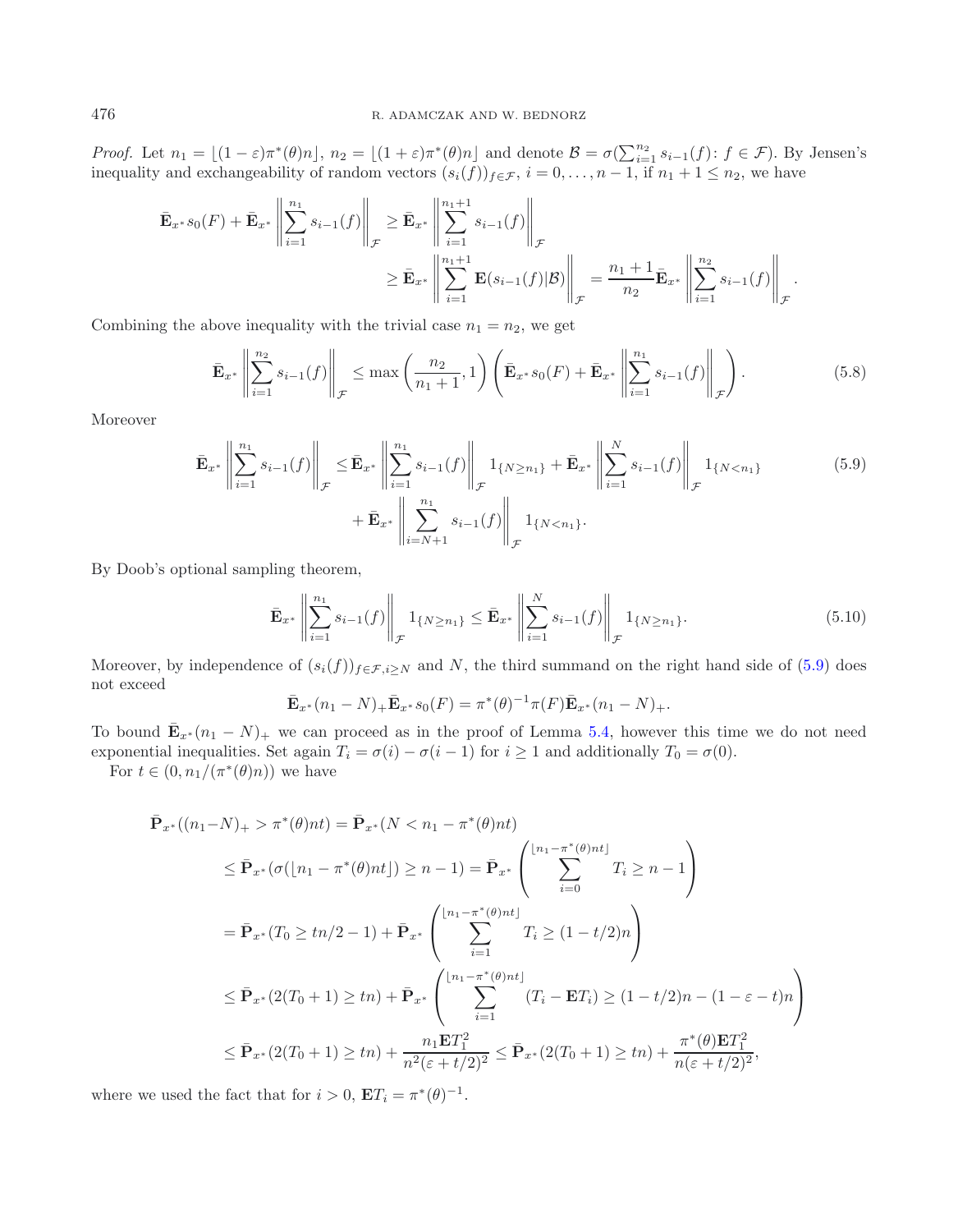Now

$$
\begin{split} \bar{\mathbf{E}}_{x^*}(n_1 - N)_{+} &= \pi^*(\theta)n \int_0^1 \bar{\mathbf{P}}_{x^*}((n_1 - N)_{+} > \pi^*(\theta)nt) \mathrm{d}t \\ &\le \pi^*(\theta)n \int_0^1 \left( \bar{\mathbf{P}}_{x^*}(2(T_0 + 1) \ge tn) + \frac{\pi^*(\theta)\mathbf{E}T_1^2}{n(\varepsilon + t/2)^2} \right) \mathrm{d}t \\ &\le 2\pi^*(\theta)(\bar{\mathbf{E}}_{x^*}T_0 + 1) + 2\varepsilon^{-1}\pi^*(\theta)^2 \bar{\mathbf{E}}T_1^2. \end{split}
$$

Thus

$$
\bar{\mathbf{E}}_{x^*} \left\| \sum_{i=N+1}^{n_1} s_{i-1}(f) \right\|_{\mathcal{F}} 1_{\{N < n_1\}} \leq 2 \left( 1 + \bar{\mathbf{E}}_{x^*} T_0 + \frac{\pi^*(\theta) \bar{\mathbf{E}} T_1^2}{\varepsilon} \right) \pi(F).
$$

Combining the above estimate with  $(5.8)–(5.10)$  $(5.8)–(5.10)$  $(5.8)–(5.10)$  and the inequality

$$
\mathbf{\bar{E}}_{x^*} s_0(F) = \pi^*(\theta)^{-1} \pi(F) \leq \pi^*(\theta) \mathbf{\bar{E}} T_1^2 \pi(F),
$$

we get

$$
\bar{\mathbf{E}}_{x^*}\left\|\sum_{i=1}^{n_2} s_{i-1}(f)\right\|_{\mathcal{F}} \le \max\left(\frac{n_2}{n_1+1},1\right) \left(\bar{\mathbf{E}}_{x^*}\left\|\sum_{i=1}^N s_{i-1}(f)\right\|_{\mathcal{F}} + \left(2+2\bar{\mathbf{E}}_{x^*}T_0+3\frac{\pi^*(\theta)\bar{\mathbf{E}}T_1^2}{\varepsilon}\right)\pi(F)\right).
$$

To finish the proof it suffices to note that for  $\varepsilon \in (0, 1/2)$ ,

$$
\frac{n_2}{n_1+1} \le \frac{(1+\varepsilon)n\pi^*(\theta)}{(1-\varepsilon)n\pi^*(\theta)} \le 1+4\varepsilon.
$$

<span id="page-37-1"></span>**Corollary 5.11.** *In the setting of Theorem [5.8](#page-34-1), for every*  $\varepsilon \in (0, 1/2)$ *,* 

$$
\bar{\mathbf{E}}_{x^*}\left\|\sum_{i=1}^{\lfloor(1+\varepsilon)\pi^*(\theta)n\rfloor} s_{i-1}(f)\right\|_{\mathcal{F}} \leq (1+4\varepsilon)\left(\bar{\mathbf{E}}_{x^*}\left\|\sum_{i=1}^N s_{i-1}(f)\right\|_{\mathcal{F}} + (2+2\mathbf{e}+6\pi^*(\theta)\mathbf{d}^2\varepsilon^{-1})\,\pi(F)\right).
$$

*Proof.* We use Lemma [5.10](#page-35-0) together with the inequality

$$
1 + \frac{\mathbf{E}|X|}{\|X\|_{\psi_1}} + \frac{\mathbf{E}X^2}{2\|X\|_{\psi_1}^2} \le 2,
$$

which holds for every random variable with  $||X||_{\psi_1} \neq 0$ .

<span id="page-37-0"></span>**Lemma 5.12.** *In the setting of Theorem* [5.8](#page-34-1)

$$
\bar{\mathbf{E}}_{x^*} U_n(F) \le 2\Gamma(1+1/\alpha)\mathbf{a},
$$

*and*

$$
\bar{\mathbf{E}}_{x^*} W_n(F) \le 2^{1/\alpha} e \Gamma(1 + 1/\alpha) \log^{1/\alpha} (e/\pi^*(\theta)) \mathbf{b},
$$

*where*  $\Gamma(z) = \int_0^\infty t^{z-1} \exp(-t) dt$  *is the Euler function.* 

*Proof.* The first estimate follows from integration by parts, the estimates  $\bar{P}_{x^*}(U_n(F) \ge t) \le 2 \exp(-(t/a)^{\alpha})$ and the formula for the expectation of Weibull variables. The second one is analogous, one simply needs to note that the inequality  $\bar{\mathbf{P}}_{x^*}(\hat{W}_n(F) \ge t) \le 2\pi^*(\theta)^{-1} \exp(-(t/\mathbf{b})^{\alpha})$  (obtained as in the proof of Thm. [5.1\)](#page-28-1) implies that

$$
\bar{\mathbf{P}}_{x^*}(W_n(F) \ge t) \le \exp\left(1 - \frac{t^{\alpha}}{2\log(e\pi^*(\theta)^{-1})\mathbf{b}^{\alpha}}\right).
$$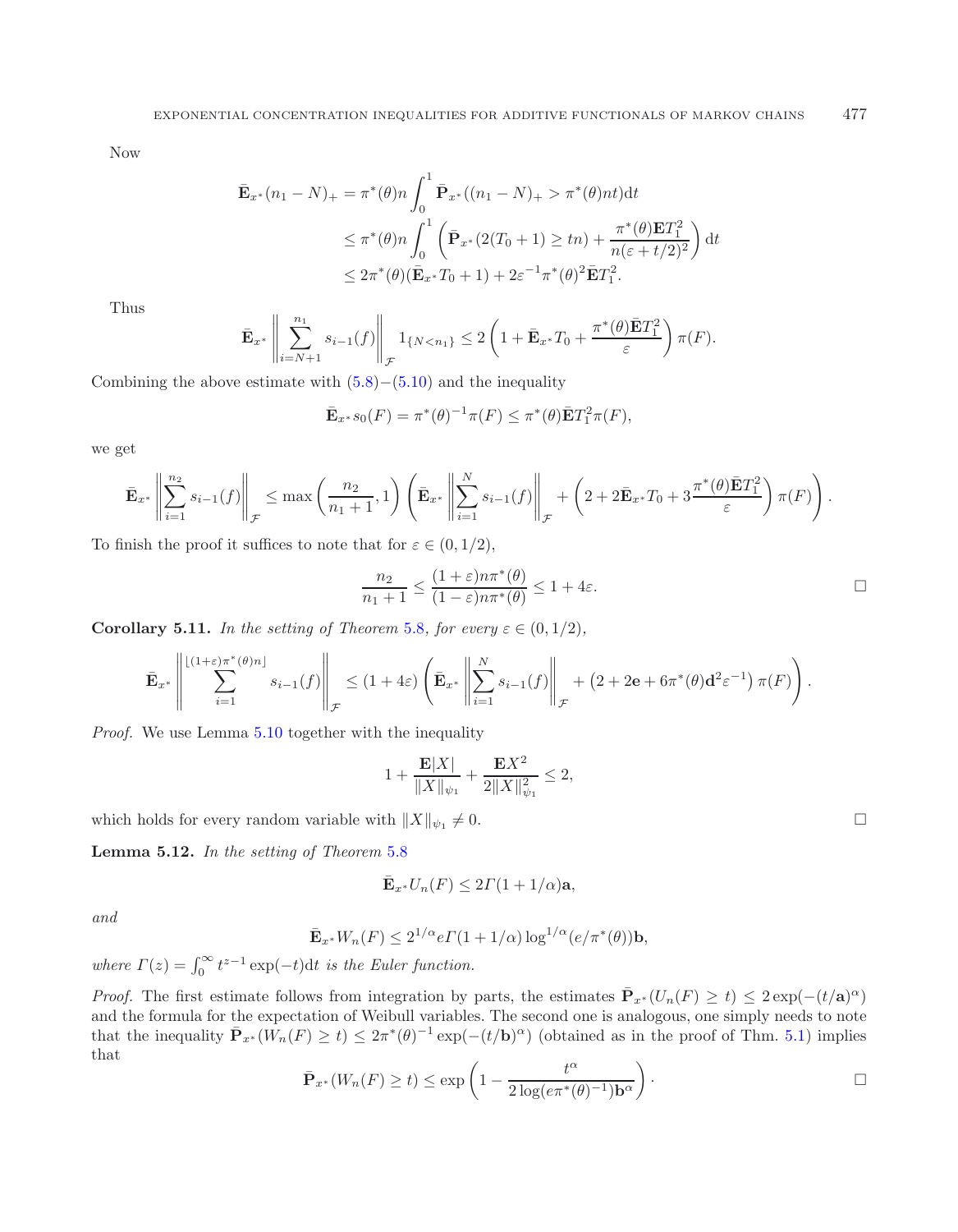*Proof of Theorem [5.8.](#page-34-1)* As in the case of a single additive functional, we decompose

$$
Z := \sup_{f \in \mathcal{F}} |\sum_{i=1}^{n-1} f(X_i)| \leq |U_n(F)| + \sup_{f \in \mathcal{F}} |V_n(f)| + |W_n(F)|.
$$

Similarly as in the proof of Theorem [5.1](#page-28-1) we get

<span id="page-38-1"></span><span id="page-38-0"></span>
$$
\bar{\mathbf{P}}_{x^*}(|U_n(F)| \ge \varepsilon t/2) \le 2 \exp\left(-\frac{(\varepsilon t)^{\alpha}}{(2\mathbf{a})^{\alpha}}\right) \tag{5.11}
$$

and

$$
\bar{\mathbf{P}}_{x^*}(|W_n(F)| \ge \varepsilon t/2) \le 2\pi^*(\theta)^{-1} \exp\left(-\frac{(\varepsilon t)^\alpha}{(2\mathbf{b})^\alpha}\right). \tag{5.12}
$$

Let us also note that by Lemma [5.12](#page-37-0)

$$
\bar{\mathbf{E}}_{x^*} \sup_{f \in \mathcal{F}} \left| \sum_{i=0}^{n-1} f(X_i) \right| \ge \bar{\mathbf{E}}_{x^*} \sup_{f \in \mathcal{F}} |V_n(f)| - 2\Gamma(1+1/\alpha)\mathbf{a} - 2^{1/\alpha} e \Gamma(1+1/\alpha) \log^{1/\alpha}(e/\pi^*(\theta)) \mathbf{b}.
$$

By Corollary [5.11](#page-37-1) we get

$$
(1+4\varepsilon)\bar{\mathbf{E}}_{x^*} \sup_{f \in \mathcal{F}} |V_n(f)| \geq \bar{\mathbf{E}}_{x^*} \left\| \sum_{i=1}^{(1+\varepsilon)\pi^*(\theta)n} s_{i-1}(f) \right\|_{\mathcal{F}} - (6+6\mathrm{e}+18\pi^*(\theta)\mathrm{d}^2\varepsilon^{-1}) \pi(F),
$$

which together with the previous estimate gives

$$
(1+4\varepsilon)\bar{\mathbf{E}}_{x^*}Z \geq \bar{\mathbf{E}}_{x^*} \left\| \sum_{i=1}^{(1+\varepsilon)\pi^*(\theta)n} s_{i-1}(f) \right\|_{\mathcal{F}} - \left(6 + 6\mathbf{e} + 18\pi^*(\theta)\mathbf{d}^2 \varepsilon^{-1}\right) \pi(F)
$$

$$
-6\Gamma(1+1/\alpha)\mathbf{a} - 3 \cdot 2^{1/\alpha} e\Gamma(1+1/\alpha) \log^{1/\alpha}(e/\pi^*(\theta))\mathbf{b}.
$$

When combined with the trivial bound  $(1+4\varepsilon)(1+\varepsilon) \leq (1+7\varepsilon)$  for  $\varepsilon \in (0,1/2)$ , this gives

$$
A := \left\{ \sup_{f \in \mathcal{F}} |V_n(f)| \ge (1 + 7\varepsilon) \bar{\mathbf{E}}_{x^*} Z + (1 - \varepsilon)t \right\}
$$
  
\n
$$
\subseteq \left\{ \sup_{f \in \mathcal{F}} |V_n(f)| \ge (1 + \varepsilon) \bar{\mathbf{E}}_{x^*} \left\| \sum_{i=1}^{(1 + \varepsilon) \pi^*(\theta)n} s_{i-1}(f) \right\|_{\mathcal{F}} - \varepsilon C(\varepsilon) + (1 - \varepsilon)t \right\}
$$
  
\n
$$
\subseteq \left\{ \sup_{f \in \mathcal{F}} |V_n(f)| \ge (1 + \varepsilon) \bar{\mathbf{E}}_{x^*} \left\| \sum_{i=1}^{(1 + \varepsilon) \pi^*(\theta)n} s_{i-1}(f) \right\|_{\mathcal{F}} + t(1 - 2\varepsilon) \right\}
$$

for  $t \geq C(\varepsilon)$ .

By Lemma [5.4](#page-30-1) (applied with  $\varepsilon/2$  instead of  $\varepsilon$ ) we get

<span id="page-38-2"></span>
$$
\bar{\mathbf{P}}_{x^*}(N > (1+\varepsilon)\pi^*(\theta)n) \le e \exp(-\varepsilon^2 n/(144\pi^*(\theta)\mathbf{d}^2)),
$$

which gives

$$
\bar{\mathbf{P}}_{x^*}(A) \le \bar{\mathbf{P}}_{x^*}(A \& N \le (1+\varepsilon)\pi^*(\theta)n) + e \exp(-\varepsilon^2 n/(144\pi^*(\theta)\mathbf{d}^2)).\tag{5.13}
$$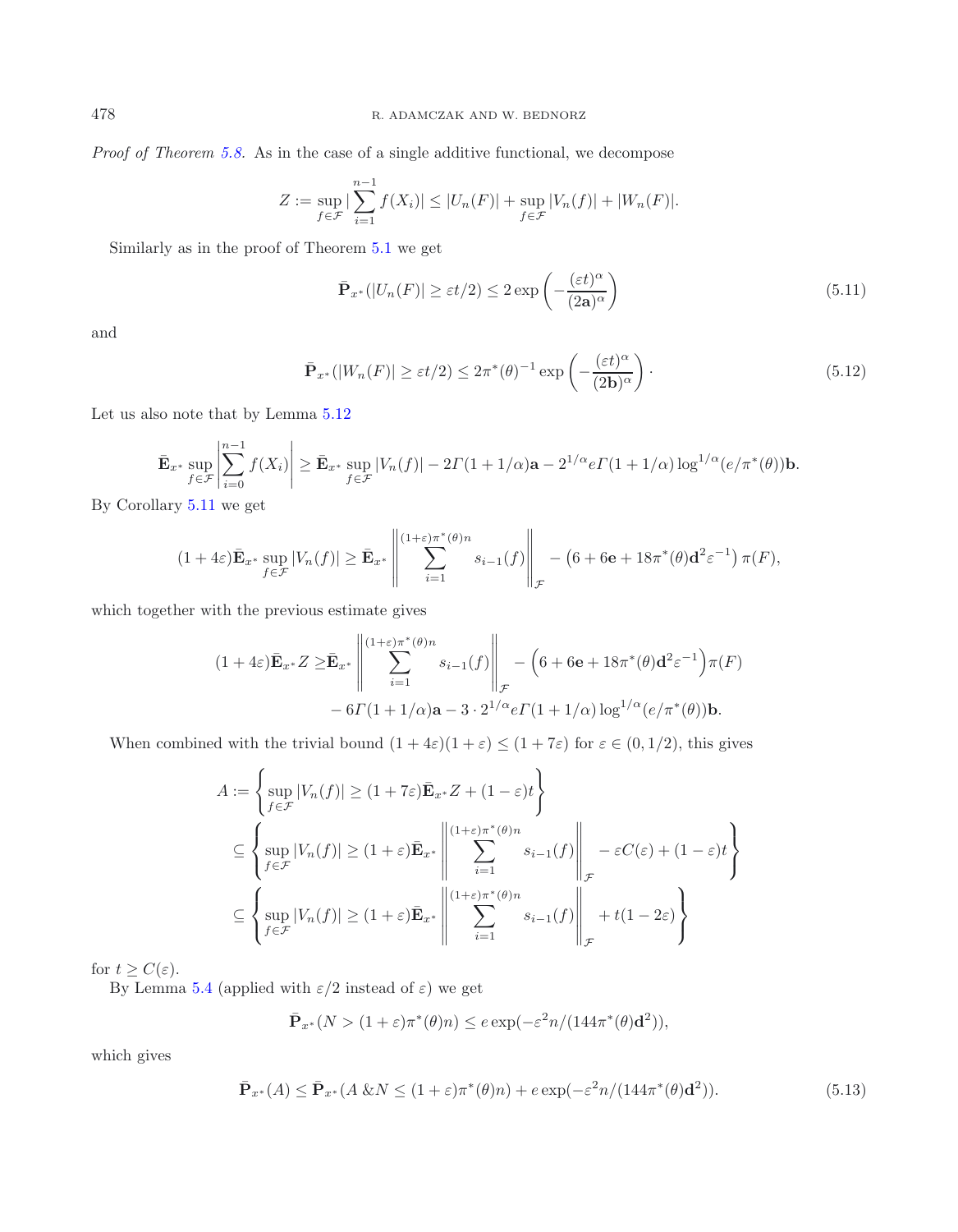Now Proposition [4.9](#page-27-0) gives

$$
\begin{split} \bar{\mathbf{P}}_{x^*}(A \& N \leq (1+\varepsilon)\pi^*(\theta)n) \\ &\leq \bar{\mathbf{P}}_{x^*} \left( \max_{k \leq \lfloor (1+\varepsilon)\pi^*(\theta)n \rfloor} \sup_{f \in \mathcal{F}} \left| \sum_{i=1}^k s_{i-1}(f) \right| \geq (1+\varepsilon)\mathbf{E} \left\| \sum_{i=1}^{\lfloor (1+\varepsilon)\pi^*(\theta)n \rfloor} s_{i-1}(f) \right\|_{\mathcal{F}} + t(1-2\varepsilon) \right) \\ &\leq \exp\left( -\frac{(1-2\varepsilon)^4 t^2}{2(1+\varepsilon)^2 n \sigma^2} \right) + e \exp\left( -\frac{t(1-2\varepsilon)^2}{2M(1+\varepsilon^{-1})(3+4\varepsilon^{-1})} \right) + e^8 \exp\left( -\frac{(\varepsilon(1-2\varepsilon)t)^\alpha}{2c^\alpha} \right), \end{split}
$$

which in combination with  $(5.11)$ ,  $(5.12)$  and  $(5.13)$  ends the proof.  $\Box$ 

**Example 5.13.** The difficulty one has to deal with when applying bounds in the spirit of Theorem [5.8](#page-34-1) in concrete situations is controlling the order of **E**Z. In general this is a difficult problem related to the geometry of the class F. To illustrate the theorem we will consider a very special situation, namely, when F is a dense set in the unit ball of some Hilbert space, *i.e.* we will consider a function  $G: \mathcal{X} \to H$  for a separable Hilbert space  $(H, \|\cdot\|)$ . The choice of the Hilbert space in our example is motivated by the possibility of using the parallelogram identity to estimate  $EZ^2$ , however Hilbert space valued random variables appear commonly in probability and statistics, see *e.g.* Proposition 2 in [\[16\]](#page-41-31) for a development related to Markov chains (the Hilbert space considered there is finite dimensional, but the constants in the inequalities do not depend on the dimension, so it fits our setting of separable Hilbert spaces).

Assume that  $\pi G = 0$ . We are interested in tail estimates for

$$
Z = \left\| \sum_{i=0}^{n-1} G(X_i) \right\| = \sup_{f \in \mathcal{F}} \left| \sum_{i=0}^{n-1} f(G(X_i)) \right|.
$$

Set  $F = ||G||$  and assume that the chain is geometrically ergodic and strongly aperiodic and that the parameters **a**, **b**, **c** for F are finite, which is *e.g.* the case if F is controlled in terms of the drift function, like in Theorem [1.2.](#page-3-0) Recall  $(2.1)$  and  $(2.2)$ , which imply that

$$
\mathbf{E}_x Z \le \bar{\mathbf{E}}_{x^*} U_n(F) + \bar{\mathbf{E}}_{x^*} W_n(F) + \mathbf{E} \max_{k \le n-1} \left\| \sum_{i=1}^k s_{i-1}(G) \right\|
$$
  
 
$$
\le 2\Gamma(1+1/\alpha)\mathbf{a} + 2^{1/\alpha} e \Gamma(1+1/\alpha) \log^{1/\alpha}(e/\pi^*(\theta))\mathbf{b} + 2\left(\mathbf{E} \left\| \sum_{i=1}^{n-1} s_{i-1}(G) \right\|^2\right)^{1/2},
$$

where we used Lemma [\(5.12\)](#page-37-0) to handle  $\mathbf{E}_{x^*} U_n(F)$  and  $\mathbf{E}_{x^*} W_n(F)$  and Doob's inequality to deal with the last summand. Now, due to the parallelogram identity, independence and centeredness of the variables  $s_i$  and [\(5.7\)](#page-33-0) we have

$$
\mathbf{E}\left\|\sum_{i=1}^{n-1} s_{i-1}(G)\right\|^2 = (n-1)\mathbf{E}\|s_0(G)\|^2 \le n\mathbf{E}s_0(F)^2 \le 4\alpha^{-1}\Gamma(2/\alpha)\mathbf{c}^2 n.
$$

Thus we get

$$
\mathbf{E}_xZ \leq 2\Gamma(1+1/\alpha)\mathbf{a} + 2^{1/\alpha}e\Gamma(1+1/\alpha)\log^{1/\alpha}(e/\pi^*(\theta))\mathbf{b} + 4\alpha^{-1/2}\Gamma(2/\alpha)^{1/2}\mathbf{c}\sqrt{n}.
$$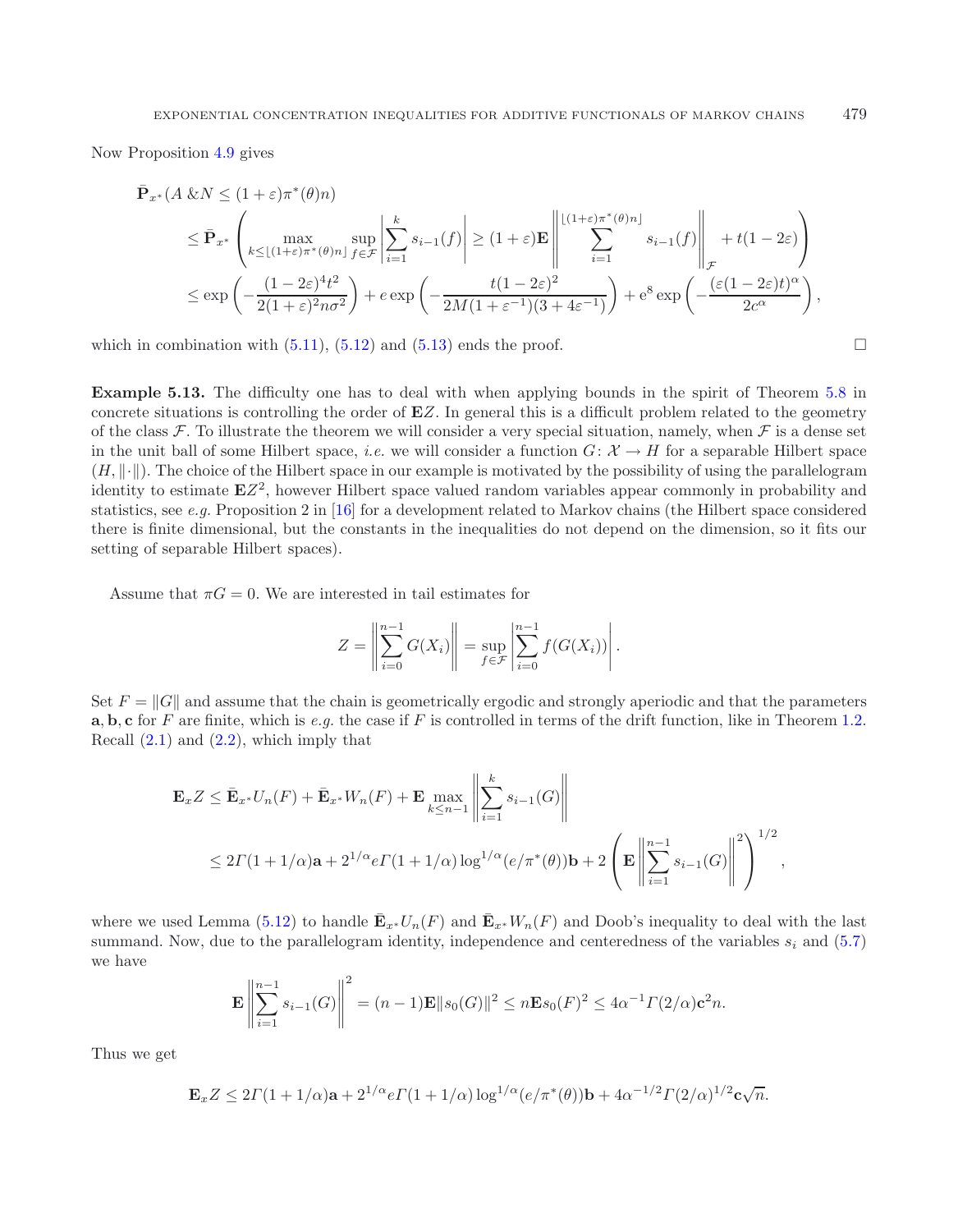Thus Theorem [5.8](#page-34-1) yields

$$
\mathbf{P}_{x}\left(\left\|\frac{1}{n}\sum_{i=0}^{n-1}G(X_{i})\right\| \geq \left(1+7\varepsilon\right)\left(\frac{2\Gamma(1+1/\alpha)\mathbf{a}+2^{1/\alpha}e\Gamma(1+1/\alpha)\log^{1/\alpha}(e/\pi^{*}(\theta))\mathbf{b}}{n}+\frac{4\alpha^{-1/2}\Gamma(2/\alpha)^{1/2}\mathbf{c}}{\sqrt{n}}\right)+t\right)
$$
  

$$
\leq \exp\left(-\frac{(1-2\varepsilon)^{4}nt^{2}}{2(1+\varepsilon)^{2}\sigma^{2}}\right)+e\exp\left(-\frac{nt(1-2\varepsilon)^{2}}{2M(1+\varepsilon^{-1})(3+4\varepsilon^{-1})}\right)+e^{8}\exp\left(-\frac{(\varepsilon(1-2\varepsilon)nt)^{\alpha}}{2c^{\alpha}}\right)
$$

$$
+e\exp\left(-\frac{\varepsilon^{2}n}{144\pi^{*}(\theta)\mathbf{d}^{2}}\right)+2\exp\left(-\frac{(\varepsilon nt)^{\alpha}}{(2\mathbf{a})^{\alpha}}\right)+2\pi^{*}(\theta)^{-1}\exp\left(-\frac{(\varepsilon nt)^{\alpha}}{(2\mathbf{b})^{\alpha}}\right)
$$

where  $M = c(3\alpha^{-2} \log(n))^{1/\alpha}$ , provided that  $nt \geq C(\varepsilon)$ . In particular for n large enough, depending explicitly on t and  $\varepsilon$  we get the same bound on

$$
\mathbf{P}_x\left(\left\|\frac{1}{n}\sum_{i=0}^{n-1}G(X_i)\right\| \geq 2t\right).
$$

We note that with this Law of Large Numbers normalization, where one is usually interested in t being a small constant, independent of n (say  $t \in (0,1)$ ), the fourth summand on the right hand side above, which is independent of t, does not dominate the whole sum.

Let us also remark that estimates of the same order for the expectation could be also achieved under some bracketing or VC-dimension assumption on the class F. This is well-known in the independent case (see *e.g.* the monograph [\[46\]](#page-41-12)) and there are some results concerning Markov chains or mixing sequences (*e.g.* [\[4,](#page-40-9)[29](#page-41-32)[,40](#page-41-11)]).

Acknowledgements. We would like to thank Krzysztof Latuszyński for interesting discussions and providing us with references to the statistical literature.

#### **REFERENCES**

- <span id="page-40-0"></span>[1] R. Adamczak, A tail inequality for suprema of unbounded empirical processes with applications to Markov chains. *Electron. J. Probab.* **13** (2008) 1000–1034.
- <span id="page-40-11"></span>[2] R. Adamczak and W. Bednorz, Orlicz integrability of additive functionals of Harris ergodic Markov chains. To Appear in High Dimensional Probability VII. Cargèse Volume. Preprint  $arXiv:1201.3567$  (2012).
- <span id="page-40-4"></span>[3] K.B. Athreya and P. Ney, A new approach to the limit theory of recurrent Markov chains. *Trans. Amer. Math. Soc.* **245** (1978) 493–501.
- <span id="page-40-9"></span>[4] J. Bae and S. Levental, Uniform CLT for Markov Chains and Its Invariance Principle: A Martingale Approach. *J. Theoret. Probab.* **8** (1995) 549–570.
- <span id="page-40-10"></span>[5] P.H. Baxendale, Renewal theory and computable convergence rates for geometrically ergodic Markov chains. *Ann. Appl. Probab.* **15** (2005) 700–738.
- <span id="page-40-1"></span>[6] P. Bertail and S. Cl´emencon, Sharp bounds for the tails of functionals of Markov chains. *Teor. Veroyatost. Primenen*. **54** (2009) 609–619; translation in *Theory Probab. Appl.* **54** (2010) 505–515.
- <span id="page-40-7"></span>[7] A.A. Borovkov, Estimates for the distribution of sums and maxima of sums of random variables when the Cramér condition is not satisfied. *Sib. Math. J.* **41** (2000) 811–848.
- <span id="page-40-8"></span>[8] A.A. Borovkov, Probabilities of large deviations for random walks with semi-exponential distributions. *Sib. Math. J.* **41** (2000) 1061–1093.
- [9] O. Bousquet, Concentration Inequalities for Sub-additive Functions Using the Entropy Method, Stochastic Inequalities and Applications. *Progr. Probab.* Springer, Basel (2003).
- <span id="page-40-6"></span><span id="page-40-2"></span>[10] J.-R. Chazottes and F. Redig, Concentration inequalities for Markov processes via coupling. *Electron. J. Probab.* **14** (2009) 1162–1180.
- <span id="page-40-5"></span>[11] X. Chen, Limit theorems for functionals of ergodic Markov chains with general state space. *Mem. Amer. Math. Soc.* **139** (1999) 664,
- <span id="page-40-3"></span>[12] S. Clémencon, Moment and probability inequalities for sums of bounded additive functionals of regular Markov chains via the Nummelin splitting technique. *Statist. Probab. Lett.* **55** (2001) 227–238.